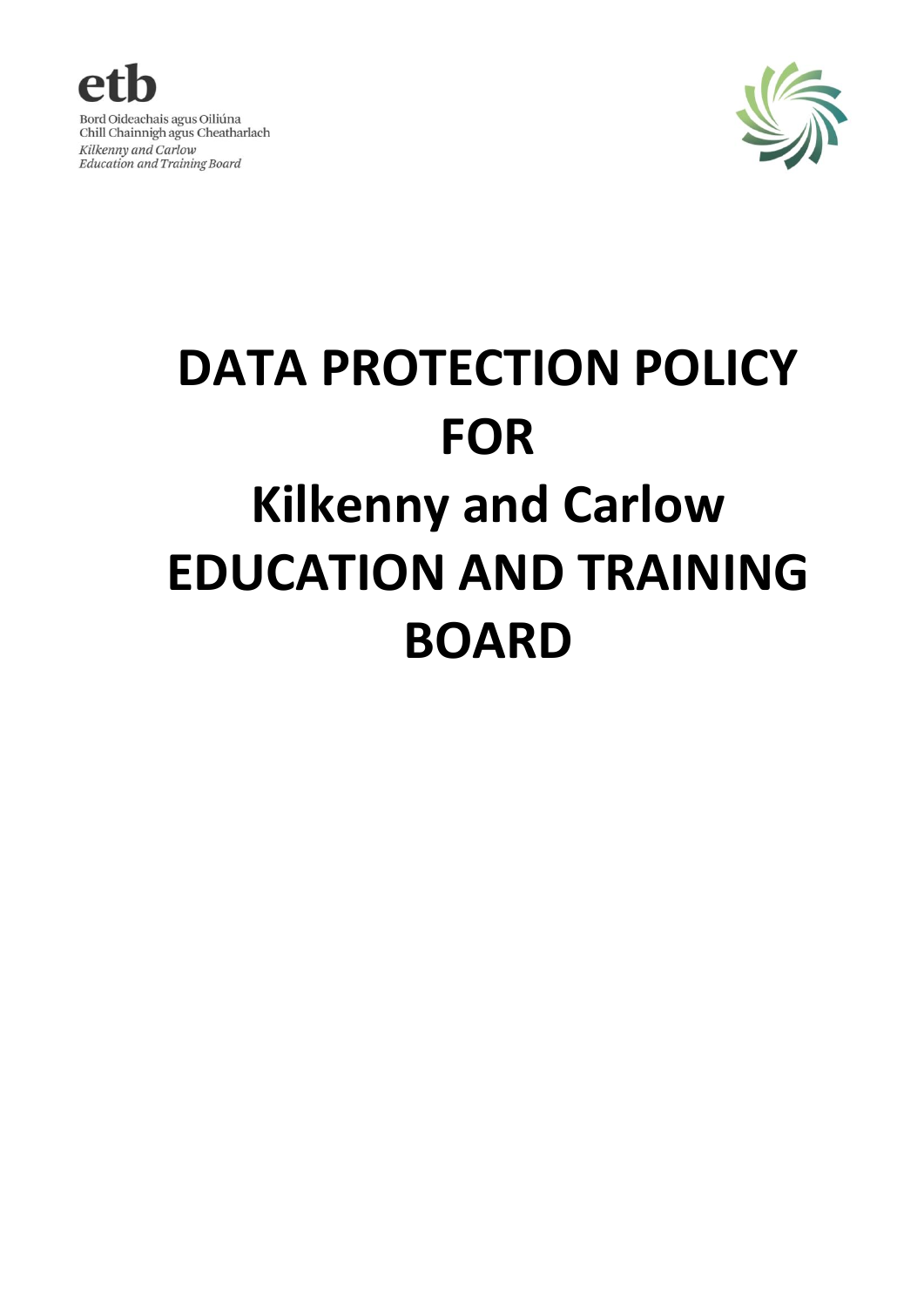# **Data Protection Policy Table of Contents**

- **1.** Title
- **2.** Introductory Statement
- **3.** Data Protection Principles
- **4.** Scope
- **5.** Definition of Data Protection Terms
- **6.** Rationale
- **7.** Other Legal Obligations
- **8.** Personal Data
	- **8.1.** Staff Records
	- **8.2.** Student Records
	- **8.3.** Annual Post-Primary School October Return/Examination Entries (known as the "October Returns")
	- **8.4.** Records of students (and parents/guardians) applying for further education grants and scholarships
	- **8.5.** Examination Results
	- **8.6.** Records of students (and parents/guardians) applying for courses/ programmes
	- **8.7.** Records of students (and parents/guardians of 'under 18s') applying for adult, community and further education courses/programmes
	- **8.8.** ETB, Boards of Management and Selection Boards records
	- **8.9.** Creditors
	- **8.10.** Charity Tax-Back Forms
	- **8.11.** CCTV images/recordings
- **9.** Links to other Policies and to Curriculum Delivery
- **10.** Processing in line with Data Subject's Rights
- **11.** Dealing with an Access Requests
- **12.** Providing Information over the 'phone
- **13.** Implementation arrangements, roles and responsibilities
- **14.** Ratification and communication
- **15.** Monitoring the implementation of the policy
- **16.** Reviewing and Evaluating the Policy

#### **Appendices**

**Appendix 1**: Data Protection Statement (for inclusion on relevant forms when personal information is being requested)

**Appendix 2**: Protecting the confidentiality of Personal Data Guidance Note" (CMOD Department of Finance, Dec. 2008)

**Appendix 3**: Data Access Procedures

**Appendix 4**: Data Access Request Form

**Appendix 5**: Personal Data Rectification/Erasure Form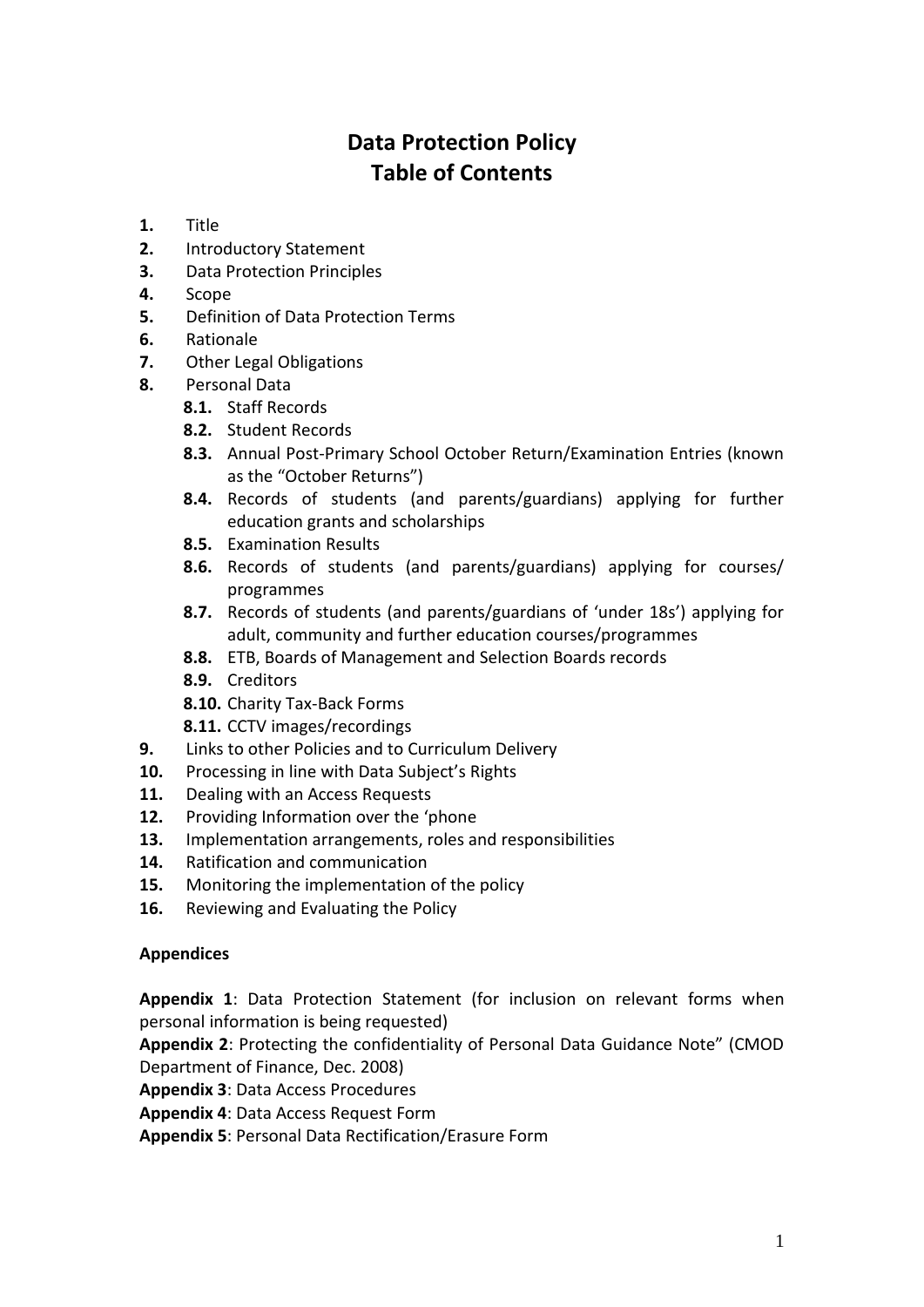#### **1. Title**

#### **Kilkenny and Carlow Education and Training Board Data Protection Policy**

#### **2. Introductory Statement**

- 2.1. All personal information which Kilkenny and Carlow ETB (KCETB) (formerly Co Kilkenny VEC and Co Carlow VEC) holds, is protected by the Data Protection Acts 1988 and 2003. The ETB takes its responsibilities under these laws seriously.
- 2.2. This policy document will set out, in writing, the manner in which Personal Data relating to staff, students and other individuals (e.g. parents, ETB members, members of board of management etc.) are kept and how the data are protected.
- 2.3. The functions of the ETB extend to schools, centres and programmes established or maintained by that ETB as well as the ETB's Administrative Centres. Unless otherwise stated in this Policy:
	- 2.3.1. The provisions herein shall apply to all those bodies which are under the remit of the ETB, and
	- 2.3.2. All references within this Policy to "ETB" shall refer to all bodies established or maintained by that ETB.

#### **3. Data Protection Principles**

Kilkenny and Carlow ETB is a *data controller* of *Personal Data* relating to its past, present and future employees, students, parents, ETB members, members of ETB schools boards of management and various other individuals. As such, the ETB is obliged to comply with the principles of data protection set out in the Data Protection Acts 1988 and 2003 which can be summarised as follows:

3.1. **Obtain and process** *Personal Data* **fairly**: Information on ETB students is gathered with the help of parents/guardians and staff. Information is also transferred from their previous school(s). In relation to information the ETB holds on other individuals (members of staff, individuals applying for positions within the ETB, parents/guardians of students etc.), the information is generally furnished by the individual themselves with full and informed consent, and compiled during the course of their employment or contact with the ETB. All such data is treated in accordance with the Data Protection Acts and the terms of this Data Protection Policy. The information will be obtained and processed fairly. This will be achieved by adopting appropriate data protection notices at the point of data capture e.g. Staff Application forms, student enrolment forms, accompanying documentation in relation to Grant and Scholarship applications, bank details, tax details and any and all other forms. An example of such a notice is set out in **Appendix 1** which contains the **Data Protection Statement** used by Kilkenny and Carlow ETB in its student enrolment forms. While an express signature of indication of consent is not necessarily always required, it is strongly recommended, and will be requested, where possible. The minimum age at which consent can be legitimately obtained for processing and disclosure of *Personal Data* is not defined in the Data Protection Acts. However, the Data Protection Commissioner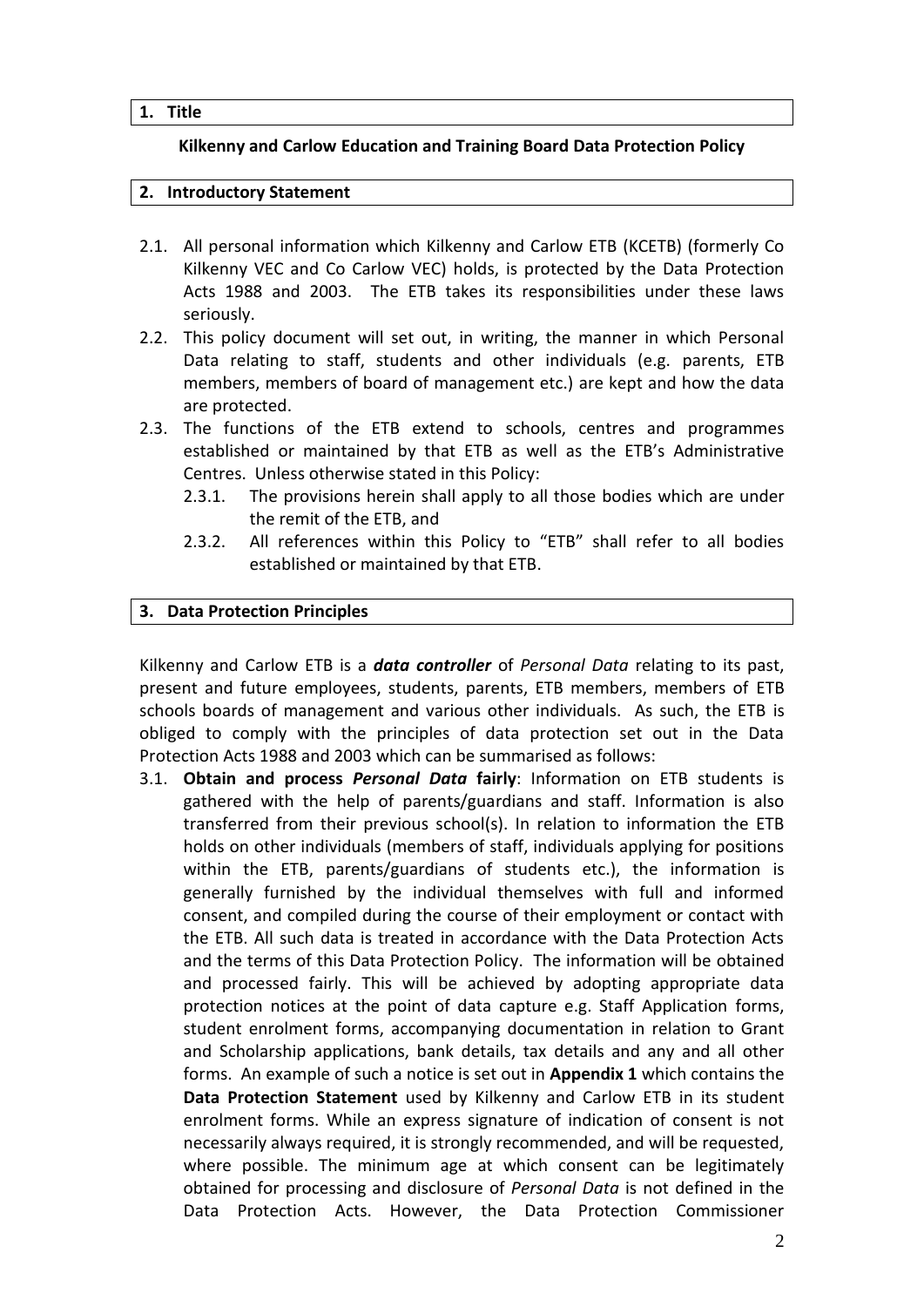recommends, that, "*as a general rule in the area of education, a student aged eighteen or older may give consent themselves. A student aged from twelve up to and including seventeen should give consent themselves and, in addition, consent should also be obtained from the student's parent or guardian. In the case of students under the age of twelve consent of a parent or guardian will suffice."*

- 3.2. **Keep it only for one or more specified and explicit lawful purposes**: The ETB will inform individuals of the reasons they collect their data, and will inform individuals of the uses to which their data will be put. All information is kept with the best interest of the individual in mind at all times.
- 3.3. **Process it only in ways compatible with the purposes for which it was given initially**: Data relating to individuals will only be processed in a manner consistent with the purposes for which it was gathered. Information will only be disclosed on a need to know basis, and access to it will be strictly controlled. From time to time it may be necessary for the ETB to disclose employee's personal information to third parties, including: the Department of Education & Skills, Revenue Commissioners, Department of Social Protection, the Central Statistics Office, the Teaching Council, An Garda Síochána, other educational institutions, banks and other financial institutions, past and future employers, auditors, pension administrators, trade unions, staff associations, the Education Training Board Ireland and/or other bodies. Student (and/or parent/guardian) data may be disclosed to third parties including: The Department of Education and Skills (which includes the Inspectorate, and the National Educational Psychological Service (NEPS)), HSE, TUSLA (particularly in relation to Child Protection issues), An Garda Siochana, Universities/Colleges/Institutes, banks (re the awarding of grants/ scholarships) and the Education Training Board Ireland (for the school to obtain advices and support). It may also be necessary to disclose information in order to comply with any legal obligations. Kilkenny and Carlow ETB takes all reasonable steps as required by law to ensure the safety, privacy and integrity of the information and, where appropriate, enter into contracts with such third parties to protect the privacy and integrity of any information supplied Kilkenny and Carlow ETB will endeavour to comply with **Department of Finance Guidelines** (copy available at **Appendix 2**) in relation to the transfer of data to third parties.
- 3.4. **Keep** *Personal Data* **safe and secure**: Only those with a genuine reason for doing so may gain access to the information. Sensitive Personal Data is securely stored under lock and key in the case of manual records, and protected with firewall software and password protection in the case of electronically stored data. Portable devices storing personal data (such as laptops) should be encrypted and password protected before they are removed from ETB premises. Confidential information will be stored securely, and in relevant circumstances, it will be placed in a separate file which can easily be removed if access to general records is granted to anyone not entitled to see the confidential data. Kilkenny and Carlow ETB stores personal information in controlled access, centralised databases (including computerised and manual files) in the ETB Administration Centres, Athy Road, Carlow and Seville Lodge, Callan Road, Kilkenny. The ETB will take appropriate security measures against unauthorised access to, or alteration, disclosure or destruction of the data and against their accidental loss or destruction. The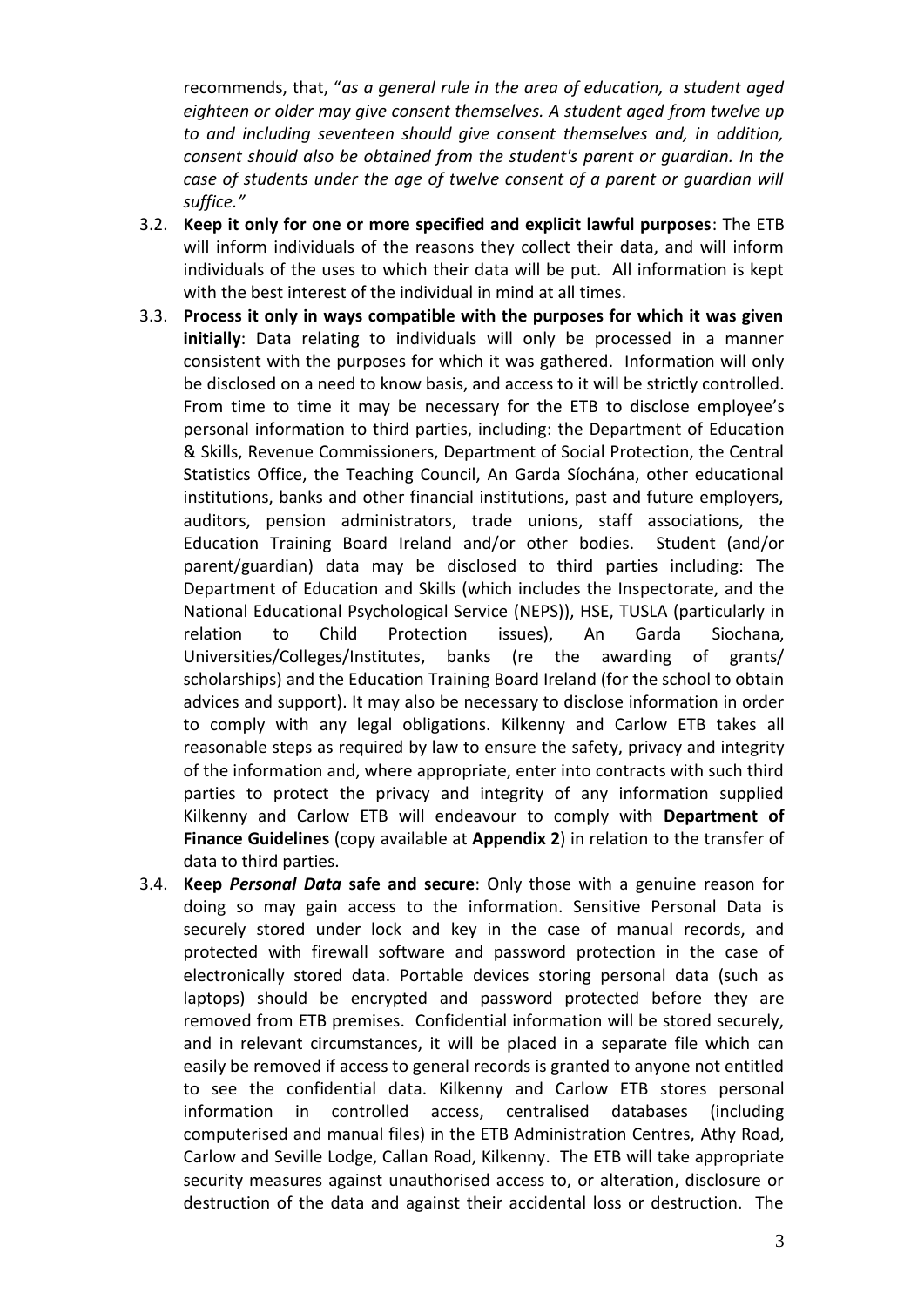ETB acknowledges that high standards of security are essential for processing all personal information and endeavours to comply with the **Department of Finance Guidelines** (see **Appendix 2**) which contains comprehensive guidelines regarding best practice in the area of data security. Some of the security measures we take include:

- Access to files containing personal data (computerised and manual) is restricted to the staff who work in that particular area e.g. only HR staff have access to personnel files.
- Computer systems are password protected and are backed up hourly to a local back up and every four hours approximately to an offsite secure server
- The Administration Centres are secured and alarmed (monitored) when not occupied.
- Waste paper which may include personal information is confidentially shredded.

All KCETB Staff shall adhere to the "Records Management Procedures" as set out in the Kilkenny and Carlow ETB Records Management Policy.

- 3.5. **Keep Personal data accurate, complete and up-to-date**: Students, parents/guardians, and/or staff should inform the ETB of any change which should be made to their Personal Data and/or Sensitive Personal Data to ensure that the individual's data is accurate, complete and up-to-date. Once informed, the ETB will make all necessary changes to the relevant records. A copy of the Kilkenny and Carlow ETB "**Personal Data Rectification/Erasure Form**" is available at **Appendix 5**. The authority to update/amend such records may be delegated to a member of ETB staff. However, records must not be altered or destroyed without proper authorisation. If alteration/correction is required, then a note of the fact of such authorisation and the alteration(s) to be made to any original record/documentation should be dated and signed by the person making that change. Kilkenny and Carlow ETB has procedures in place that are adequate to ensure high levels of data accuracy and completeness and to ensure that personal data is kept up to date. These procedures include:
	- Cross-checking of data entry e.g. entering pay details onto payroll system requires one person to enter the data while another person checks for accuracy.
	- Files (electronic and manual) are audited periodically by the internal auditors the Vocational Support Services Unit (VSSU) and the Comptroller & Auditor General (C& AG).
	- We rely on the individuals who supply personal information (staff, students and others) to ensure that the information provided is correct and to update us in relation to any changes to the information provided. Notwithstanding this, under Section 6 of the Data Protection Acts, individuals have the right to have personal information corrected if necessary.
	- If an individual feels that the information held is incorrect they should complete the "**Personal Data Rectification/Erasure Request Form**" set out at **Appendix 5** and submit it to the ETB.
- 3.6. **Ensure that it is adequate, relevant and not excessive**: Only the necessary amount of information required to provide an adequate service will be gathered and stored. Personal data held by Kilkenny and Carlow ETB will be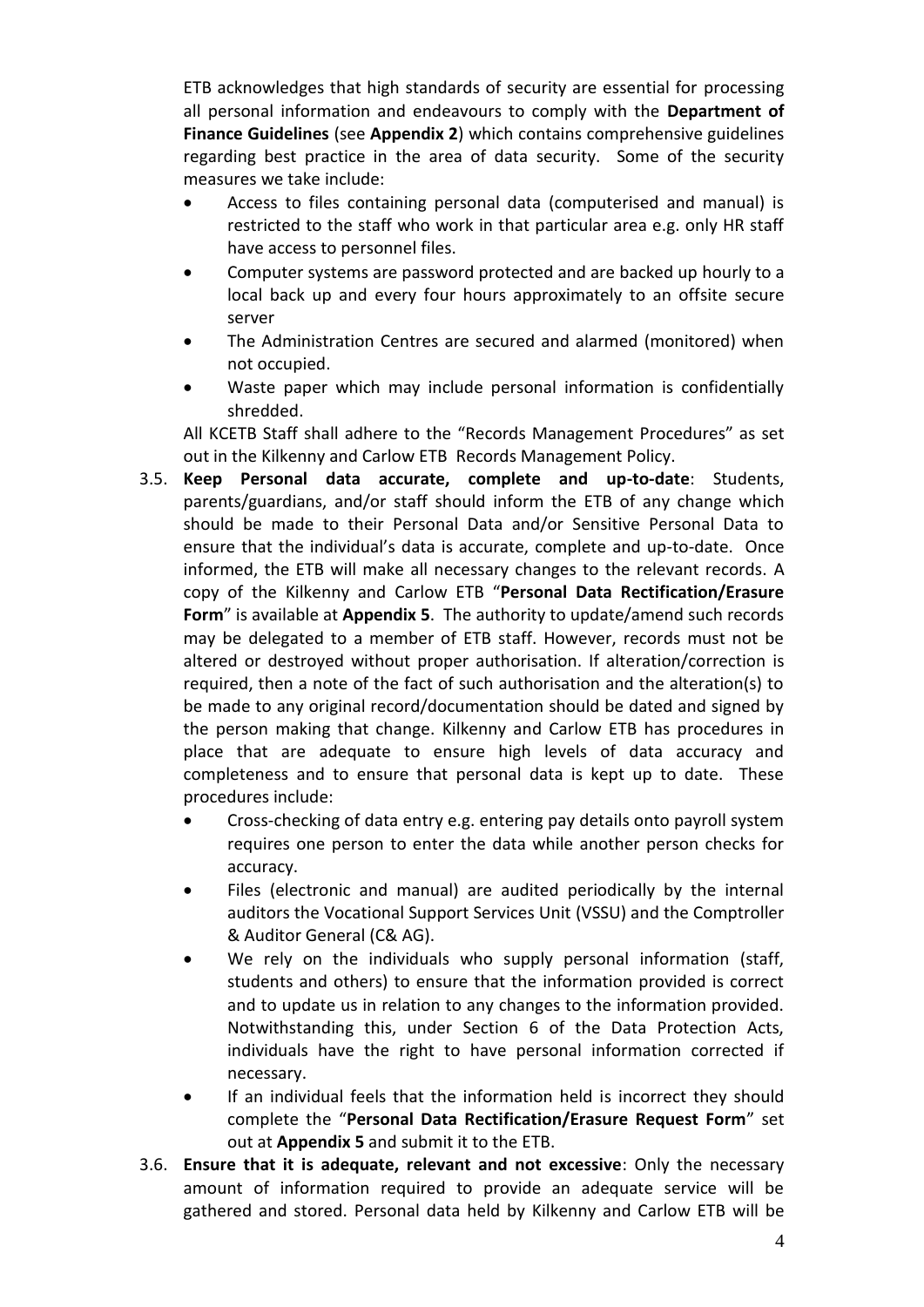adequate, relevant and not excessive in relation to the purpose/s for which it is kept. Periodic checks will be made of files (electronic and manual) to ensure that personal data held is not excessive and remains adequate and relevant for the purpose for which it is kept. See **Appendix 3 "Records Management Procedures"** of Kilkenny and Carlow ETB and **Appendix 4 "Records Retention Schedule**".

- 3.7. **Retain it no longer than is necessary for the specified purpose or purposes for which it was given**: Kilkenny and Carlow ETB will have a defined policy on retention periods for personal data and appropriate procedures in place to implement such a policy. For more information on this, see the ETB's "**Record Retention Schedule**" as set out at **Appendix 4** to this Data Protection Policy. As a general rule, where the data relates to an ETB student, the information will be kept for the duration of the individual's time as an ETB student and thereafter may be retained for a further period for a specific purpose depending on the nature or classification of the data. In setting retention periods for different sets of data, regard will be taken of the relevant legislative and taxation requirements, the possibility of litigation, the requirement to keep an archive for historical purposes and the retention periods laid down by funding agencies e.g. European Structural Funds, NDP. In the case of members of ETB staff, the ETB will comply with both DES guidelines and the requirements of the Revenue Commissioners with regard to the retention of records relating to employees. The ETB may also retain the data relating to an individual for a longer length of time for the purposes of complying with relevant provisions of law and or/defending a claim under employment legislation and/or contract and/or civil law. Retention times cannot be rigidly prescribed to cover every possible situation and the ETB will use the "Record Retention Schedule" as a guideline only. The ETB reserves the right to exercise its judgment and discretion in relation to specific classes of data, taking account of its statutory obligations and best practice in relation to each category of records held.
- 3.8. **Provide a copy of their** *Personal Data* **to any individual, on request**: Individuals have a right to know what Personal Data/Sensitive Personal Data is held about them, by whom, and the purpose for which it is held. On making an access request any individual about whom Kilkenny and Carlow ETB keeps *Personal Data*, is entitled to a copy of their personal data and a description of:
	- **The categories of data being processed,**
	- The personal data constituting the data of which that person is the subject,
	- The purpose for the processing,
	- The recipients/categories of recipients to whom the data is or may be disclosed
	- Any information known or available to the ETB as to the source of those data unless the communication of that information is contrary to the public interest

To make an access request, the individual should read the ETB's "**Data Access Procedures**" set out at **Appendix 6**, and then complete the "**Data Access Request Form**" set out at **Appendix 7**. Guidance on how the ETB shall handle the Data Access Request is set out at **Appendix 6: "Data Access Procedures"**.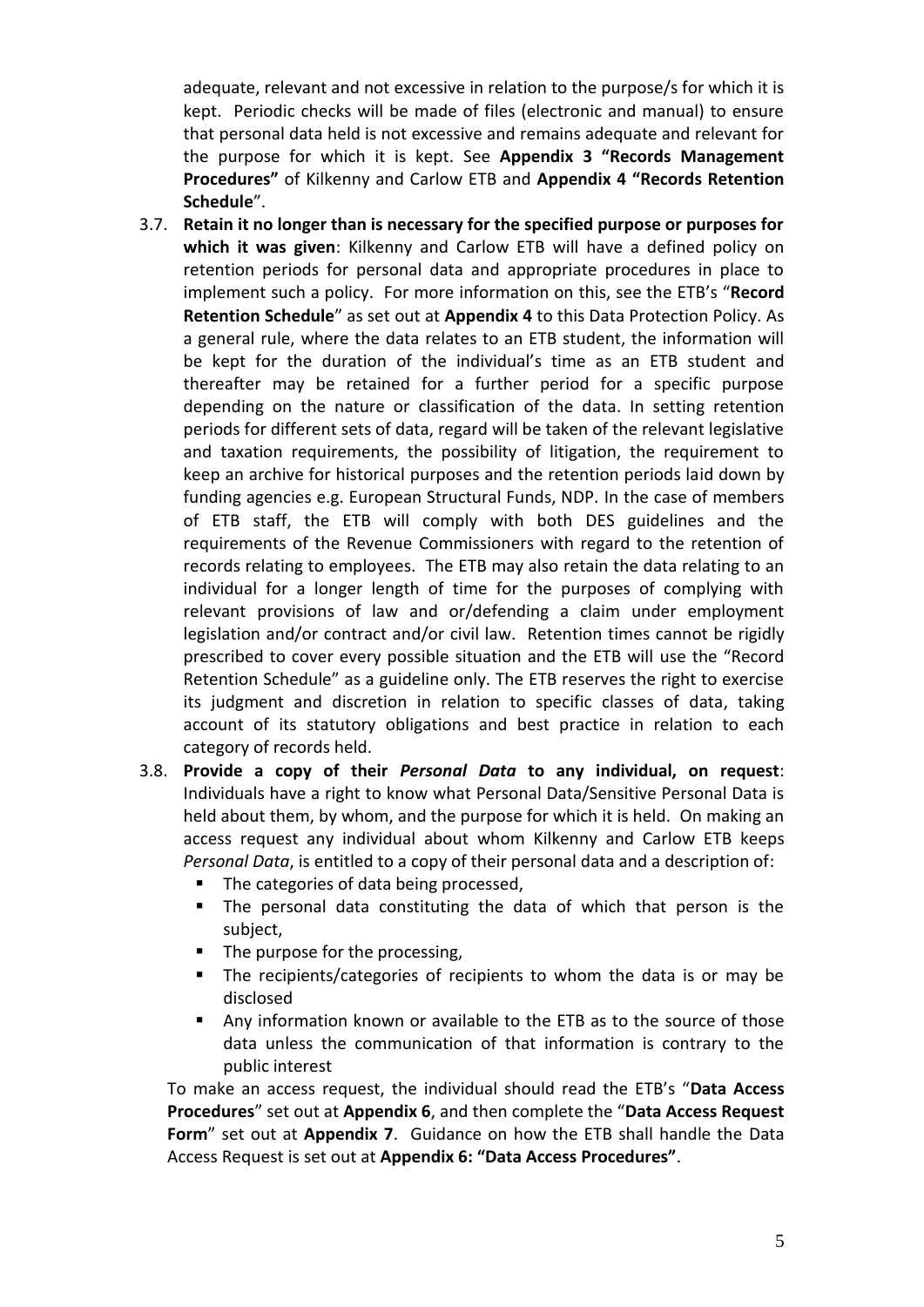# **4. Scope**

- 4.1. **Scope**: The functions of the ETB extend to schools, centres and programmes established or maintained by that ETB as well as the ETB's Administrative Centres. Unless otherwise specifically specified in this Policy, this Policy shall apply to all those bodies which are under the remit of the ETB.
- 4.2. **Purpose of the Policy:** The Data Protection Acts apply to the keeping and processing of *Personal Data*, both in manual form and on computer. The purpose of this Policy is to assist the ETB to meet its statutory obligations while explaining those obligations to staff. The Policy shall also inform staff, ETB members, students and their parents/guardians how their data will be treated.
- 4.3. **To whom will the Policy apply?** The Policy applies to all staff, the ETB members, parents/guardians, students and others (including prospective or potential students and their parents/guardians, and applicants for staff positions within the ETB) insofar as the ETB handles or processes their *Personal Data* in the course of their dealings with the ETB.

# **5. Definition of Data Protection Terms**

- 5.1. **Definitions:** In order to properly understand the ETB's obligations, there are some key terms derived from the Data Protection Acts 1988 and 2003 which should be understood by all relevant staff:
	- 5.1.1.*Data* means information in a form that can be processed. It includes both *automated data* (eg. electronic data) and *manual data*. *Automated data* means any information on computer, or information recorded with the intention that it be *processed* by computer. *Manual data* means information that is kept/recorded as part of a *relevant filing system* or with the intention that it forms part of a relevant filing system.
	- 5.1.2.*Data Controller* for the purposes of this Policy is the ETB, but where the Policy is adopted by an ETB School may also refer to the Board of Management of that School. Kilkenny and Carlow ETB is registered as a Data Controller with the Office of the Data Protection Commissioner, registration number 14074/A
	- 5.1.3. *Data Processor* is a person who processes personal data on behalf of a data controller but does not include and employee of a data controller who processes such data in the course of his employment. For the purposes of this Policy, the ETB processes data on behalf of SOLAS the new **Further Education and Training Authority** and under a reciprocal arrangement, SOLAS processes data on behalf of the ETB.
	- 5.1.4.*Relevant filing system* means any set of information that, while not computerised, is structured by reference to individuals, or by reference to criteria relating to individuals, so that specific information relating to a particular individual is readily, quickly and easily accessible. Examples might include student files stored in alphabetic order in a filing cabinet or personnel files stored in the HR office.
	- 5.1.5.*Personal Data* means data relating to a **living individual** who is or can be identified either from the data or from the data in conjunction with other information that is in, or is likely to come into, the possession of the Data Controller (ie the ETB).
	- 5.1.6.*Sensitive Personal Data* refers to *Personal Data* regarding a person's: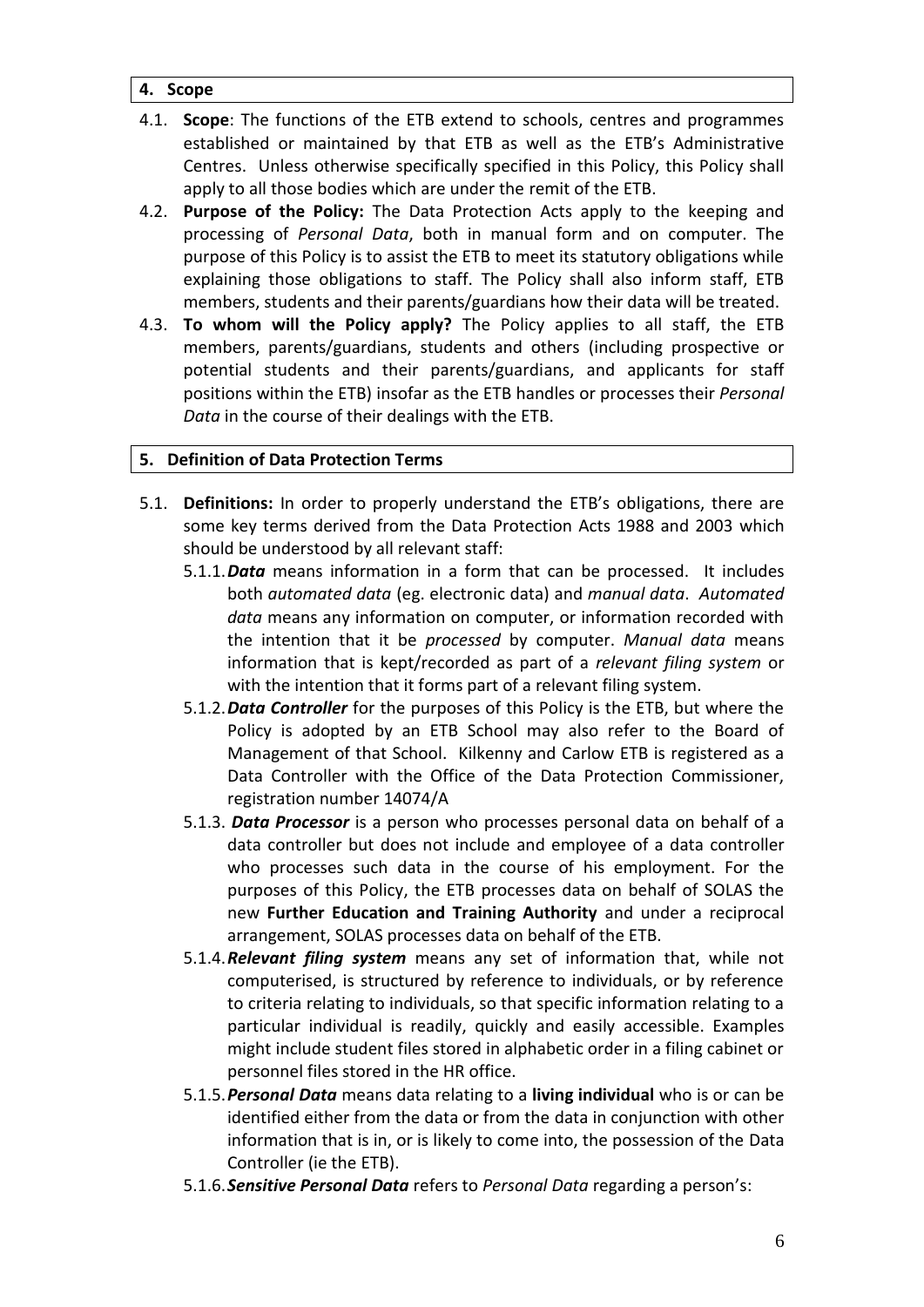- racial or ethnic origin, political opinions or religious or philosophical beliefs;
- membership of a trade union;
- physical or mental health or condition or sexual life;
- commission or alleged commission of any offence; or
- any proceedings for an offence committed or alleged to have been committed by the person, the disposal of such proceedings, or the sentence of any court in such proceedings, criminal convictions or the alleged commission of an offence.
- 5.1.7. **Disclosure -** In relation to personal data, includes the disclosure of information extracted from such data and the transfer of such data but does not include a disclosure made directly or indirectly by a data controller or a data processor to an employee or agent of his for the purpose of enabling the employee or agent to carry out his duties; and, where the identification of a data subject depends partly on the data and partly on other information in the possession of the data controller, the data shall not be regarded as disclosed unless the other information is also disclosed.

# **6. Rationale**

- 6.1. **Why is it necessary to have a Data Protection Policy?** In addition to its legal obligations under the broad remit of educational and other legislation, the ETB has a legal responsibility to comply with the Data Protection Acts 1988 and 2003. This policy explains what sort of data is collected, why it is collected, for how long it will be stored, and with whom it will be shared.
- 6.2. As more and more data is generated electronically and as technological advances enable the easy distribution and retention of this data, the challenge of meeting the ETB's legal responsibilities has increased. The ETB takes its responsibilities under Data Protection law very seriously, and wishes to put in place safe practices to safeguard individual's personal data.
- 6.3. It is also recognised that recording factual information accurately and storing it safely facilitates an evaluation of the information, enabling the Chief Executive and the ETB Board to make decisions in respect of the efficient running of the ETB. The efficient handling of data is also essential to ensure that there is consistency and continuity where there are changes of personnel within the ETB.

# **7. Other Legal Obligations**

Implementation of this Policy should take account of the legal obligations and responsibilities imposed on both the ETB and ETB Schools. Some legislation places an obligation on the ETB to obtain and retain personal data and is therefore directly relevant to data protection. For example:

- 7.1. Teaching Council Act 2006.
- 7.2. Social Welfare Acts.
- 7.3. Minimum Notice & Terms of Employment Act 1973.
- 7.4. Payment of Wages Act 1979.
- 7.5. Pensions Acts 1990-2003.
- 7.6. Comptroller & Auditor General Act 1993.
- 7.7. Maternity Protection Acts 1994-2004.
- 7.8. Organisation of Working Time Act 1997.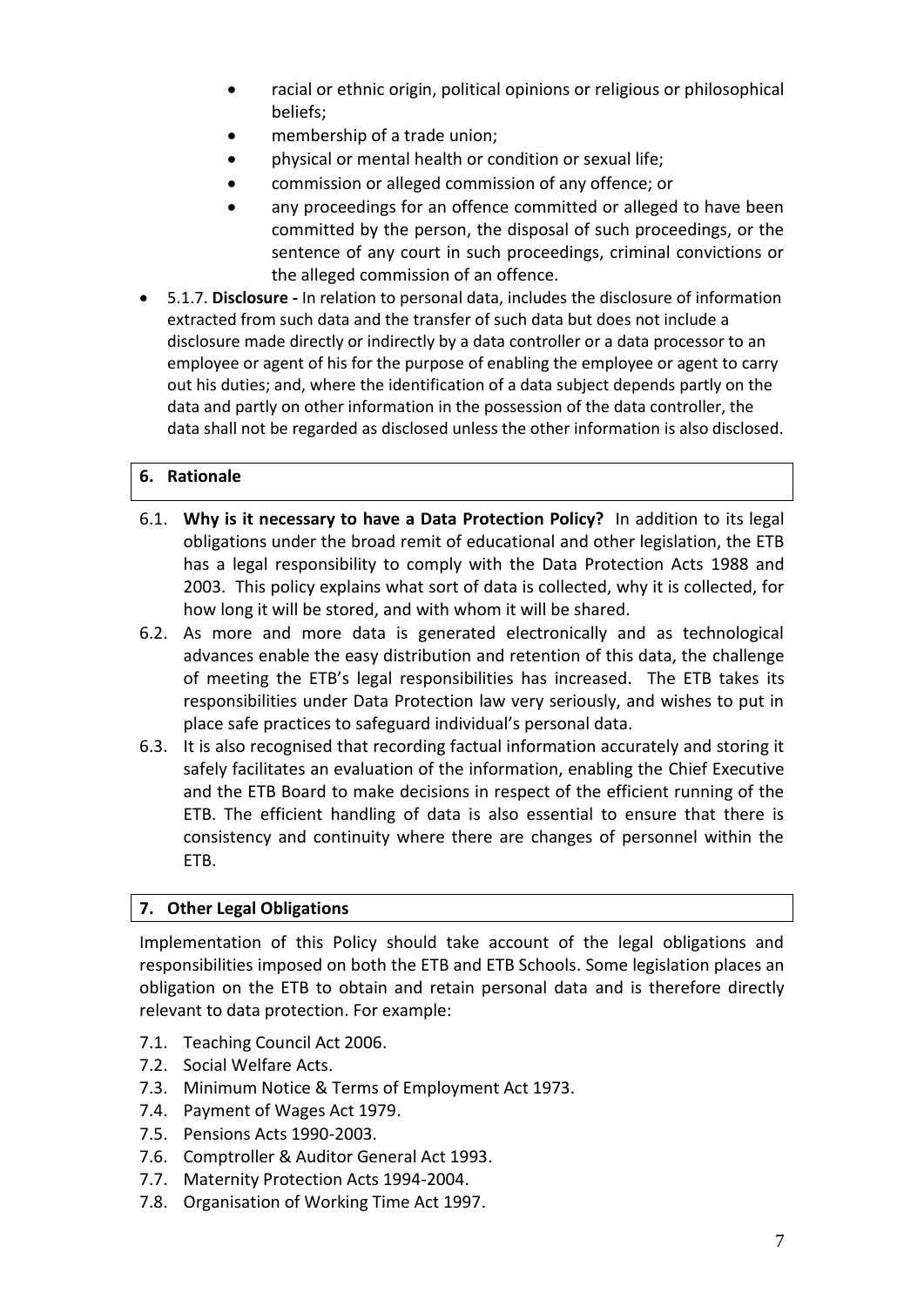- 7.9. Parental Leave Acts 1998-2006.
- 7.10. Carers Leave Act 2001.
- 7.11. Adoptive Leave Act 2005.
- 7.12. Safety, Health & Welfare at Work Act 2005.
- 7.13. Various taxation legislation.
- 7.14. Other employment and equality legislation.
- 7.15. The ETB is also regulated by Circular Letters and Memos issued by the Department of Education and Skills. These regulations require personal data to be collected, retained by the ETB and in some cases data is to be transferred to DES.
- 7.16. Vocational Education and Education and Training Boards Act 1930 2001
- 7.17. Education and Training Boards Act 2013
	- S.10 Functions of ETBs
	- **S.11 Additional Functions**
	- S.27 Duty to prepare and submit a strategy statement to the Minister
	- **S.30 Composition of ETBs**
	- Elections to ETBs are conducted under the regulations issued by the Minister<sup>1</sup> pursuant to the power granted under S.3 of the Act of which the following is the relevant: "election" refers to elections of staff representatives;

The Minister is obliged to appoint a returning officer;

- (1) duty of returning officer: on appointment "shall cause to be prepared a provisional electoral roll containing the names and addressed of each eligible member of staff";
- (3) returning officer must make this roll available for inspection "in the manner the retuning officer considers appropriate";

"The electoral roll of eligible members of staff shall contain the name and address of every eligible member of staff who qualifies to be entered on the roll".

7.18. Education Act 1998

 $\overline{a}$ 

Under Section  $9(g)$  of the [Education Act, 1998,](http://acts2.oireachtas.ie/zza51y1998.1.html) the parents of a student, or a student who has reached the age of 18 years, must be given access to records kept by the School relating to the progress of the student in his or her education.

- 7.19. Education (Welfare) Act 2000
	- (a) Under Section 20 of the [Education \(Welfare\) Act, 2000,](http://www.oireachtas.ie/documents/bills28/acts/2000/a2200.pdf) the School must maintain a register of all students attending the School. In addition, under section 20(5), a Principal is obliged to notify certain information relating to the child's attendance in School and other matters relating to the child's educational progress to the Principal of another School to which a student is transferring.
	- (b) Under Section 21 of the [Education \(Welfare\) Act, 2000,](http://www.oireachtas.ie/documents/bills28/acts/2000/a2200.pdf) the School must record the attendance or non-attendance of students registered at the School on each School day.
	- (c) Under Section 28 of the Education (Welfare) Act, 2000, the School may supply Personal Data kept by it to certain prescribed bodies (the Department of Education and Skills, TUSLA, the National Council for Special Education, other Schools, other centres of education) provided the School is satisfied that it will be used for a "relevant purpose" (which

 $<sup>1</sup>$  SI 270/2014 – Education and Training Boards Act 2014 (Election of Staff) Regulations 2014</sup>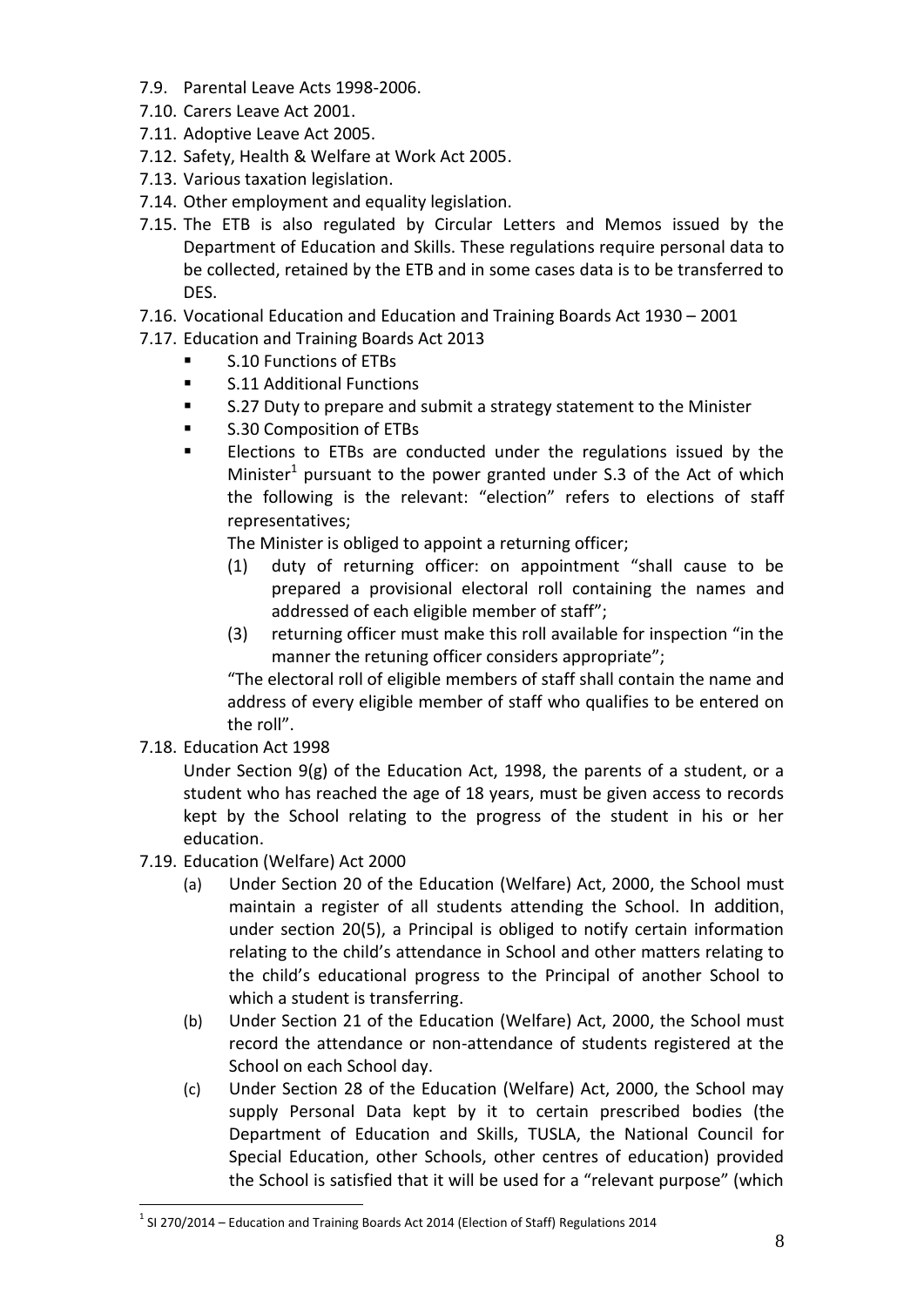includes recording a person's educational or training history or monitoring their educational or training progress in order to ascertain how best they may be assisted in availing of educational or training opportunities or in developing their educational potential; or for carrying out research into examinations, participation in education and the general effectiveness of education or training).

- 7.20. Education for Persons with Special Educational Needs Act 2004
	- Under Section 14 of the Education for Persons with Special Educational Needs Act, 2004, the School is required to furnish to the National Council for Special Education (and its employees, which would include Special Educational Needs Organisers ("SENOs")) such information as the Council may from time to time reasonably request.
- 7.21. Freedom of Information Act 1997 2014

The Freedom of Information Acts 1997 - 2014 provides a qualified right to access to information held by public bodies which does not necessarily have to be "personal data" as with data protection legislation. The Freedom of Information Act 2014 was signed into law on 14 October 2014 bringing ETB bodies within the scope of FOI. It should be noted that where the ETB has furnished information to another body covered by the Freedom of Information (such as the Department of Education and Skills etc) these records could be disclosed if a request is made to that body.

7.22. Health Act 1947

Under Section 26(4) of the Health Act 1947 a School shall cause all reasonable facilities (including facilities for obtaining names and addresses of pupils attending the School) to be given to a health authority who has served a notice on it of medical inspection e.g. a dental inspection.

7.23. *Children First* 

Under *Children First: National Guidance for the Protection and Welfare of Children (2011)* published by the Department of Children & Youth Affairs, Schools, their Boards of Management and their staff have responsibilities to report child abuse or neglect to the Child & Family Agency ("TUSLA") (or in the event of an emergency and the unavailability of TUSLA, to An Garda Siochana).

# 7.24. Criminal Justice (Withholding of Information on Offences Against Children and Vulnerable Persons) Act 2012

Under the Criminal Justice (Withholding of Information on Offences Against Children and Vulnerable Persons) Act 2012, all individuals are mandatorily obliged to disclose information on certain offences against children and against vulnerable adults to An Garda Siochana.

7.25. Youth Work Act 2001

Under Section 9.(1) in addition to the functions conferred on it by or under the ETB Act 2013, each ETB shall, insofar as practicable and within the financial resources available to it (a) ensure the provision within its vocational education area of youth work programmes or youth work services, (*b*) ensure coordination within its vocational education area of youth work programmes and youth work services with education programmes and other programmes that provide services for young persons, (*c*) ensure that in the provision of youth work programmes or youth work services, or both, (d) monitor and assess the youth work programmes or youth work services, (*e*) consult with and report to, in regard to youth work, such person or persons as the Minister may, from time to time, direct.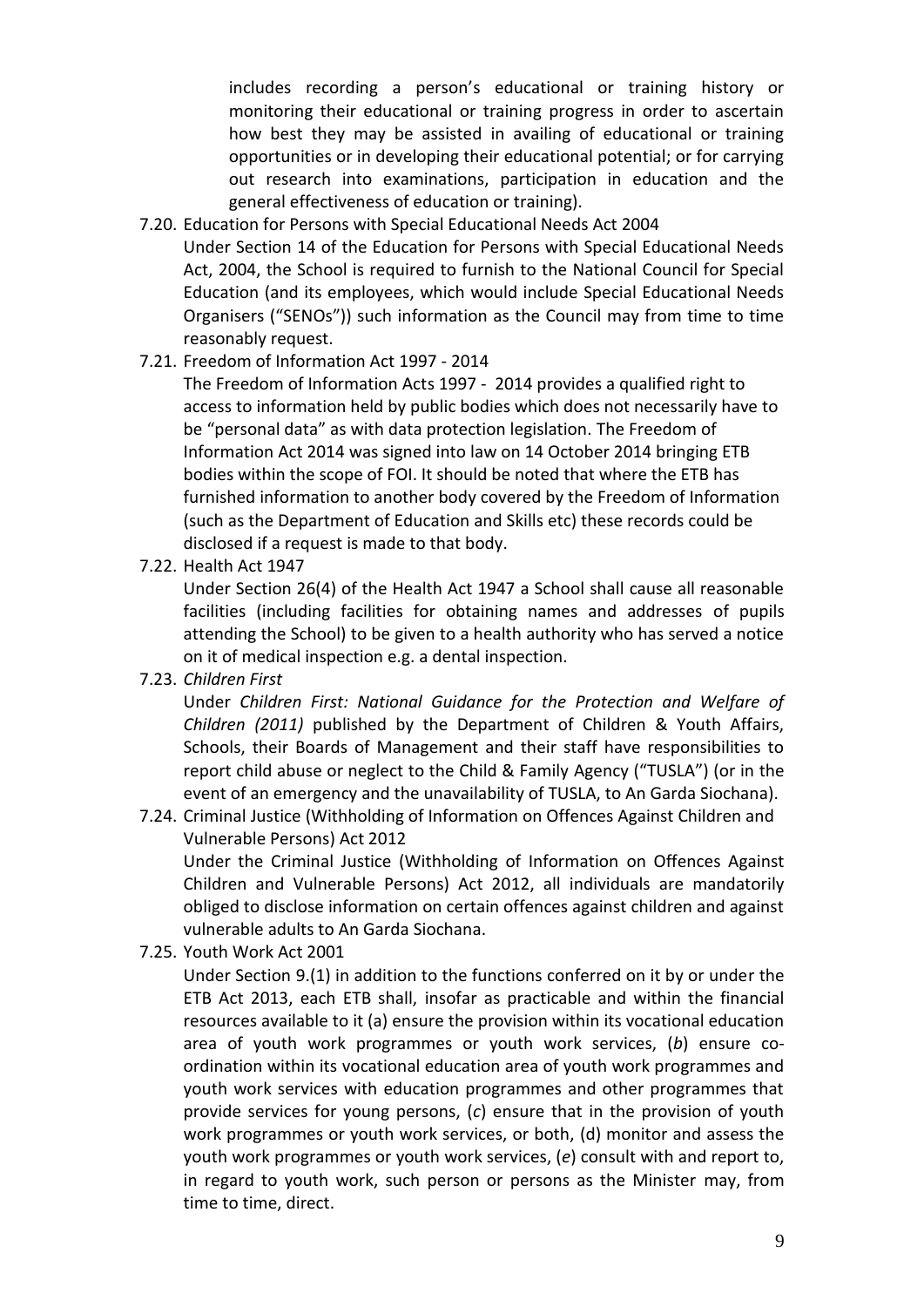# **8. Identifying** *Personal Data*

The *Personal Data* records held by Kilkenny and Carlow ETB at the ETB Administration Centre and held by the ETB School and ETB Centres or by ETB Programmes in their administrative offices may include:

# 8.1. **Staff records**

- 8.1.1.**Categories**: As well as existing members of staff (and former members of staff) these records may also relate to applicants applying for positions within the school, trainee teachers and teachers under probation. These staff records may include:
	- Name, address and contact details,
	- date of birth, PPS number
	- marital and family details
	- educational or previous employment background
	- Original records of application and appointment including those relating to promotion posts/in-house applications
	- interview records, references
	- Details of approved absences (career breaks, parental leave, study leave etc.)
	- Records of in-service courses attended
	- Details of work record (qualifications, classes taught, subjects etc.)
	- Details of complaints and/or grievances and/or disciplinary procedures including consultations or competency discussions, action/improvement/evaluation plans and record of progress. **Note:** A record of grievances may be maintained which is distinct from and separate to individual personnel files.
	- Records of any reports made in respect of the staff member to State departments and/or other agencies under mandatory reporting legislation and/or child-safeguarding guidelines (subject to the DES Child Protection Procedures)
	- Superannuation and pension documentation
	- Salary*,* payroll details, bank details.
	- Medical information, including the medical questionnaire which employees complete prior to taking up employment, records of sickness absence and medical certificates.Kilkenny and Carlow ETB will request all employees to have a medical examination and will therefore hold the resulting medical report. The purpose of keeping this sort of information is to administer sick pay and disability entitlement, monitor and manage sickness absence and to comply with our health and safety obligations. Satisfactory health is one of the conditions of admission to the Superannuation Scheme.
	- Information regarding Trade Union membership. Kilkenny and Carlow ETB holds this information for the purposes of facilitating the deduction-at-source of union subscriptions.
	- Information on commission/alleged commission of offence, any proceedings for an offence.Kilkenny and Carlow ETB holds this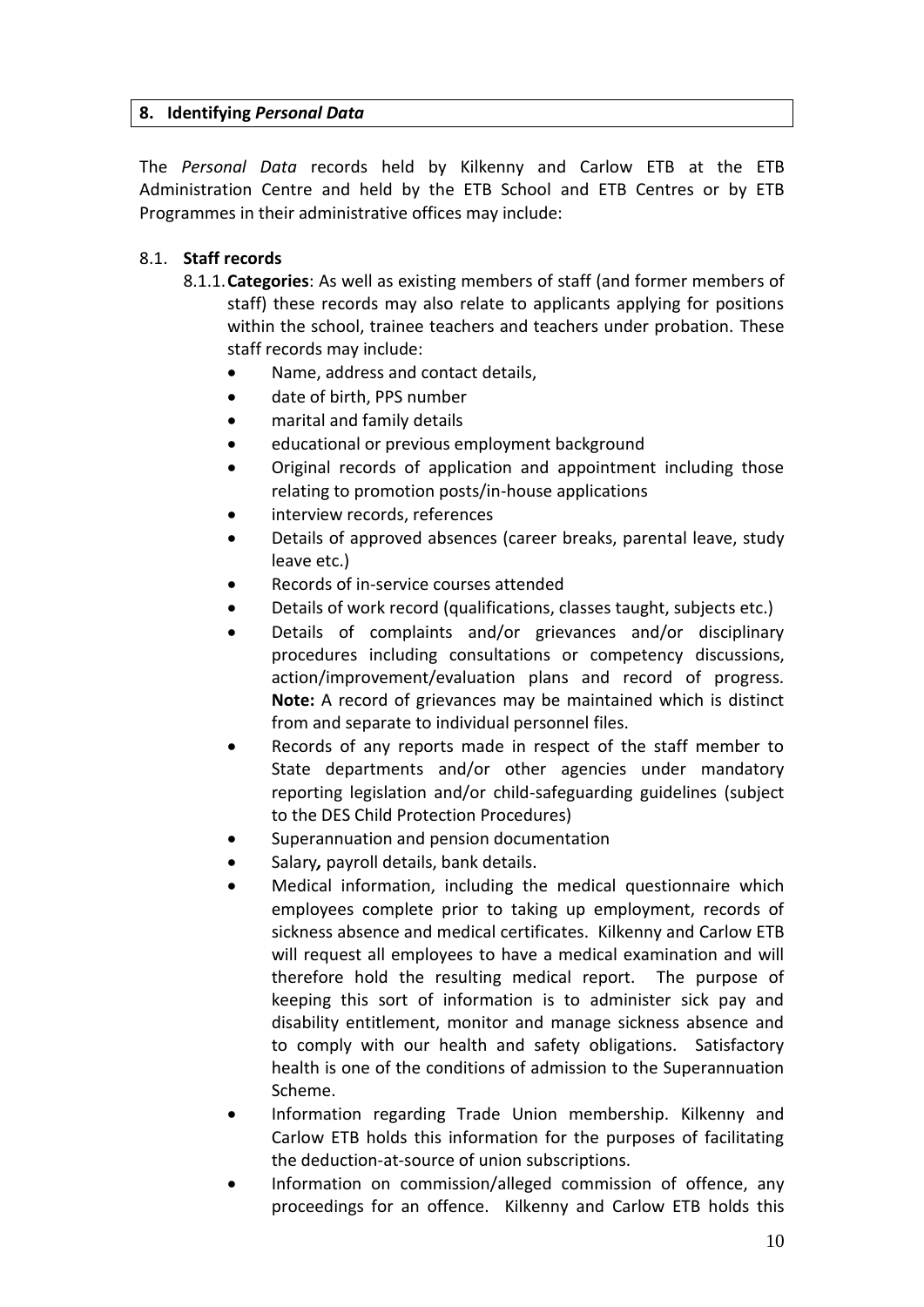information to meet the requirements of the Department of Education & Skills and to satisfy itself of the employee's suitability for their position. Garda Vetting records will be retained in compliance with DES C/L 0063/2010 and subsequent relevant circular letters.

- Information regarding disability. Kilkenny and Carlow ETB holds this information for the purposes of reporting (on an aggregated, anonymised basis) to the Department of Education and Skills on the target for employment of persons with disability under the Disability Act 2005.
- 8.1.2.**Purposes**: Staff records are processed and kept for the purposes of:
	- For the management and administration of ETB business now and into the future
	- To facilitate the payment of staff, and calculate other benefits/entitlements and to assist the member of staff applying for other benefits/entitlements (including but not limited to State Illness Benefit, State Disability Allowance, State Invalidity Pension, State Maternity Benefit etc.) to determine reckonable service for the purpose of calculation of pension payments, *ex gratia* or statutory entitlements, and/or redundancy payments where relevant)
	- To calculate annual leave allowances or other leave allowances (eg. parental leave, maternity leave etc)
	- to facilitate pension payments in the future,
	- human resources management,
	- to obtain advices on and to address IR/HR matters, disciplinary matters, complaints under the Dignity in the Workplace Policy, complaints made under the grievance policy, and performance management issues. Note: this may involve records being transferred to third parties including the national representative body for Education and Training Boards, ETBI, and legal advisors.
	- recording promotions (documentation relating to promotions applied for) and changes in responsibilities
	- To enable the ETB to comply with its obligations as an employer, including the preservation of a safe, efficient working and teaching environment (including complying with its responsibilities under the Safety, Health and Welfare At Work Act 2005)
	- To enable the ETB and ETB school/centre to comply with requirements set down by the Department of Education and Skills, the Revenue Commissioners, the National Council for Special Education, TUSLA, the HSE and any other governmental, statutory and/or regulatory departments and/or agencies
	- For compliance with legislation relevant to the ETB including the generation of electoral registers for the election of staff representatives onto the ETB under the Education and Training Boards Act 2013.

*8.1.3* **Location**: Staff records are kept in the Human Resources and Finance departments of the ETB Administration Centres, Athy Road, Carlow and Seville Lodge, Callan Road, Kilkenny. Some records will also be held by the ETB School/ETB Centre. Manual Records will be held in a secure, locked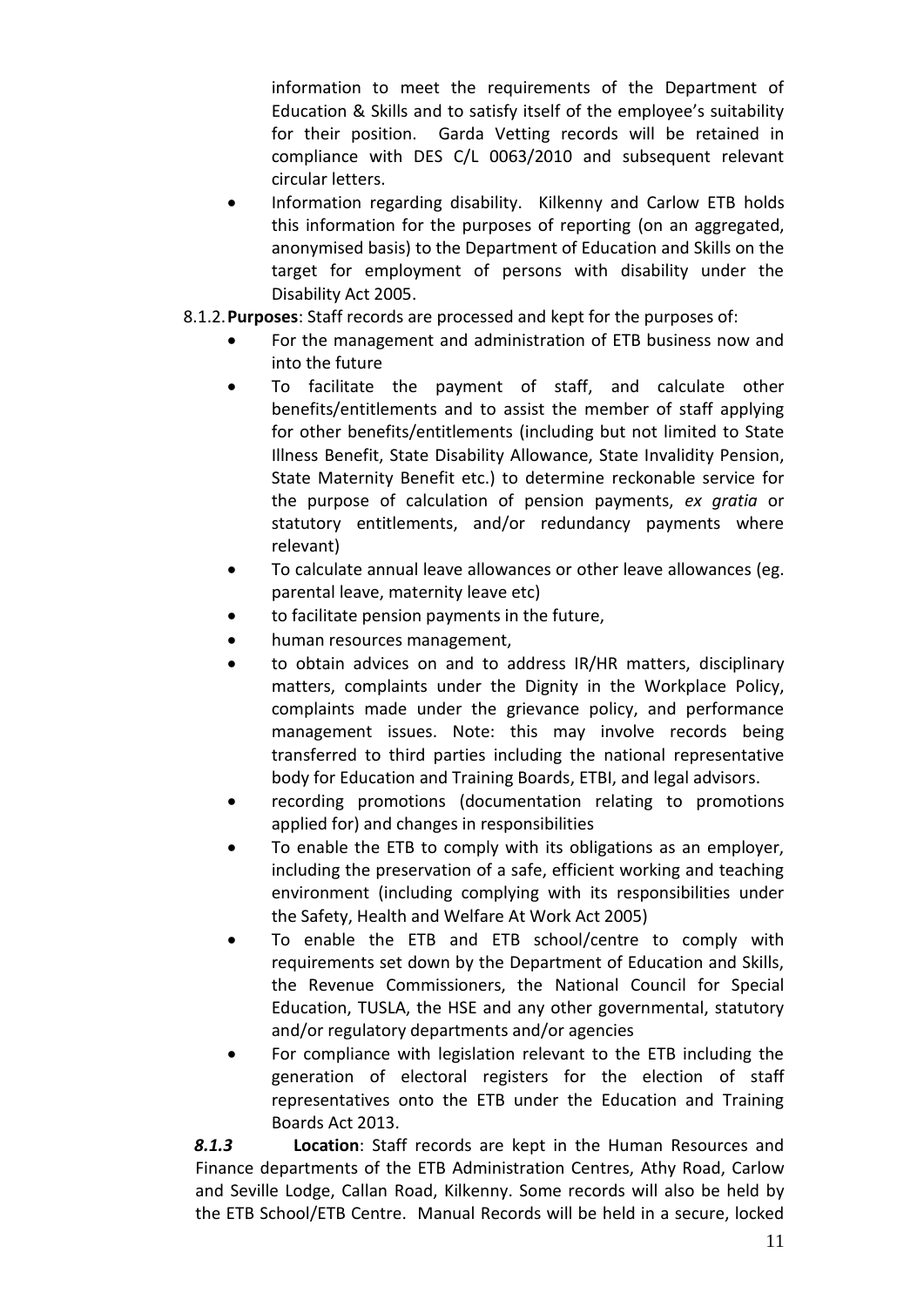filing cabinet that only personnel who are authorised to use the data can access. Employees are required to maintain the confidentiality of any data to which they have access.

**8.1.4 Security**: Kilkenny and Carlow ETB stores all personal information in controlled access, centralised databases (including computerised and manual files) in the ETB Administration Centres, Athy Road, Carlow and Seville Lodge, Callan Road, Kilkenny. Where records are held by the ETB School, these will be held in the administrative offices of that School. Manual records are stored in locked filing cabinets, in offices which are accessed only by ETB staff. Automated data is stored on ETB computers and the ETB server. All filing cabinets that hold manual records are locked. Computer records (database) are stored on Password Protected computers. ETB network is protected by Firewall. Access to files and the main system database is Password Protected, with rights assigned to users based on their position. The main file and data servers are protected in a secure locked room in the Carlow Office – accessible by the IT Administrators to which access to the room is logged. Data is replicated on the Kilkenny server which is secured in a locked Comms Cabinet. This cabinet is accessible by IT staff only. Laptops are encrypted based on a security assessment of the user and laptop.

The ETB will take appropriate security measures against unauthorised access to, or alteration, disclosure or destruction of the data and against their accidental loss or destruction. The ETB acknowledges that high standards of security are essential for processing all personal information.

# 8.2. **Student records**

- 8.2.1.**Categories**: In general student records are kept by the individual ETB schools, ETB centres and programmes run under the auspices of the ETB. These records may include:
	- (a) Information may be sought and recorded at enrolment and may be collated and compiled during the course of the student's time at the School/Centre/Programme. Information which may be sought and recorded **at enrolment**, including:
		- name, address and contact details, PPS number
		- date and place of birth
		- names and addresses of parents/guardians and their contact details (including any special arrangements with regard to guardianship, custody or access)
		- religious belief
		- racial, or ethnic origin
		- membership of the Traveller community, where relevant
		- whether they (or their parents) are medical card holders;
		- Whether English is the student's first language and/or whether the student requires English language support,
		- any relevant special conditions (e.g. special educational needs, health issues etc.) which may apply
	- (b) Information on previous academic record (including reports, references, assessments and other records from any previous school(s) attended by the student
	- (c) Psychological, psychiatric and/or medical assessments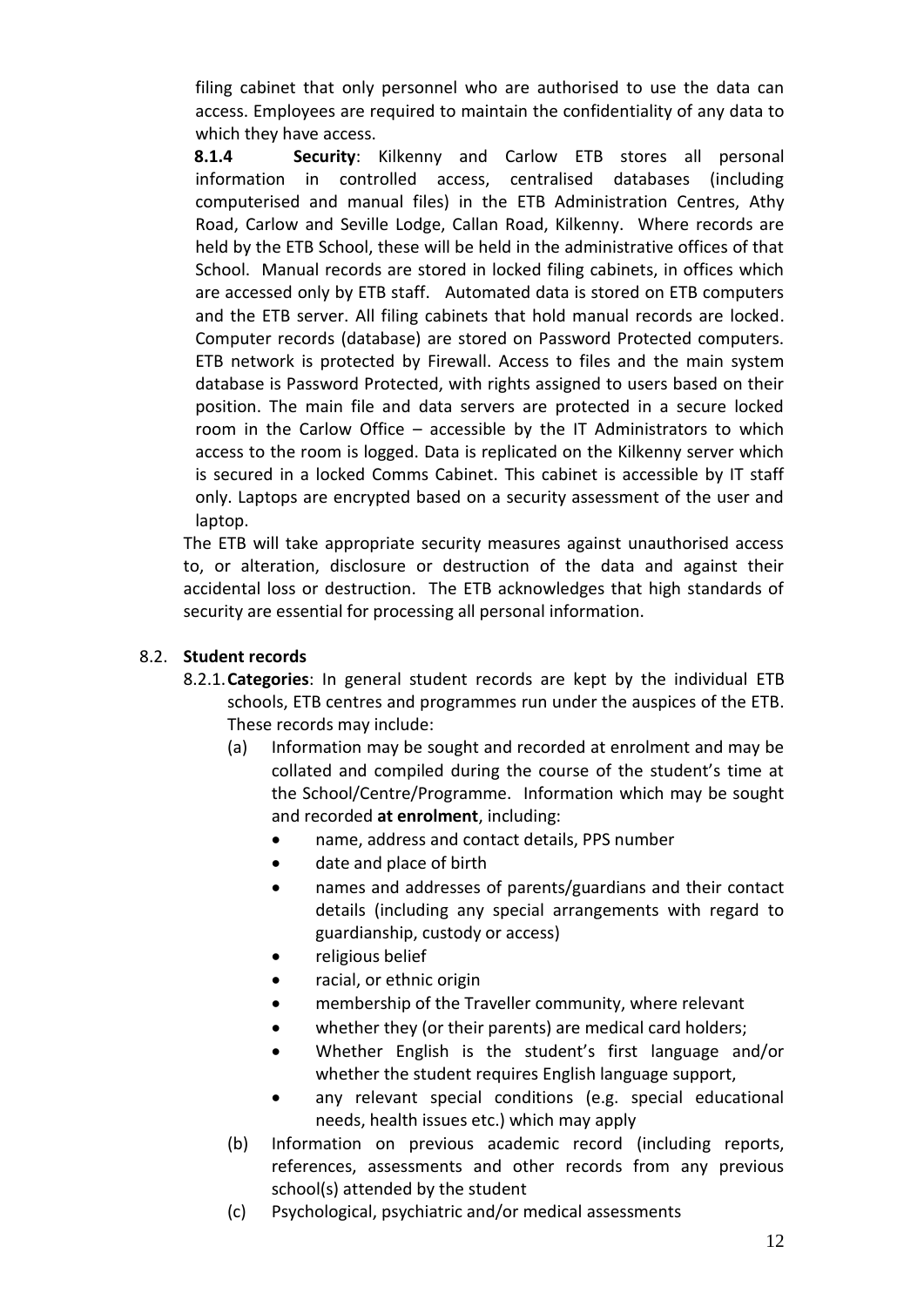- (d) Attendance Records
- (e) Photographs and recorded images of students (including at school events and noting achievements).
- (f) Academic record subjects studied, class assignments, examination results as recorded on official School reports
- (g) Records of significant achievements
- (h) Whether the student is repeating the Leaving Certificate
- (i) Whether the student is exempt from studying Irish
- (j) Records of disciplinary issues and/or sanctions imposed
- (k) Garda vetting outcome record (where student is engaged in work experience organised with or through the ETB which requires that they be Garda vetted)
- (l) Other records e.g. records of any serious injuries/accidents etc. (Note: it is advisable to inform parents that a particular incident is being recorded)
- (m) Records of any reports the school (or its employees) have made in respect of the student to State departments and/or other agencies under mandatory reporting legislation and/or child safeguarding guidelines (subject to the DES Child Protection Procedures).
- 8.2.2.**Purposes:** The purposes for obtaining, processing, holding and keeping student records are:
	- a) To enable each student to develop their full potential.
	- b) To comply with legislative or administrative requirements.
	- c) To ensure that eligible students can benefit from the relevant additional teaching or financial supports.
	- d) To support the provision of religious education.
	- e) To enable parent/guardians to be contacted in the case of emergency etc. or to inform parents of their child's educational progress or to inform parents of school events etc.
	- f) To meet the educational, social, physical and emotional requirements of the student.
	- g) To obtain advice necessary to assist and support the student, and to enable the student to access additional resources etc. Note: this may involve student records being transferred to third parties including: TUSLA, social workers or medical practitioners, the National Council for Special Education, any Special Education Needs Organiser, the National Educational Psychological Service, the national representative body for Education and Training Boards (ETBI), and legal advisors.
	- h) Photographs, and recorded images of students are taken to celebrate school achievements, compile yearbooks, establish a school website, record school events, and to keep a record of the history of the school/centre/programme.
	- i) To ensure that the student meets the ETB admissions criteria.
	- j) To ensure that students meet the minimum age requirements for their course.
	- k) To ensure that any student seeking an exemption from Irish meets the criteria in order to obtain such an exemption from the authorities.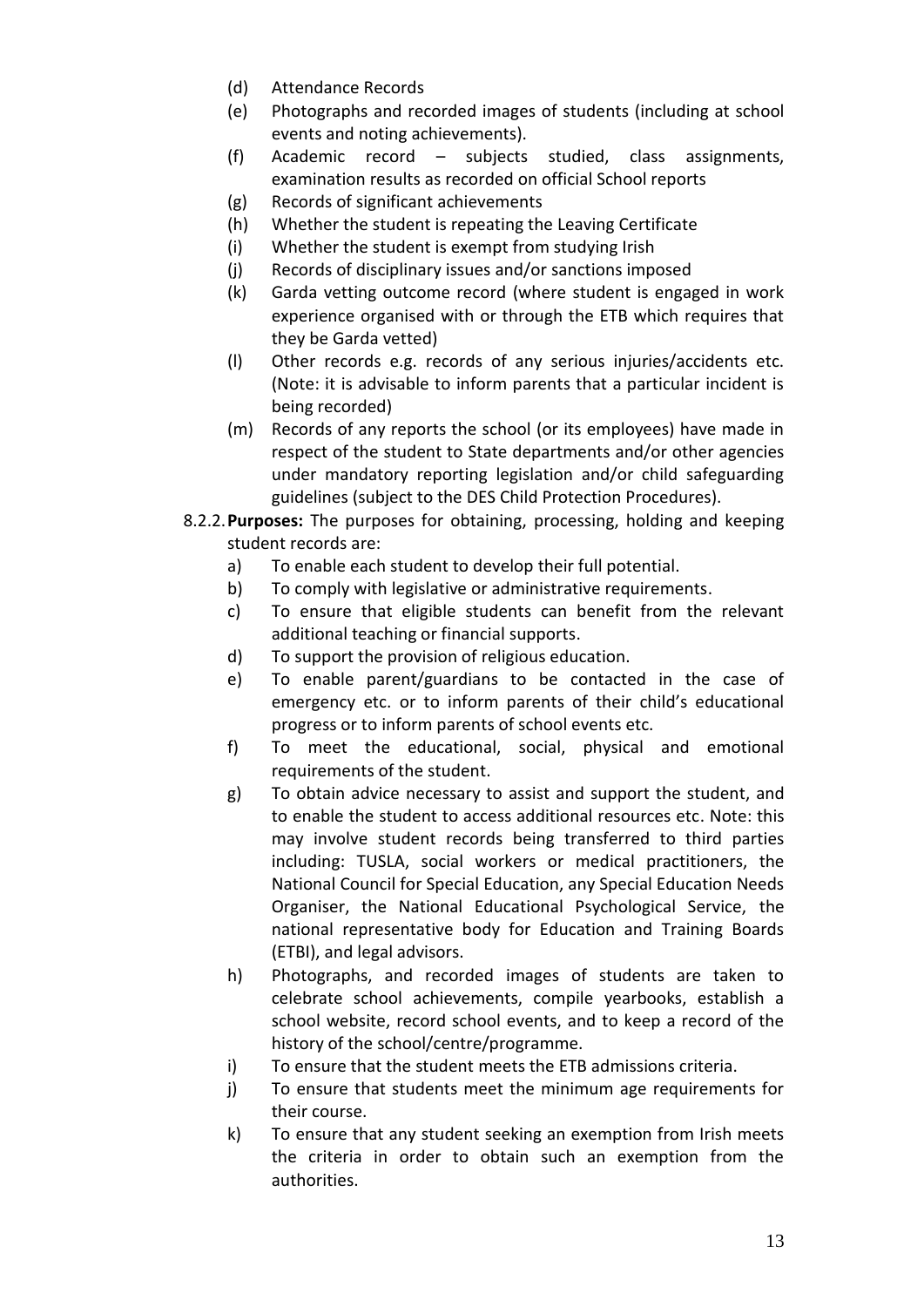- l) To furnish documentation/information about the student to the Department of Education and Skills, the National Council for Special Education, TUSLA and other schools etc. in compliance with law and directions issued by government departments;
- m) To furnish, when requested by the student (or their parent/guardian in the case of a student under 18 years) documentation/information/references to third-level educational institutions and/or prospective employers
- n) In respect of a work experience placement (where that work experience role requires that the student be Garda vetted) the ETB School will assist the student in obtaining their Garda vetting outcome (with the consent of the student and their parent/guardian) in order to furnish a copy of same (with the consent of the student and the student's parent/guardian) to the work experience employer.
- o) For compliance with legislation relevant to the ETB including the generation of electoral registers for the election of parent/guardian representatives onto the ETB under the Education and Training Boards Act 2013.
- 8.2.3.**Location**: Student records will be retained in the ETB Administration Centres, Athy Road, Carlow and Seville Lodge, Callan Road, Kilkenny. The ETB Human Resources Department receives and retains a copy of some student data and documentation, in particular records of student with Special Educational Needs (Psychological Reports which may include name, address and date of birth, PPS Number, psychological assessment (if supplied by school), category of assessed disability parent/guardian name and contact details), and records of non-national students (name, date of birth, nationality and year of entry to Ireland). Note: Some records will also be held by the ETB School. Note: some records may be transferred to third parties as disclosed at (3.3) above. Manual Records will be held in a secure, locked filing cabinet that only personnel who are authorised to use the data can access. Employees are required to maintain the confidentiality of any data to which they have access.

**8.2.4 Security**: Kilkenny and Carlow ETB stores all personal information in controlled access, centralised databases (including computerised and manual files) in the ETB Administration Centres, Athy Road, Carlow and Seville Lodge, Callan Road, Kilkenny. Where records are held by the ETB School, these will be held in the administrative offices of that School. Manual records are stored in locked filing cabinets, in offices which are accessed only by ETB staff. Automated data is stored on ETB computers and the ETB server. All filing cabinets that hold manual records are locked. Computer records (database) are stored on Password Protected computers. ETB network is protected by Firewall. Access to files and the main system database is Password Protected, with rights assigned to users based on their position. The main file and data servers are protected in a secure locked room in the Carlow Office – accessible by the IT Administrators to which access to the room is logged. Data is replicated on the Kilkenny server which is secured in a locked Comms Cabinet. This cabinet is accessible by IT staff only. Laptops are encrypted based on a security assessment of the user and laptop.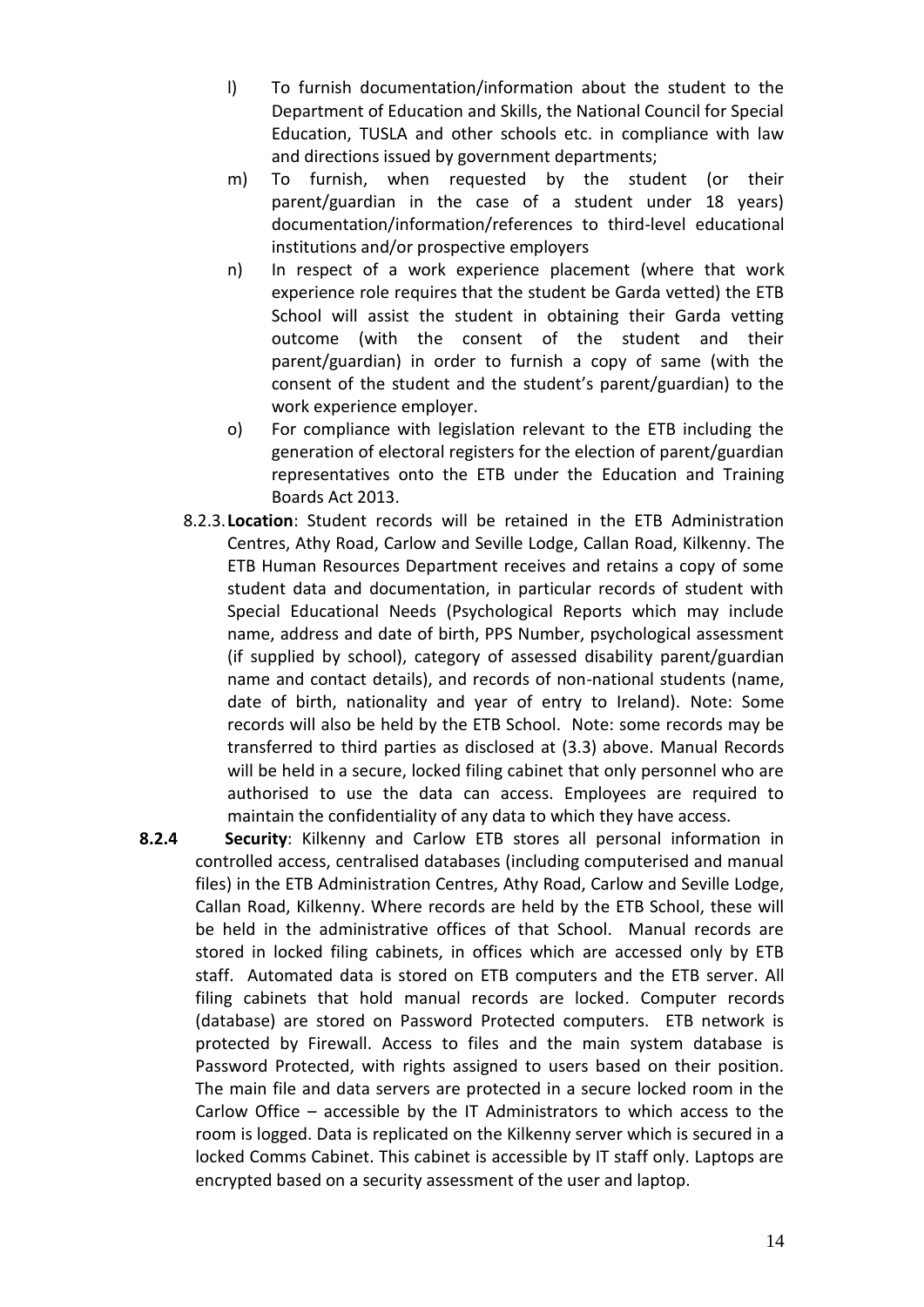The ETB will take appropriate security measures against unauthorised access to, or alteration, disclosure or destruction of the data and against their accidental loss or destruction. The ETB acknowledges that high standards of security are essential for processing all personal information.

# **8.3 Annual Post-Primary School October Return/Examination Entries (known as the "October Returns")**

Each year, each recognised post-primary school makes a return to the Department of Education and Skills, the data from which allows the Department of Education and Skills calculate the teaching posts and core funding to be allocated to each recognised post primary school, for the following school year. These returns are made in accordance with *The Rules and Programme for Secondary Schools* via a process called the *Annual Post-Primary School October Return/Examination Entries,* or more commonly known as the 'October Returns'.

- **8.3.1 Categories:** In making their respective returns to the Department, post-primary schools transfer personal data and personal sensitive data on each of their enrolled students (including students who have transferred and are enrolled in the school). Sensitive Data which may be sought at the time of enrolment includes membership of the travelling community and medical card information. This information is sought and retained for the purpose of completion of the 'October Returns'. The 'October Returns' include sensitive personal data regarding personal circumstances which are provided by parents/guardians and students on the basis of explicit and informed consent. The 'October Return' contains individualised data (such as an individual student's PPS number) which acts as an "identifier" for the DES to validate the data that belongs to a recognised student. The DES also transfers some of this data to other Government departments and other State bodies to comply with legislation, such as transfers to the Department of Social Protection pursuant to the Social Welfare Acts, transfers to the State Examinations Commission, transfers to the Educational Research Centre, and transfers to the Central Statistics Office pursuant to the Statistics Acts. The data will also be used by the DES for statistical, policymaking and research purposes. However the DES advises that it does not use individual data, but rather aggregated data is grouped together for these purposes. The DES has a data protection policy which can be viewed on its website [\(www.education.ie](https://www.education.ie/en/)). The DES has also published a "Fair Processing Notice" to explain how the personal data of students and contained in October Returns is processed. This can also be found on [www.education.ie](https://www.education.ie/en/) (search for Circular Letter 0047/2010 in the "Circulars" section). Explicit permission will be sought from parents/guardians before processing this data in line with DES C/L 47/2010.
- **8.3.2 Purposes**: The only purpose some post-primary schools may collect some of these data is to meet the data requirements for its 'October Return' to the Department. The school asks parents/guardians and students to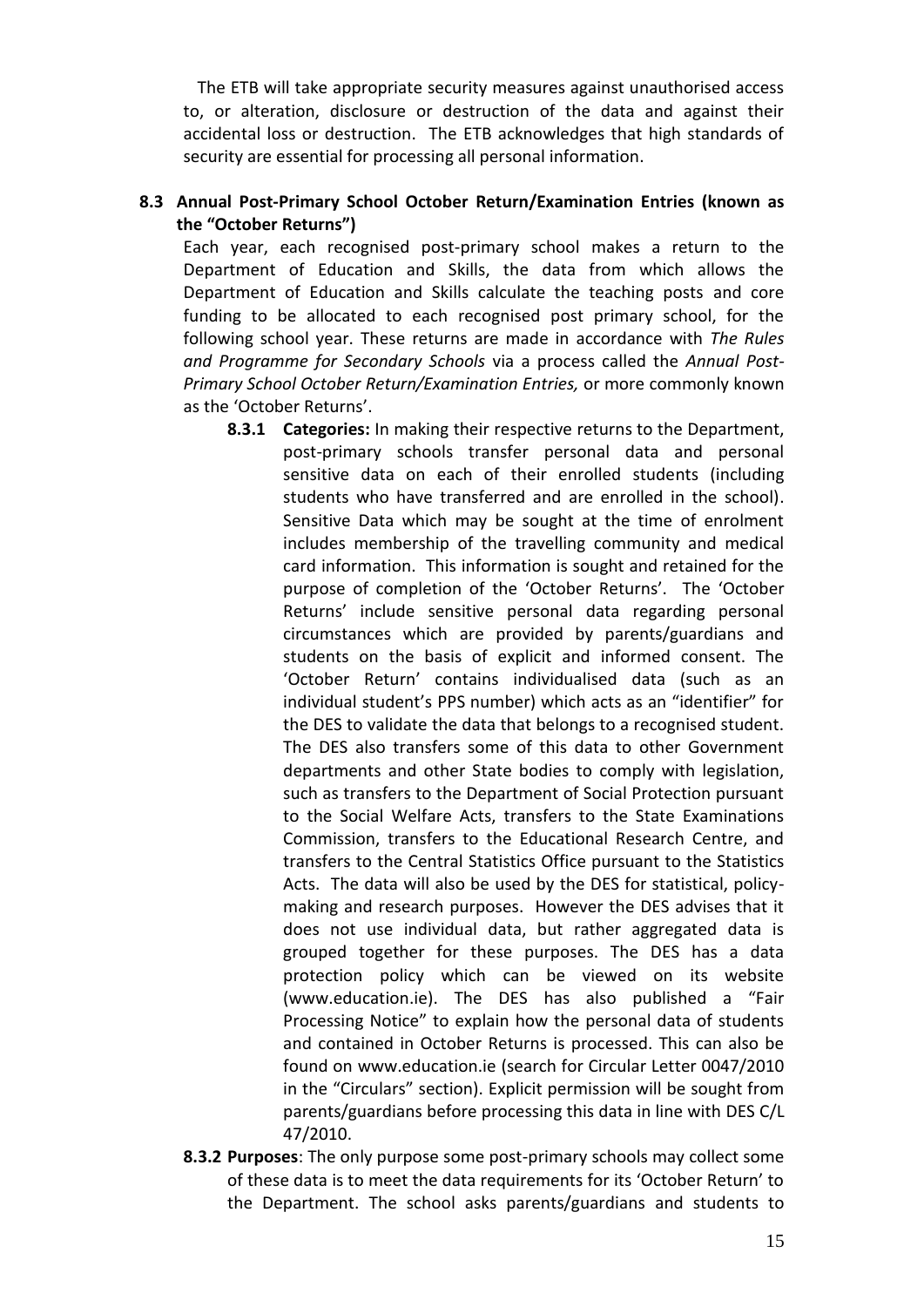complete October Returns for the purposes of complying with DES requirements to determine staffing and resource allocations and to facilitate the orderly running of the school. The main purpose of the October Returns is for the DES to determine whether the student qualifies for English language support and/or additional resources and support to meet their particular educational needs. The October Returns are submitted to the DES electronically. The DES has their own policy governing the security of the data sent to them by all post-primary schools. The co-operation of each student and/or their parents/guardians in completing the 'October Return' is greatly appreciated as the school's aim is to ensure that each student is assisted in every way to ensure that s/he meets his/her full potential.

- **8.3.3 Location**: In a secure, locked filing cabinet that only personnel who are authorised to use the data can access. Employees are required to maintain the confidentiality of any data to which they have access.
- **8.3.4 Security**: All filing cabinets that hold manual records are locked. Computer records (database) are stored on Password Protected computers. ETB network is protected by Firewall. Access to files and the main system database is Password Protected, with rights assigned to users based on their position. The main file and data servers are protected in a secure locked room in the Carlow Office – accessible by the IT Administrators to which access to the room is logged. Data is replicated on the Kilkenny server which is secured in a locked Comms Cabinet. This cabinet is accessible by IT staff only. Laptops are encrypted based on a security assessment of the user and laptop.

# **8.4 Records of students (and parents/guardians) applying for further education grants and scholarships**

Kilkenny and Carlow ETB Administration Centres keep some records of students. Note: Student Universal Support Ireland (SUSI) is the single awarding authority for all student grant applications since the 2012/13 academic year. All new students or students changing course apply to SUSI online. Kilkenny and Carlow ETB holds personal data on students (and parent/guardians) who applied for further education grants and scholarships prior to 2012/13 academic year**.**

- **8.4.1 Categories of data:** These may include information which may have been sought and recorded at application, including:
	- name, address and contact details, date of birth, PPS number
	- gender, marital and family status (i.e. number of children in family)
	- nationality
	- details of previous and current/future education
	- employment details
	- bank details
	- name, address and contact details, PPS number of parent/guardian
	- marital and family status of parent/guardian
	- employment details of parent/guardian
	- details of income of parent/guardian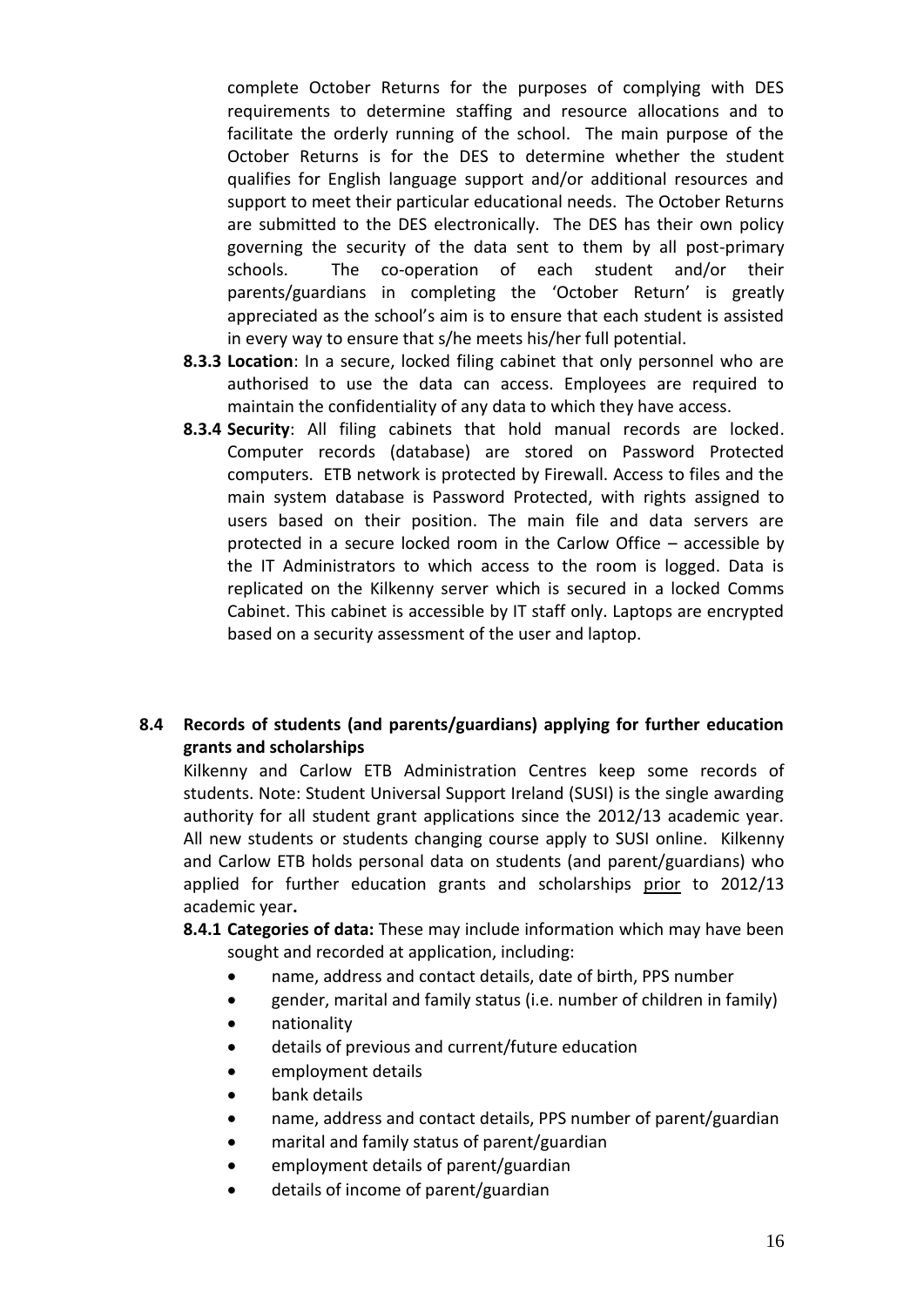- **8.4.2 Purposes:** to assess eligibility for grant/scholarship and for the administration of the scheme.
- **8.4.3 Location**: records of grant applications are kept in the Education Support Service department of the ETB Administration Centres, Athy Road, Carlow and Seville Lodge, Callan Road, Kilkenny.
- **8.4.4 Security**: All filing cabinets that hold manual records are locked. Computer records (database) are stored on Password Protected computers. ETB network is protected by Firewall. Access to files and the main system database is Password Protected, with rights assigned to users based on their position. The main file and data servers are protected in a secure locked room in the Carlow Office – accessible by the IT Administrators to which access to the room is logged. Data is replicated on the Kilkenny server which is secured in a locked Comms Cabinet. This cabinet is accessible by IT staff only. Laptops are encrypted based on a security assessment of the user and laptop.

Kilkenny and Carlow ETB stores all personal information in controlled access, centralised databases (including computerised and manual files) in the ETB Administration Centres, Athy Road, Carlow and Seville Lodge, Callan Road, Kilkenny.

The ETB will take appropriate security measures against unauthorised access to, or alteration, disclosure or destruction of the data and against their accidental loss or destruction. The ETB acknowledges that high standards of security are essential for processing all personal information.

#### **8.5 Examination results**

- **8.5.1 Categories**: An ETB school/centre will hold data comprising examination results in respect of its students. These include class, mid-term, annual, continuous assessment and mock- examinations results.
- **8.5.2 Purposes**: The main purpose for which these examination results and other records are held is to monitor a student's progress and to provide a sound basis for advising them and their parents or guardians about subject choices and levels. The data may also be aggregated for statistical/reporting purposes, such as to compile results tables. The data may be transferred to the respective ETB, the Department of Education and Skills, the National Council for Curriculum and Assessment and such other similar bodies.
- **8.5.3 Location:** In a secure, locked filing cabinet that only personnel who are authorised to use the data can access. Employees are required to maintain the confidentiality of any data to which they have access. **Security**: All filing cabinets that hold manual records are locked. Computer records (database) are stored on Password Protected computers. ETB network is protected by Firewall. Access to files and the main system database is Password Protected, with rights assigned to users based on their position. The main file and data servers are protected in a secure locked room in the Carlow Office – accessible by the IT Administrators to which access to the room is logged. Data is replicated on the Kilkenny server which is secured in a locked Comms Cabinet. This cabinet is accessible by IT staff only. Laptops are encrypted based on a security assessment of the user and laptop. The ETB will take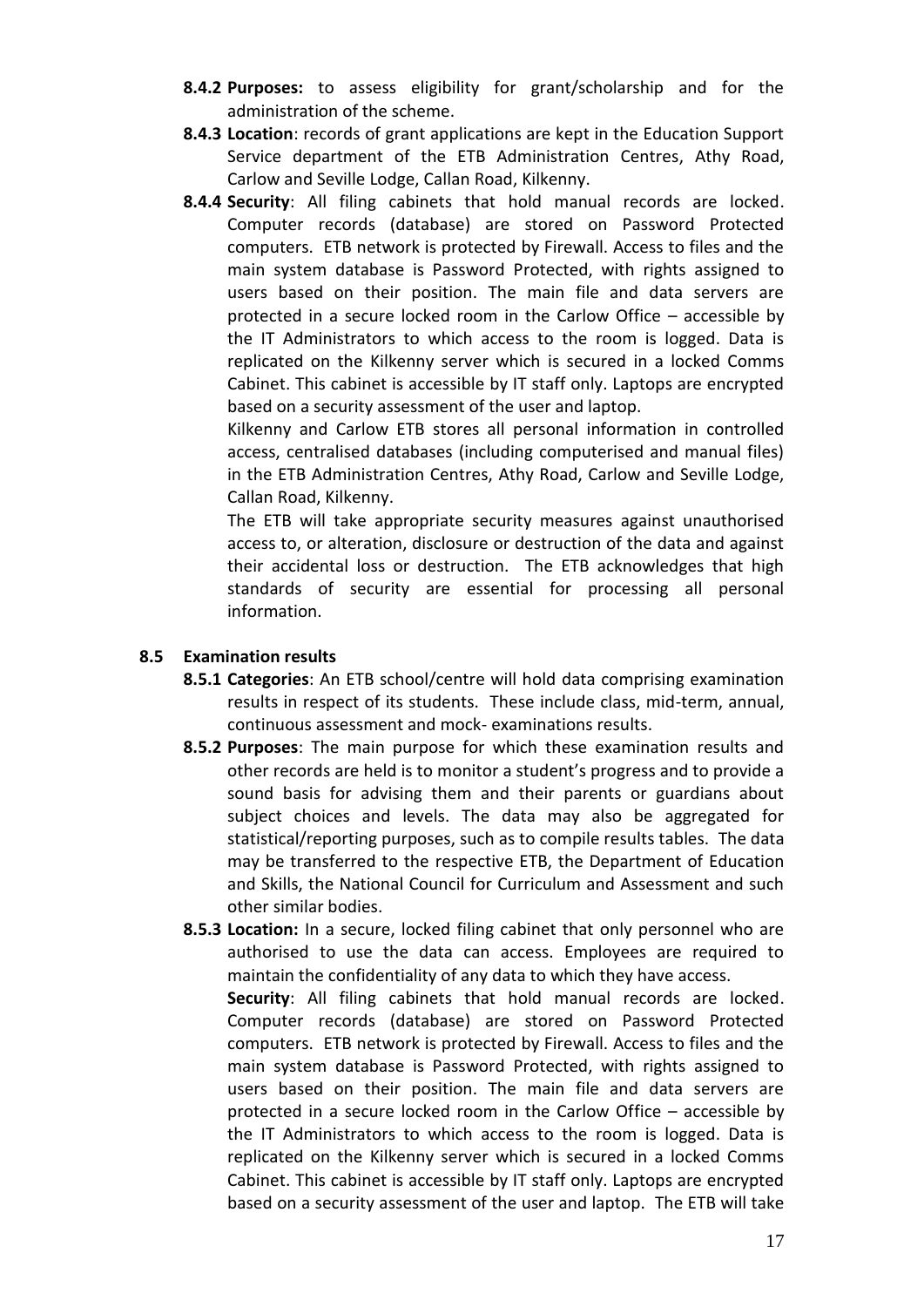appropriate security measures against unauthorised access to, or alteration, disclosure or destruction of the data and against their accidental loss or destruction. The ETB acknowledges that high standards of security are essential for processing all personal information.

# **8.6**

# **8.6 Records of students (and parents/guardians) applying for courses/ programmes**

**8.6.1** Kilkenny and Carlow ETB runs a number of programmes for children. These include:

Music lessons; held at various venues in the Carlow Region and other programmes/activities held in various ETB schools and centres.

The applications for these activities/educational programmes may be accepted by the ETB Administration Centres as well as directly by the Centre/Programme concerned.

**8.6.2 Categories:** These may include: Information which may be sought and recorded at application, including:

- name, address, date of birth, of student,
- details of relevant medical conditions affecting student,
- name, address and contact details of parent/guardian

**8.6.3 Purposes:** for the administration of activities/educational programmes/ Music lessons etc.

**8.6.4 Location:** records of applicants are kept in the ETB Administration Centres, Athy road, Carlow and Seville Lodge, Callan Rd. Kilkenny and/or kept in the administrative offices from which the programme is run. The original application forms are transferred to the centre/programme co-ordinator.

**8.6.5 Security**: Kilkenny and Carlow ETB stores all personal information in controlled access, centralised databases (including computerised and manual files) in the ETB Administration Centres, Athy Road, Carlow and Seville Lodge, Callan Rd. Kilkenny and/or in the offices from which the programme is run. The ETB will take appropriate security measures against unauthorised access to, or alteration, disclosure or destruction of the data and against their accidental loss or destruction. The ETB acknowledges that high standards of security are essential for processing all personal information.

- **8.7 Records of students (and parents/guardians of 'under 18s') applying for adult, community and further education courses/programmes**  Kilkenny and Carlow ETB run a number of adult and community education programmes. Applications for these courses/programmes may be accepted by the ETB Administration Centre as well as by the Centre/Programme concerned.
- **8.7.1 Categories**: Information which may be sought and recorded at application, including: name, address and date of birth, PPS Number, Garda Vetting (as required).
- **8.7.2 Purposes**: for the administration of the courses/programmes. Garda Vetting is required for students who, in the course of their work experience, will be in contact with children and/or vulnerable adults.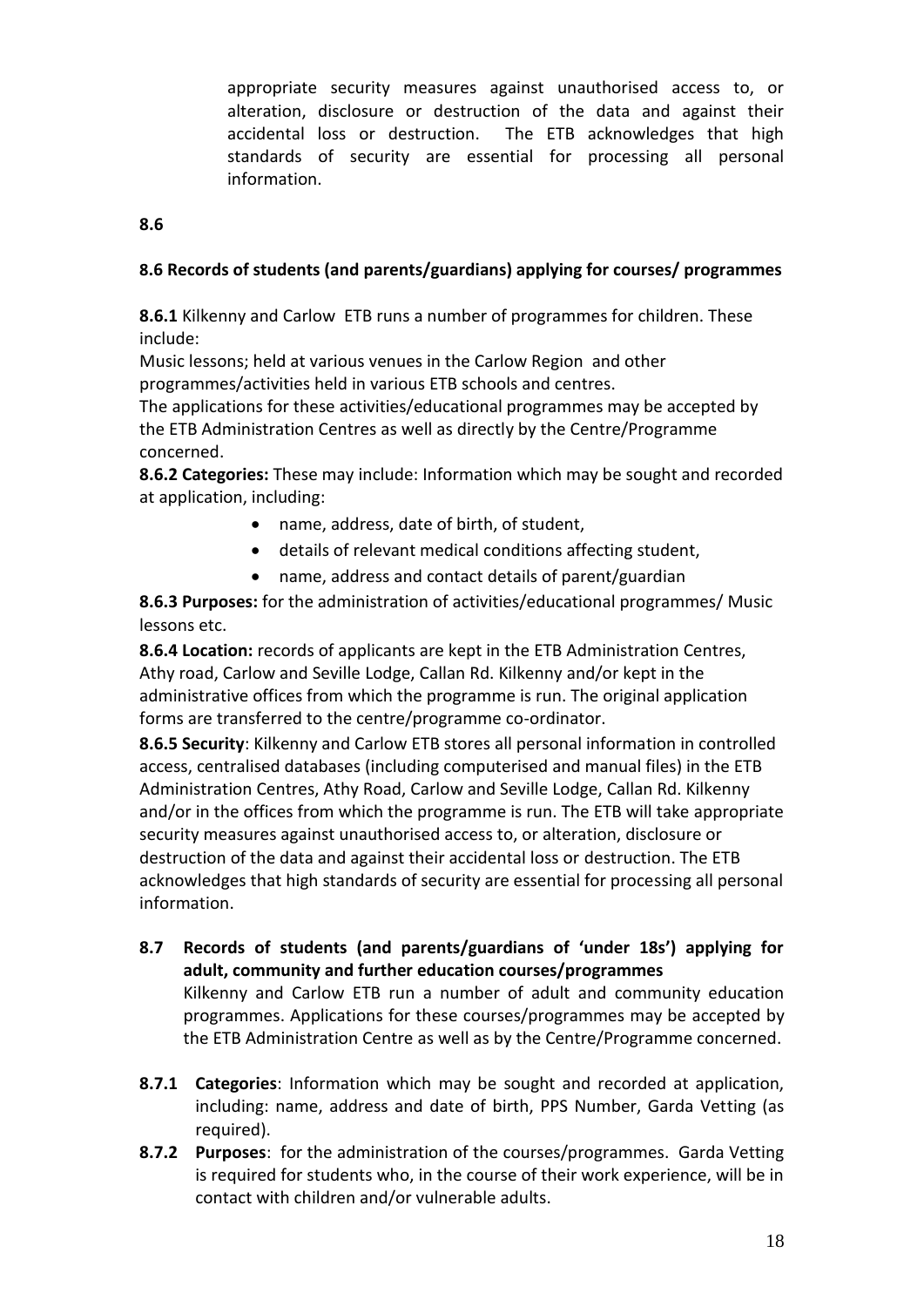- **8.7.3 Location**: records of adult, community and further education students are kept in the offices from which the programme is run.
- **8.7.4 Security**: The ETB network is protected by Firewall. Access to files and the main system database is Password Protected, with rights assigned to users based on their position. The main file and data servers are protected in a secure locked room in the Carlow Office – accessible by the IT Administrators to which access to the room is logged. Data is replicated on the Kilkenny server which is secured in a locked Comms Cabinet. This cabinet is accessible by IT staff only. Laptops are encrypted based on a security assessment of the user and laptop.

Kilkenny and Carlow ETB stores all personal information in controlled access, centralised databases (including computerised and manual files) in the ETB Administration Centres, and/or in the offices from which the programme is run. The ETB will take appropriate security measures against unauthorised access to, or alteration, disclosure or destruction of the data and against their accidental loss or destruction. The ETB acknowledges that high standards of security are essential for processing all personal information.

# **8.8 ETB, Boards of Management and Selection Boards records**

**8.8.1 Categories**: These may include:

- Name, address and contact details of each member of the ETB, Board of Management and Selection Board (including former members).
- Records in relation to appointments to the ETB/Board.
- Minutes of meetings and correspondence which may include references to particular individuals.
- Travel expenses paid, PPS Number, tax details, bank details.
- **8.8.2 Purposes**: To enable the ETB and Board of Management to operate in accordance with the Education and Training Boards Act 2013, the Education Act 1998 and other applicable legislation and to maintain a record of appointments and decisions. To facilitate the payment of members expenses and selection board expenses.
- **8.8.3 Location**: These records are kept in a secure, locked filing cabinet and that only personnel who are authorised to use the data can access it. Employees are required to maintain the confidentiality of any data to which they have access.
- **8.8.4 Security**: The ETB network is protected by Firewall. Access to files and the main system database is Password Protected, with rights assigned to users based on their position. The main file and data servers are protected in a secure locked room in the Carlow Office – accessible by the IT Administrators to which access to the room is logged. Data is replicated on the Kilkenny server which is secured in a locked Comms Cabinet. This cabinet is accessible by IT staff only. Laptops are encrypted based on a security assessment of the user and laptop.
- **8.8.5** Kilkenny and Carlow ETB stores all personal information in controlled access, centralised databases (including computerised and manual files) in the ETB Administration Centres, Athy Road, Carlow, The ETB will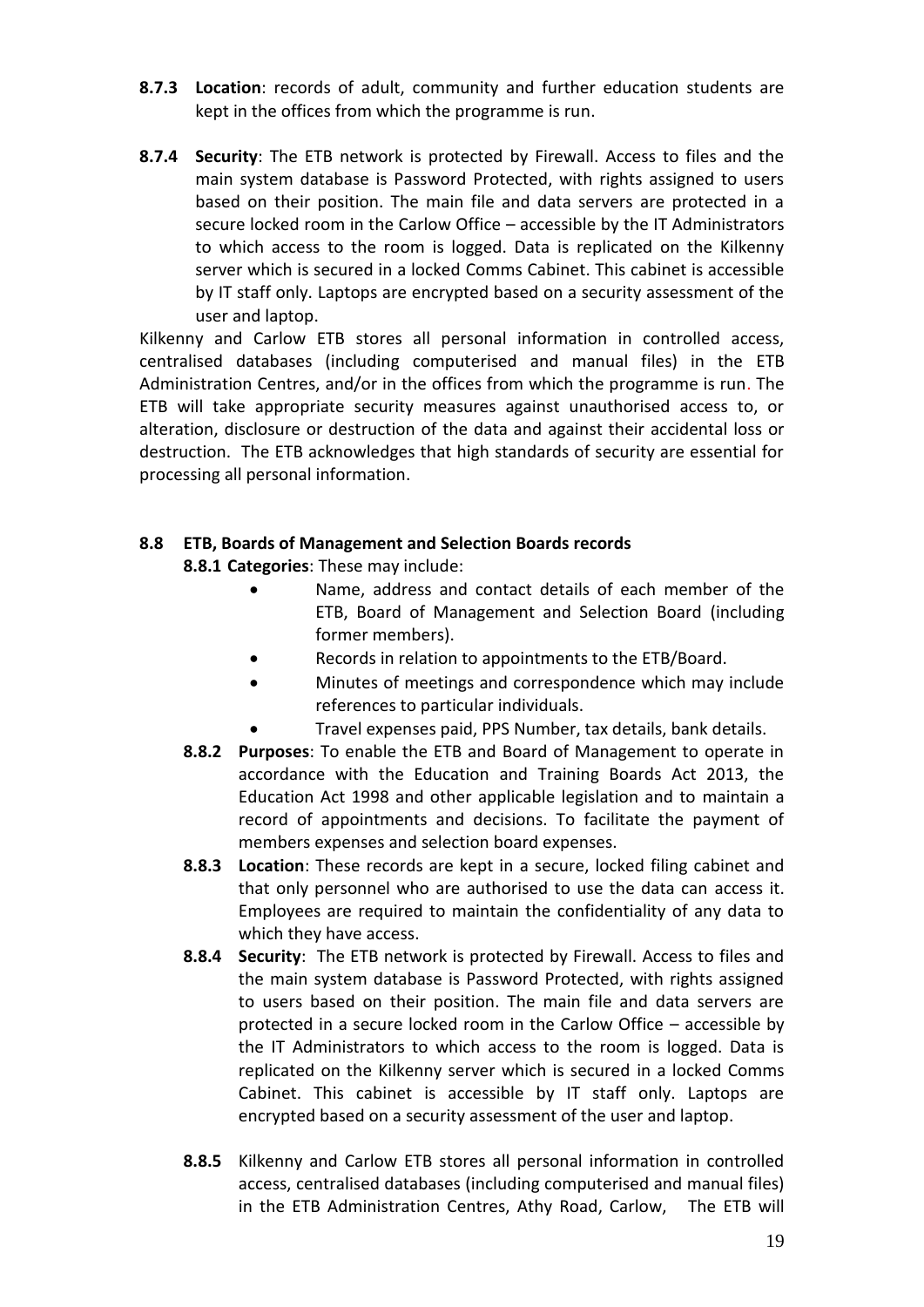take appropriate security measures against unauthorised access to, or alteration, disclosure or destruction of the data and against their accidental loss or destruction. The ETB acknowledges that high standards of security are essential for processing all personal information.

# **8.9 Creditors**

- **8.9.1 Categories of Data**: Kilkenny and Carlow ETB holds some or all of the following information about creditors (some of whom are selfemployed individuals):
	- Name, address, contact details,
	- PPS Number, tax details, bank details and amount paid.
- **8.9.2 Purposes**: This information is required for routine management and administration of Kilkenny and Carlow ETB's financial affairs including the payment of invoices.
- **8.9.3 Location**: These records are kept in the Finance department of the ETB Administration Centres, Athy Road, Carlow and Seville Lodge, Callan Road, Kilkenny.
- **8.9.4 Security** The ETB network is protected by Firewall. Access to files and the main system database is Password Protected, with rights assigned to users based on their position. The main file and data servers are protected in a secure locked room in the Carlow Office – accessible by the IT Administrators to which access to the room is logged. Data is replicated on the Kilkenny server which is secured in a locked Comms Cabinet. This cabinet is accessible by IT staff only. Laptops are encrypted based on a security assessment of the user and laptop. Kilkenny and Carlow ETB stores all personal information in controlled access, centralised databases (including computerised and manual files) in the ETB Administration Centres, Athy Road, Carlow and Seville Lodge, Callan Road, Kilkenny. The ETB will take appropriate security measures against unauthorised access to, or alteration, disclosure or destruction of the data and against their accidental loss or destruction. The ETB acknowledges that high standards of security are essential for processing all personal information.

# **8.10 Charity Tax-Back Forms**

- **8.10.1 Categories of data**: An ETB school/centre may hold the following data in relation to donors who have made charitable donations to an ETB school/centre/programme:
	- Name
	- Address
	- Telephone number
	- PPS number
	- Tax rate
	- Signature and
	- The gross amount of the donation.
- **8.10.2 Purposes**: Schools are entitled to avail of the scheme of tax relief for donations of money they receive. To claim the relief, the donor must complete a certificate (CHY2) and forward it to the school to allow it to claim the grossed up amount of tax associated with the donation. The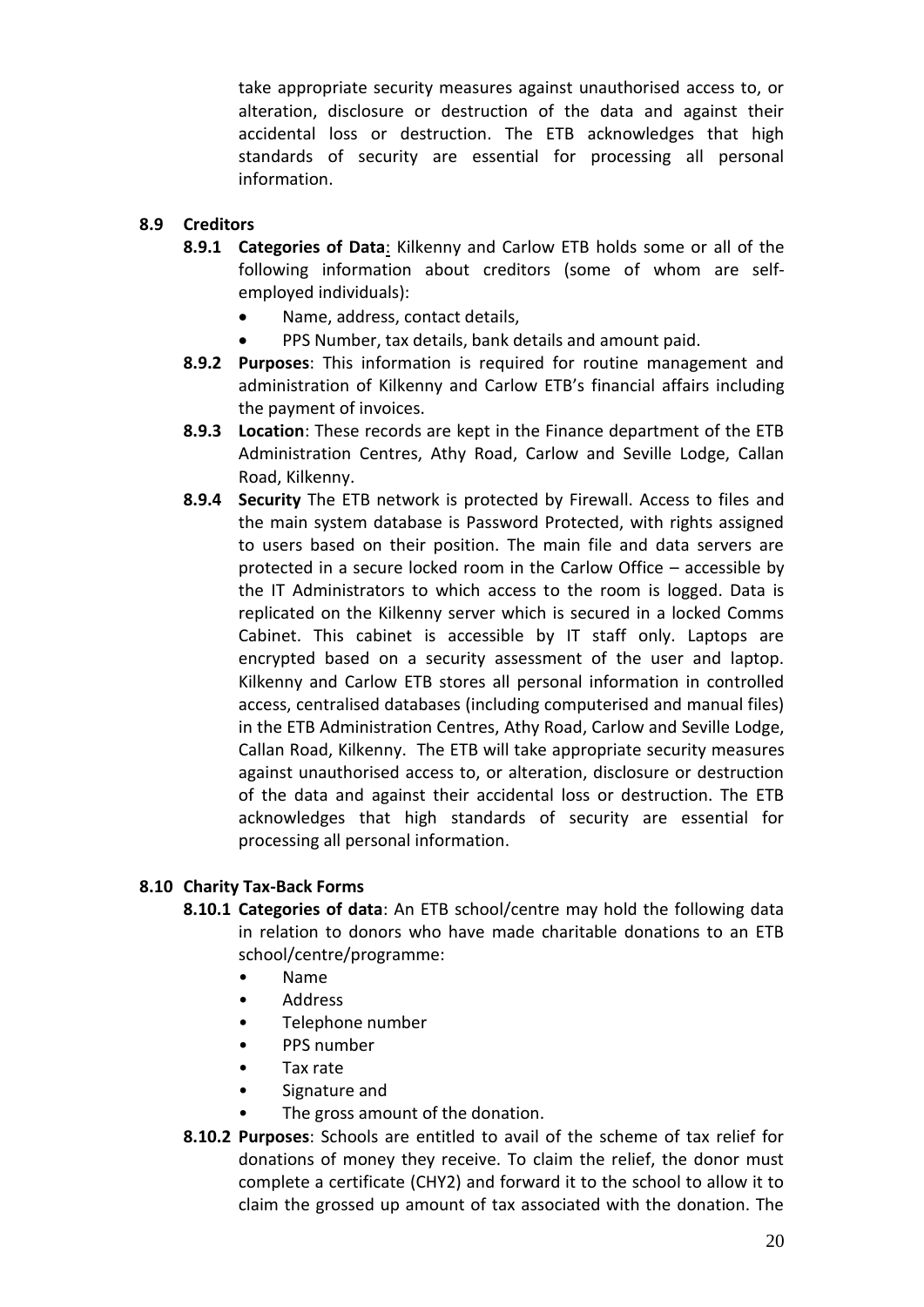information requested on the appropriate certificate is the parent's name, address, PPS number, tax rate, telephone number, signature and the gross amount of the donation. This is retained by the school in the case of audit by the Revenue Commissioners.

- **8.10.3 Location:** In a secure, locked filing cabinet that only personnel who are authorised to use the data can access. Employees are required to maintain the confidentiality of any data to which they have access.
- **8.10.4 Security:** The ETB network is protected by Firewall. Access to files and the main system database is Password Protected, with rights assigned to users based on their position. The main file and data servers are protected in a secure locked room in the Carlow Office – accessible by the IT Administrators to which access to the room is logged. Data is replicated on the Kilkenny server which is secured in a locked Comms Cabinet. This cabinet is accessible by IT staff only. Laptops are encrypted based on a security assessment of the user and laptop.

### **8.11 CCTV Images/Recordings**

- **8.11.1 Categories**: CCTV is installed in some of the ETB's schools, centres and offices, externally i.e. perimeter walls/fencing and internally as detailed in the CCTV policy. These CCTV systems may record images of staff, students and members of the public who visit the premises in accordance with the ETB CCTV Policy.
- **8.11.2 Purposes**: Safety and security of staff, students and visitors and to safeguard ETB property and equipment.
- **8.11.3 Location**: Cameras are located externally and internally as detailed in the CCTV Policy. Recording equipment is located in the Principal/Manager's office, secure room or in the reception office of each school or centre which can be accessed only by the Principal/Manager.
- **8.11.4 Security**: Access to images/recordings is restricted to the [Chief Executive, Principal Officer, Education Officer/Adult Education Officer, Principal and Deputy Principal of each school and Manager of each centre]. Tapes, DVDs, hard disk recordings are retained for 28 days, except if required for the investigation of an incident. Images/recordings may be viewed or made available to An Garda Siochana pursuant to section 8 Data Protection Acts 1988 and 2003. Recordings are generally held on the Hard Drive of the recording machine. These recordings are then overwritten automatically every 28 days. Any recordings that form part of an investigation are stored on a DVD/USB Key and locked into a secure cabinet/safe in the school/centre. These cabinets/safes are only accessible by The Principal/Centre Manager.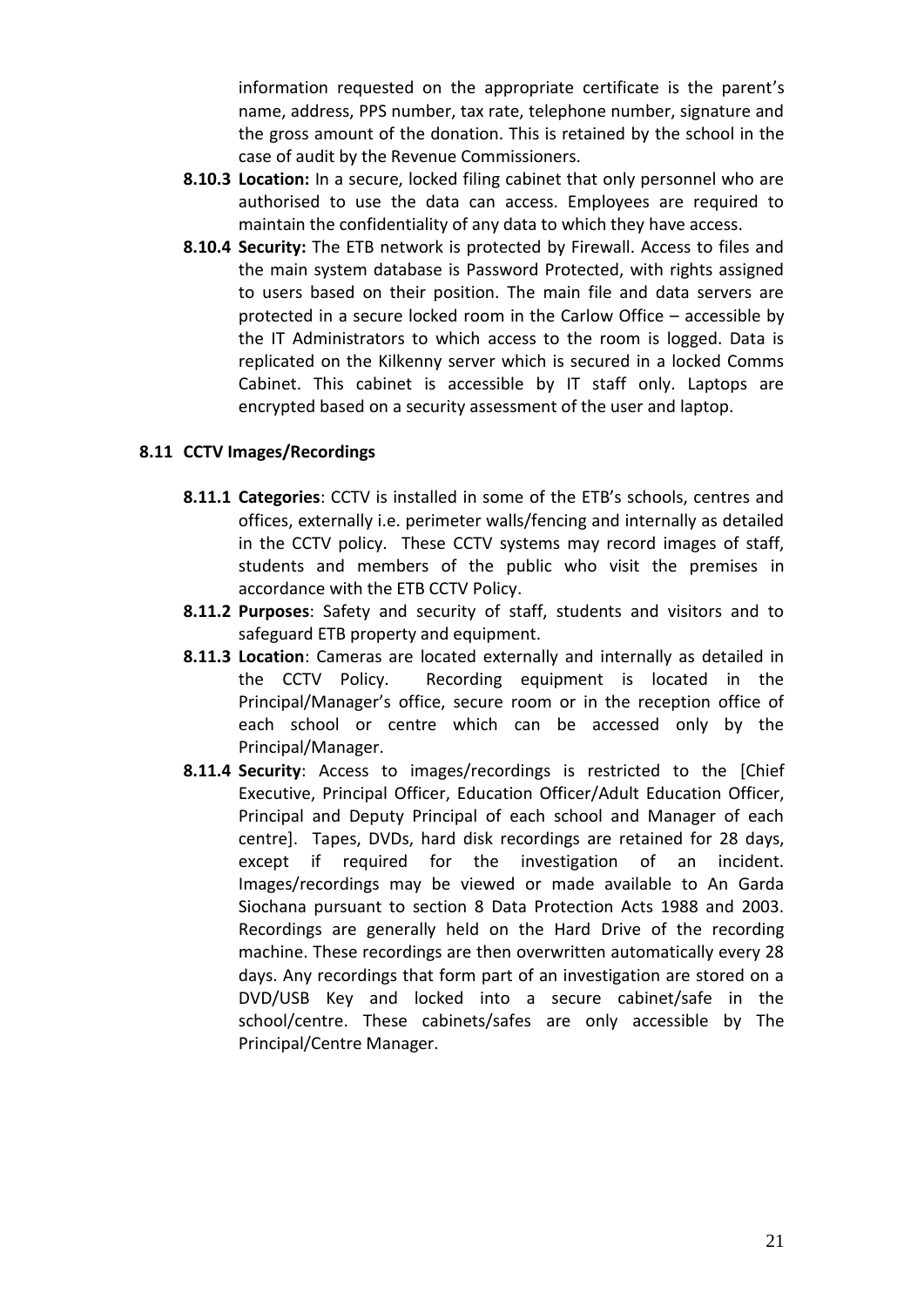# **9. Links to Other Policies and to Service Delivery**

- **9.1.** Our policies need to be consistent with one another, within the framework of the entire ETB. Relevant school policies already in place or being developed or reviewed shall be examined with reference to this Data Protection Policy and any implications which it has for them shall be addressed. This policy should be read in conjunction with the following policy documents applicable to bodies within the ETB (Schools, Centres, Programmes etc):
	- Data Breach Management Policy and Procedure Data in ETBs
	- Department of Finance Guidance on Protecting the Confidentiality of Personal Data
	- Customer Service Charter
	- Records Retention Schedule
	- CCTV Policy
	- Acceptable Usage (ICT) Policy
	- Child Protection Policy
	- Anti-Bullying Policy
	- Code of Behaviour
	- Mobile Phone Code/Policy
	- Admissions/Enrolment Policy
	- Substance Use Policy
	- Employee Handbook [/Disciplinary Policy] etc
	- Relevant Department of Education and Skills Circular Letters

**Note:** Where relevant and applicable to students, **a** number of these policies may be made available by the ETB school/centre/administration centre concerned on/following student enrolment.

#### **10. Dealing with Data Access Requests**

- 10.1. **Section 3 Access Request:** Under section 3 of the Data Protection Acts, an individual has the right to be informed whether the data controller holds data about them and to be given a description of the data together with details of the purposes for which their data is being kept. The individual must make this request in writing and the data controller will accede to the request within 21 days.
- 10.2. The right under Section 3 must be distinguished from the much broader right contained in Section 4 where individuals are entitled to a copy of their data.
- 10.3. **Section 4 Access Request:** Individuals are entitled to a copy of their personal data on written request:
	- 10.3.1. The individual is entitled to a copy of their personal data (subject to some exemptions and prohibitions set down in Section 5 of the Data Protection Act)
	- 10.3.2. Request must be responded to within 40 days.
	- 10.3.3. Fee may apply but cannot exceed €6.35
	- 10.3.4. Where a subsequent or similar request is made soon after a request has just been dealt with, it is at the discretion of the ETB as data controller to comply with the second request (no time limit but reasonable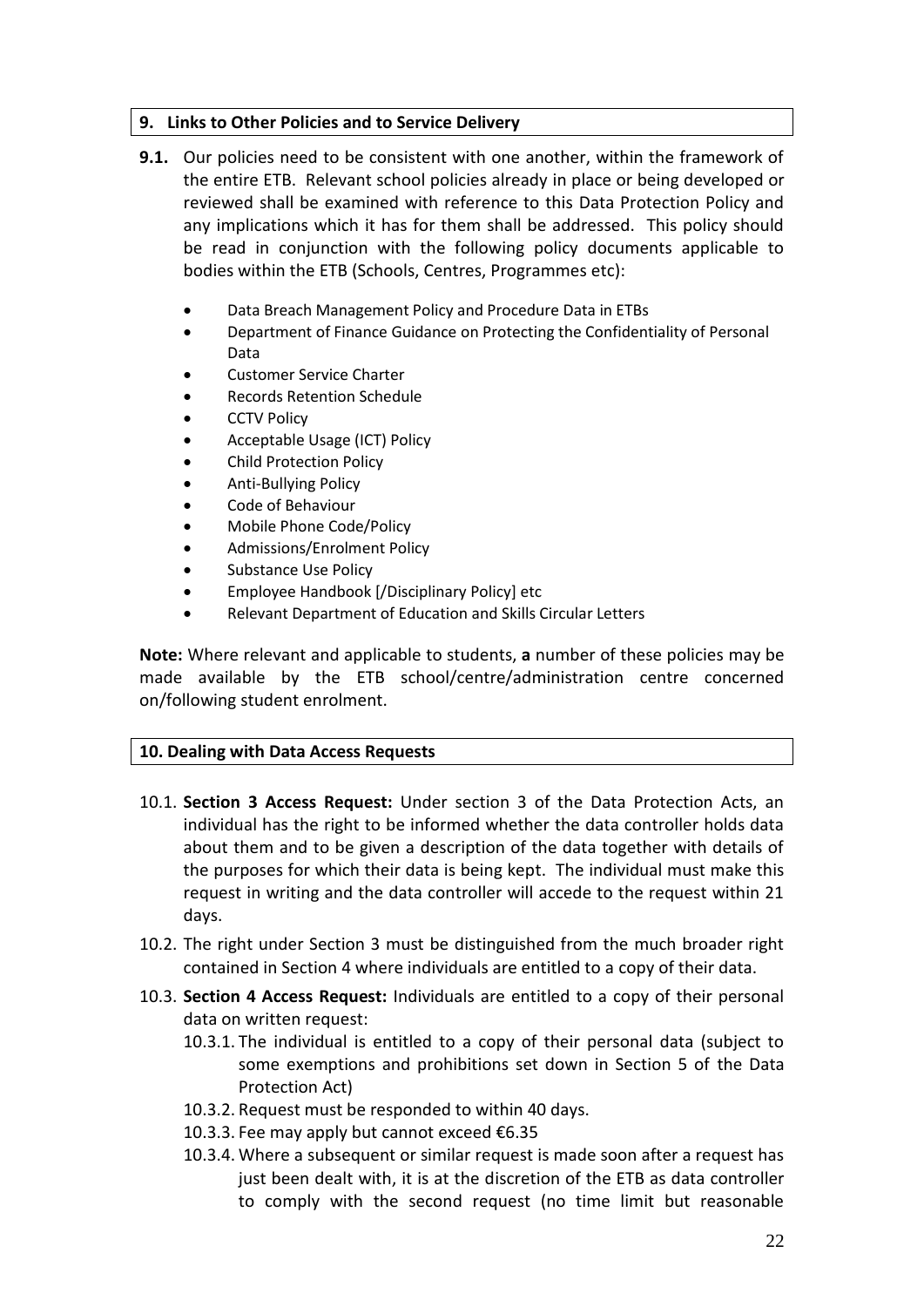interval from the date of compliance with the last access request). This will be determined on a case-by-case basis.

10.3.5. No personal data can be supplied relating to another individual unless that third party has consented to the disclosure of their data to the applicant. Data will be carefully redacted to omit references to any other individual and only where it has not been possible to redact the data to ensure that the third party is not identifiable would the ETB refuse to furnish the data to the applicant.

# **11. Providing information over the phone**

- 11.1. In our ETB school/centre, any employee dealing with telephone enquiries should be careful about disclosing any personal information held by the school/centre over the phone. In particular the employee concerned should:
	- Check and verify the identity of the caller to ensure that information is only given to a person who is entitled to that information.
	- Request that the caller put their request in writing if the employee is not sure about the identity of the caller and in circumstances where the identity of the caller cannot be verified.
	- Refer the request to the Principal/ETB Co-ordinator for assistance in difficult situations.
	- No employee should feel forced into disclosing personal information.

# **12. Implementation Arrangements, Roles and Responsibilities**

- 12.1. The Chief Executive of Kilkenny and Carlow ETB and delegated Officers i.e. the Principal Officer, School Principals, Centre Managers and Section Heads are responsible for implementing this Policy, and for ensuring that staff who handle or have access to Personal Data are familiar with their data protection responsibilities. However all employees who collect and/or control the contents and use of personal data are individually responsible for compliance with the data protection legislation. The ETB will provide support, advice and training to all staff concerned to ensure compliance with the legislation.
- 12.2. Within the ETB, the following personnel will have responsibility for implementing the Data Protection Policy:

| Name/Role                                                                 | <b>Responsibility</b>                 |
|---------------------------------------------------------------------------|---------------------------------------|
| <b>ETB</b>                                                                | Data Controller                       |
| Chief Executive, Principal Officer, ETB                                   | <b>Implementation of Policy</b>       |
| School Principals, Centre Managers,<br>Section Heads, ETB School Board of |                                       |
| <b>Management</b>                                                         |                                       |
| <b>Teaching personnel</b>                                                 | Awareness of responsibilities         |
| <b>Administrative personnel</b>                                           | Security, confidentiality             |
| <b>IT personnel</b>                                                       | Security, encryption, confidentiality |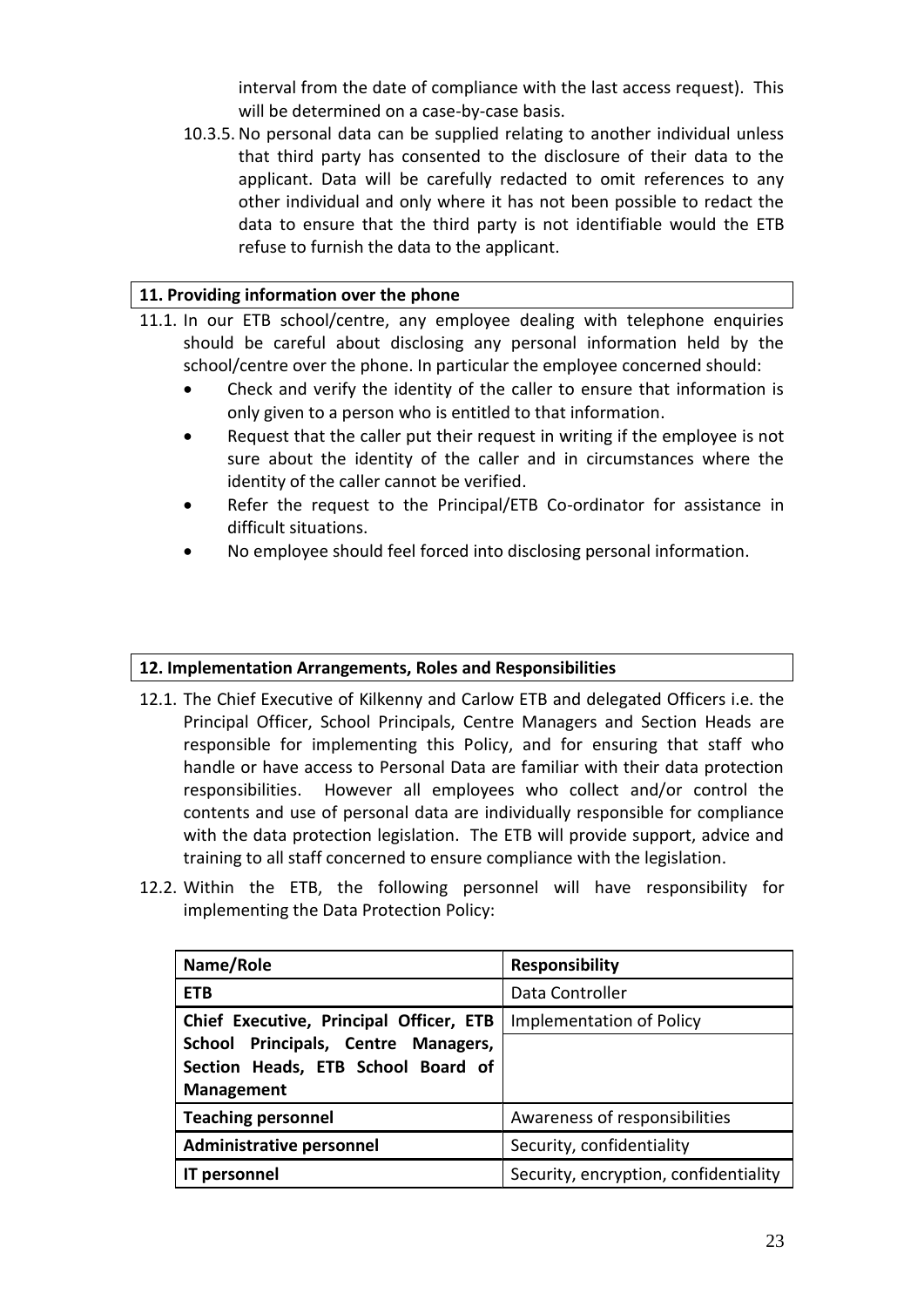# **13. Ratification & Communication**

- 13.1 This Policy was adopted by Kilkenny and Carlow ETB at its ETB meeting on  $19^{th}$ November 2015 and came into operation immediately for it's schools, centres and education services.
- 13.2 It will be published on the Kilkenny and Carlow ETB website www.kcetb.ie where it can be accessed by all staff, students and their parents and members of the public.
- 13.3 The policy will be brought to the attention of all ETB staff. All ETB staff must be familiar with the Data Protection Policy and ready to put it into practice in accordance with the specified implementation arrangements.
- 13.4 The Data Protection Policy shall be brought to the attention of new members of ETB staff during their induction training.
- 13.5 ETB students and their parents/guardians shall be informed of the Data Protection Policy from the time of enrolment of the student, eg. by including the Data Protection Policy as part of the enrolment pack, by either enclosing it or incorporating it as an Appendix to the enrolment form.

### **14. Monitoring the implementation of the Policy**

- 14.1 The implementation of the Policy will be monitored by the Chief Executive and delegated officers of Kilkenny and Carlow ETB.
- 14.2 At least one annual report shall be issued to the ETB board to confirm that the actions/measures set down under this Data Protection Policy are being implemented.

# 15. **Reviewing and evaluating the Policy**

- 15.1. The Policy will be reviewed and evaluated at certain predetermined times and as necessary.
- 15.2. Ongoing review and evaluation will take cognisance of changing information or guidelines (e.g. from the Data Protection Commissioner, Department of Education and Skills, VSSU, C&AG or TUSLA), legislation and feedback from parents/guardians, students, staff and others.
- 15.3. This Policy shall be revised as necessary in the light of such reviews and evaluations and within the framework of ETB planning.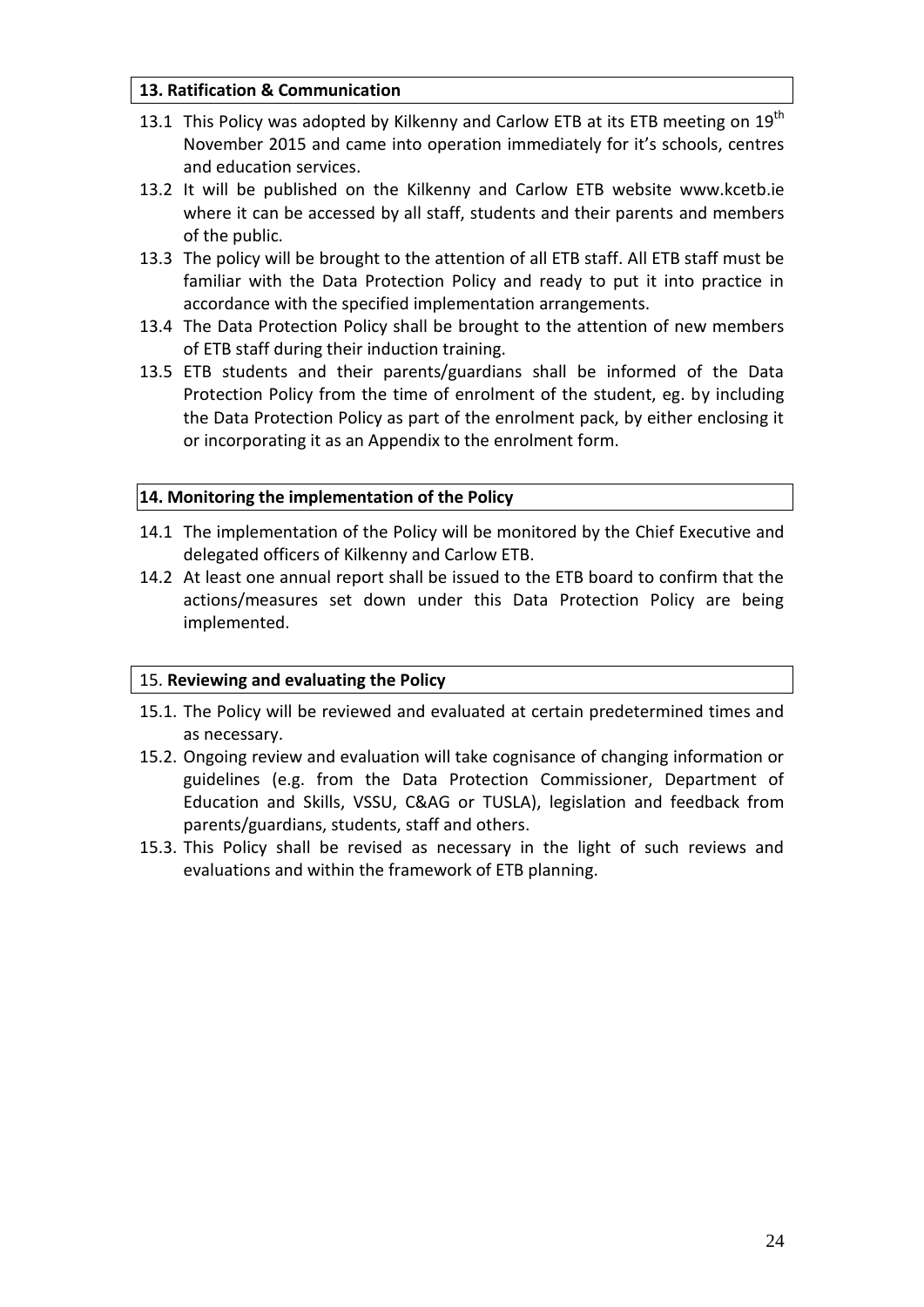# **Appendix 1**

# **Data Protection Statement**

# **(sample text for inclusion on relevant forms when personal information is being requested, to be amended as appropriate according to programme type)**

#### **Personal Data on this Form:**

*Kilkenny and Carlow ETB* is a data controller under the Data Protection Acts 1988 and 2003. The personal data supplied on this **Exercise 2018** form is required for the purposes of:

- student enrolment,
- student registration,
- allocation of teachers and resources to the school
- determining a student's eligibility for additional learning supports and transportation,
- examinations
- school administration,
- child welfare (including medical welfare)
- and to fulfil our other legal obligations.

#### **KCETB School/Centre Contacting You**

Please confirm if you are happy for us to contact you by SMS/text message, and to call you on the telephone numbers provided and to send you emails for all the purposes of:

- sports days,
- parent teacher meetings,
- school concerts/events,
- to notify you of school closure (eg. where there are adverse weather conditions),
- to notify you of your child's non-attendance or late attendance or any other issues relating to your child's conduct in school,
- to communicate with you in relation to your child's social, emotional and educational progress, and to contact you in the case of an emergency

#### **Tick box if "yes" you agree with these uses**

Use your email address to alert you to these issues?  $\square$ Use your mobile phone number to send you SMS texts to alert you to these issues?  $\square$ Use your mobile phone/landline number to call you to alert you to these issues?

**Please note**: *Kilkenny and Carlow ETB* reserves the right to contact you in the case of an emergency relating to your child, regardless of whether you have given your consent.

#### **School sending you direct marketing**

We would like to send you emails/SMS text messages or call you or to write to you at your home address to inform you of special offers or promotions by certain third parties involved in the supply of school stationery and school uniform supplies etc. (eg. [disclose name of organisation/company]). Do you give your consent for us to do each of the following:

#### **Tick box if "yes" you agree with these uses**

| Use your email address to alert you to these offers?                                | П |
|-------------------------------------------------------------------------------------|---|
| Use your mobile phone number to send you SMS texts in relation to these offers?     |   |
| Use your mobile phone/landline number to call you in relation to these offers?      | □ |
| Use your address to send you written letters/brochures in relation to these offers? |   |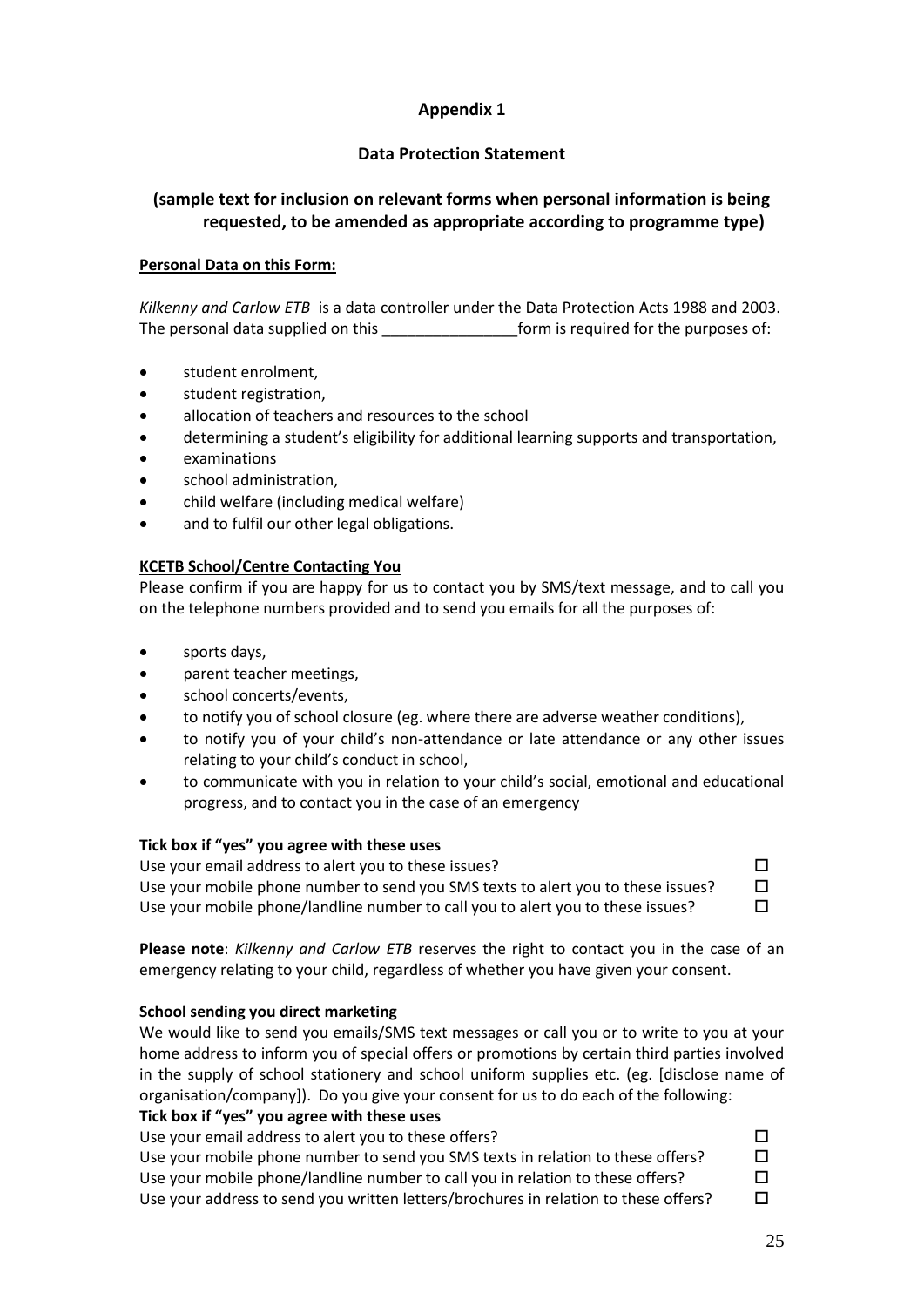**While the information provided will generally be treated as private to** *Kilkenny and Carlow ETB* and will be collected and used in compliance with the Data Protection Acts 1988 and 2003, from time to time it may be necessary for us to transfer your personal data on a private basis to other bodies (including the Department of Education & Skills, the Department of Social Protection, An Garda Síochána, the Health Service Executive, TUSLA, social workers or medical practitioners, the National Council for Special Education, any Special Education Needs Organiser, the National Educational Psychological Service, or (where the student is transferring) with another school). We rely on parents/guardians and students to provide us with accurate and complete information and to update us in relation to any change in the information provided. Should you wish to update or access your/your child's personal data you should write to the school Principal requesting an Access Request Form.

**Data Protection Policy:** A copy of the full Data Protection Policy is available on the ETB's website, [www.kcetb.ie,](http://www.kcetb.ie/) and you and your child should read it carefully. When you apply for enrolment, you will be asked to sign that you consent to your data/your child's data being collected, processed and used in accordance with this Data Protection Policy during the course of their time as a student in the school. Where the student is over 18 years old, they will be asked to sign their consent to this.

**Photographs of Students:** The ETB maintains a database of photographs of ETB events held over years. It has become customary to take photos of students engaged in activities and events in the interest of creating a pictorial as well as historical record of life at the school/centre. Photographs may be published on our website or in brochures, yearbooks, newsletters, local and national newspapers and similar school-related productions. In the case of website photographs, student names will not appear on the website as a caption to the picture. If you or your child wish to have his/her photograph removed from the school website, brochure, yearbooks, newsletters etc. at any time, you should write to the ETB Chief Executive.

#### **Consent** *(tick one only)*

- **1. If you are happy to have your child's photograph taken as part of ETB activities and included in all such records tick here**
- **2. If you would prefer not to have your child's photograph taken and included in such records, please tick here**
- **3. If you are happy for your child's photograph to be taken and included, as** *1.* **above, but would prefer not to have images of your child appear on the website, in school brochures, yearbooks, newsletters etc please tick here.**

**Signed: \_\_\_\_\_\_\_\_\_\_\_\_\_\_\_\_\_\_\_\_** 

 **Parent/Guardian/Student (where over 18)** 

Date: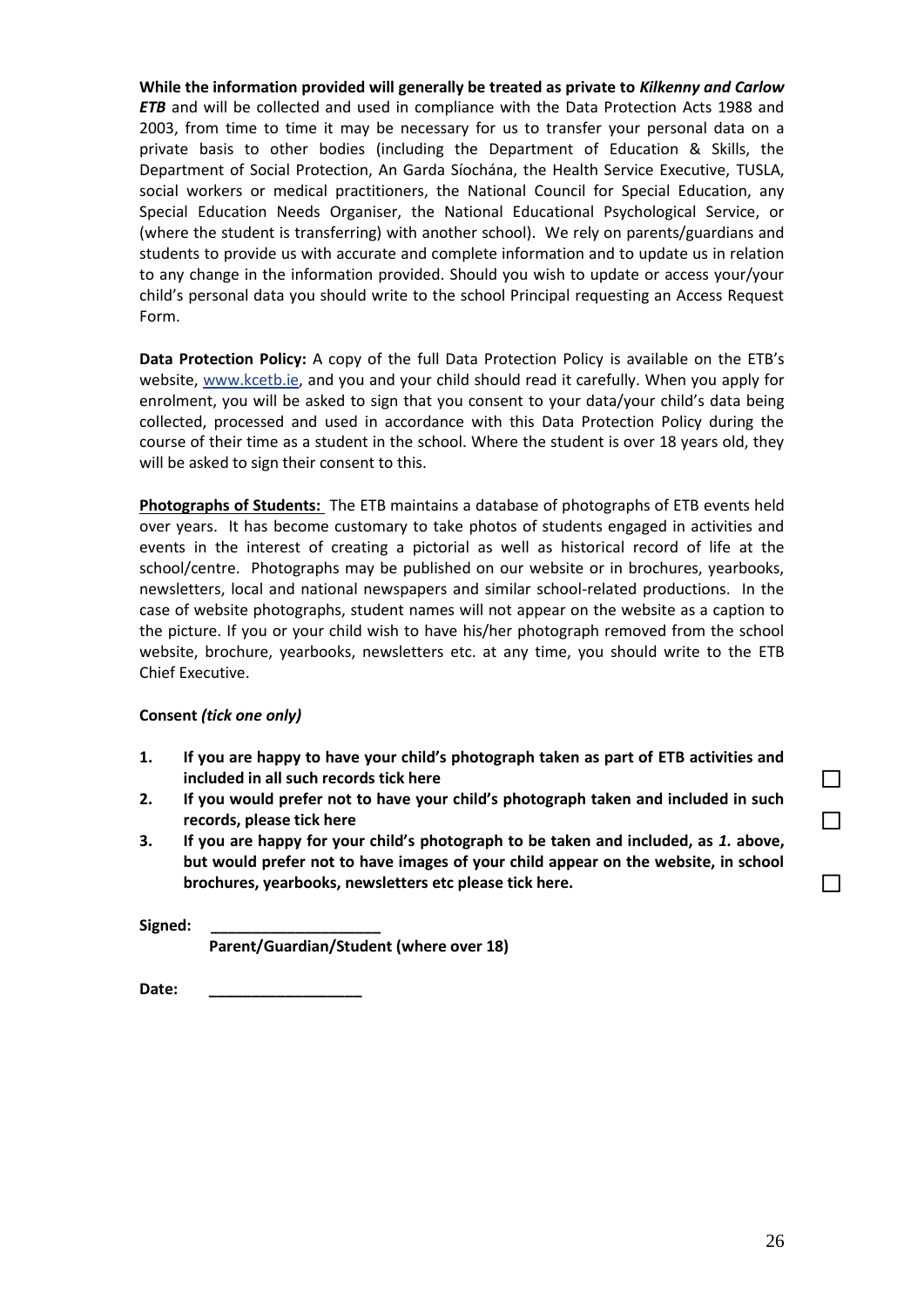# **Appendix 2**

# *"Protecting the confidentiality of Personal Data Guidance Note"* **(CMOD Department of Finance, Dec. 2008)**

Taken from **<https://www.dataprotection.ie/documents/guidance/GuidanceFinance.pdf>**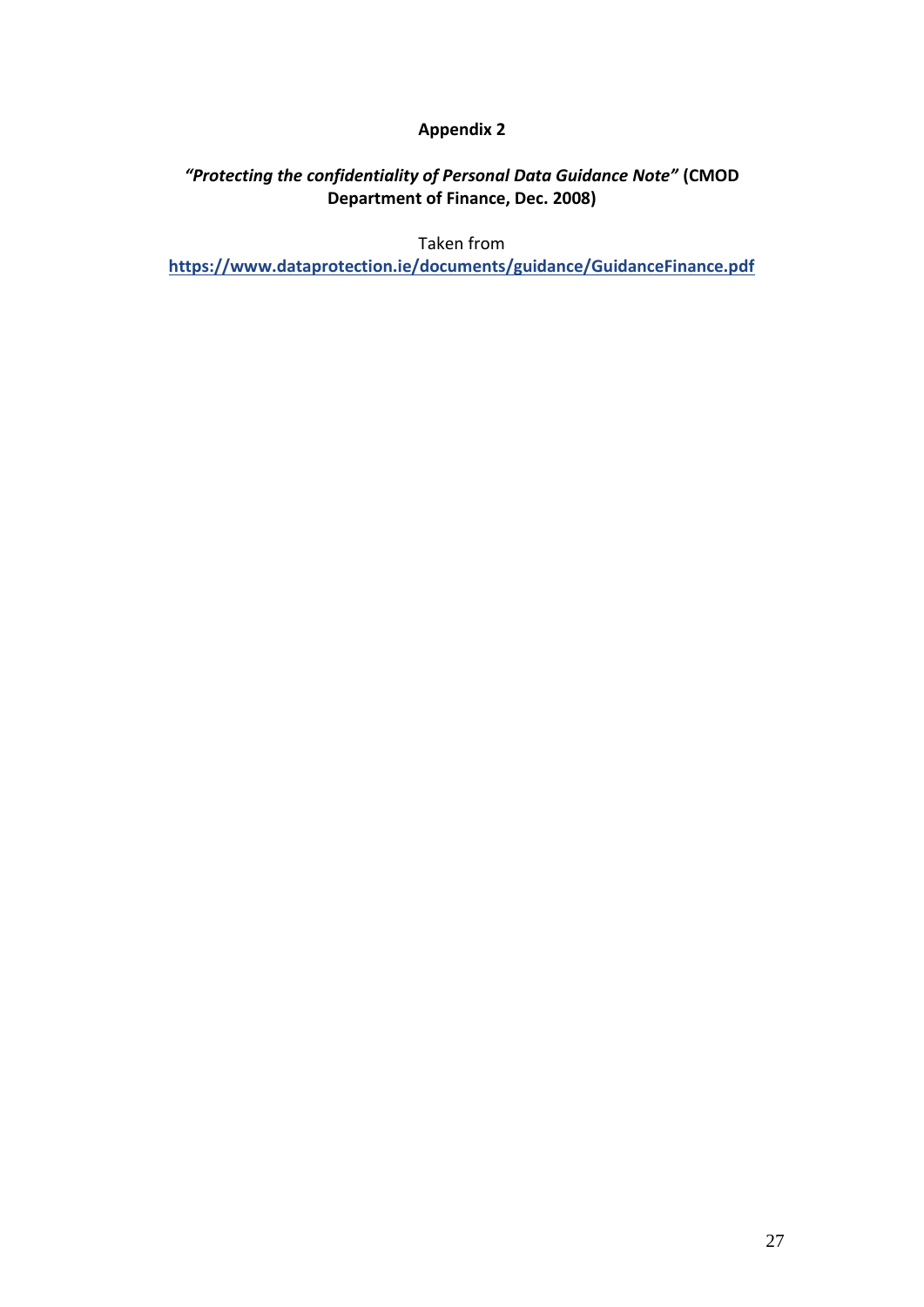

**Appendix 3**



#### **Data Access Procedures Policy**

The Data Protection Acts, 1988 and 2003 provide for a right of access by an individual data subject to personal information held by *Kilkenny and Carlow ETB.* The following procedure is provided to ensure compliance with the ETB's obligations under the Acts and governs the manner in which requests for access to personal data will be managed by Kilkenny and Carlow ETB. A data subject is required to familiarize themselves with the procedure and to complete the **[Data Access Request Form](http://www.dataprotectionschools.ie/Document-Library/Data%20Access%20Request%20Form.doc)** (see Appendix 7 of the Data Protection Policy) which will assist the ETB in processing the access request where personal information (or in the case of a parent/guardian making an access request on behalf of a student, personal information in relation to their child) as a data subject is processed and retained by *Kilkenny and Carlow ETB.* It is important to note that only personal information relating to the individual (or in the case of a parent/guardian making an access request on behalf of a student, only personal information in relation to his/her/their child) will be supplied. No information will be supplied that relates to another individual.

#### **Important note to students making access requests**

Where a student (aged under 18 years) makes an access request, the ETB may inform the student that:

- (a) Where they make an access request, their parents will be informed that they have done so and
- (b) A complete copy of the access request materials being furnished to the data subject by the ETB will also be furnished to the student's parent/guardian.

This is provided for in the ETB's Data Protection Policy. The right of access under the Data Protection Acts is the right of the data subject. However, there may be some data held by the ETB which may be of a sensitive nature and the ETB will have regard to the following guidance issued by the Office of the Data Protection Commissioner in relation to releasing such data:

- a) A student aged **eighteen years or older** (and not suffering under any medical disability or medical condition which may impair his or her capacity to give consent) may give consent themselves.
- b) If a student aged **eighteen years or older** has some disability or medical condition which may impair his or her ability to understand the information, then parental/guardian consent will be sought by the school before releasing the data to the student.
- c) A student aged from **twelve up to and including seventeen** can be given access to their personal data, depending on the age of the student and the nature of the record, i.e. it is suggested that:
	- If the information is ordinary, routine or non-controversial (e.g. a record of a test result) the student could readily be given access
	- If the information is of a sensitive nature, it would be prudent to seek parental/guardian consent before releasing the data to the student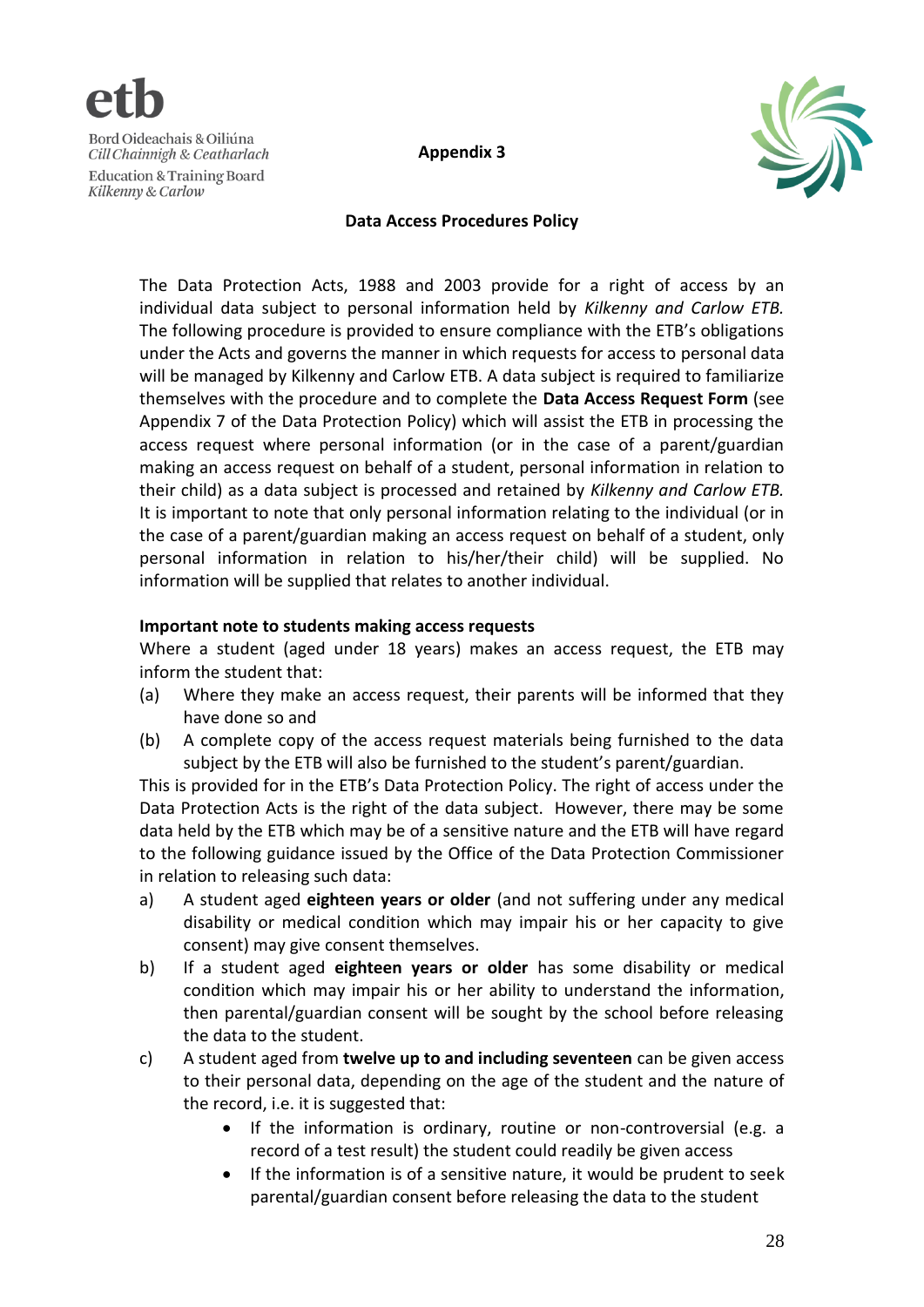- If the information would be likely to be harmful to the individual concerned, parental/guardian consent should be sought before releasing the data to the student.
- d) In the case of students under the age of twelve, an access request may be made by their parent or guardian on the student's behalf. However, the ETB must note that the right of access is a right of the data subject themselves (i.e. it is the right of the student). Therefore, access documentation should be addressed to the child at his/her address which is registered with the school as being his/her home address. It should not be addressed or sent to the parent who made the request. For further information, see "Important Note to Parents Making Access Requests on Behalf of their Child" below.

### **Important note to parents making access requests on behalf of their child**

Where a parent/guardian makes an access request on behalf of their child (a student aged under 18 years), the right of access is a right of the data subject (i.e. it is the student's right). In such a case, the access materials will be sent to the child, not to the parent who requested them. This means that the access request documentation will be sent to the address at which the child is registered on the school's records and will be addressed to the child. The documentation will not be sent to or addressed to the parent/guardian who made the request. Where a parent/guardian is unhappy with this arrangement, the parent/guardian is invited to make an application to court under section 11 of the Guardianship of Infants Act 1964. This provision enables the court (on application by a guardian) to make a direction on any question affecting the welfare of the child. Where a court issues an order stating that a school should make certain information available to a parent/guardian, a copy of the order should be given to the school by the parent/guardian and the school can release the data on foot of the court order.

#### **Individuals making an access request**

On making an access request, any individual (subject to the restrictions in Notes A and B below) about whom a ETB keeps *Personal Data*, is entitled to:

- a copy of the data which is kept about him/her (unless one of the exemptions or prohibitions under the Data Protection Acts apply, in which case the individual will be notified of this and informed of their right to make a complaint to the Data Protection Commissioner)
- know the purpose/s for processing his/her data
- know the identity (or the categories) of those to whom the data is disclosed
- **EXEDENT** know the source of the data, unless it is contrary to public interest
- where the processing is by automated means (e.g. credit scoring in financial institutions where a computer program makes the "decision" as to whether a loan should be made to an individual based on his/her credit rating) know the logic involved in automated decisions.

#### **Data access requirements**

To make an access request, you as a data subject must:

1. Apply in writing requesting access to your data under section 4 Data Protection Acts or, alternatively, request an Access Request Form (see Appendix 7 of the Data Protection Policy) which will greatly assist the ETB in processing your access request more quickly. In the case of ETB schools, correspondence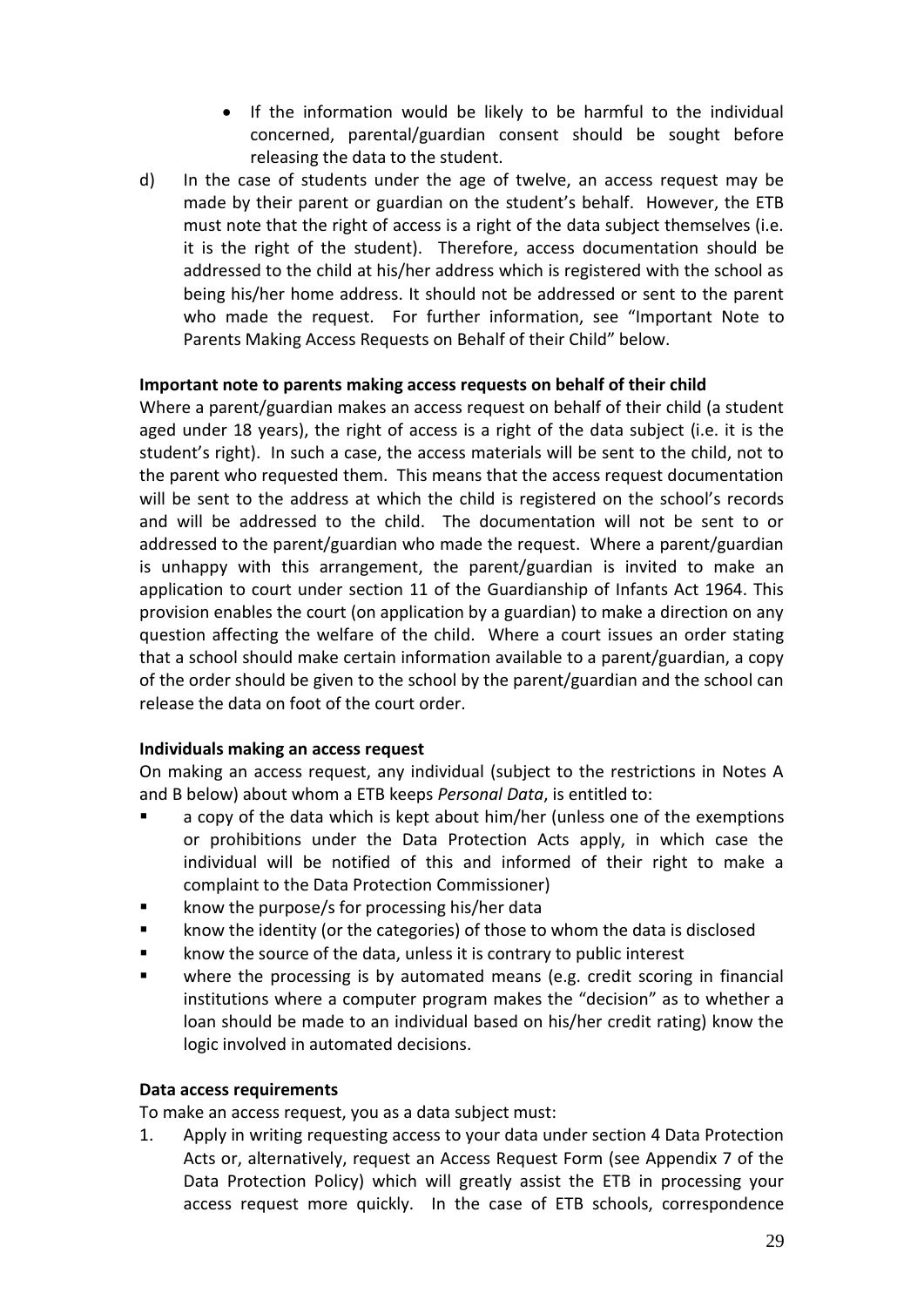should be addressed in the first instance to the school principal (save where personnel files or other files are retained by the ETB head office – in such circumstances correspondence should be addressed to the Chief Executive Officer of the ETB)

- 2. You will be provided with a form which will assist the ETB in locating all relevant information that is held subject to the exceptions and prohibitions outlined in **Appendix A.** The school reserves the **right to request official proof of identity** (e.g. photographic identification such as a passport or driver's licence) where there is any doubt on the issue of identification.
- 3. On receipt of the access request form, a co-ordinator will be appointed to check the validity of your access request and to check that sufficient information to locate the data requested has been supplied (particularly if CCTV footage/images are to be searched). In the case of ETB schools, the coordinator is the Chief Executive of the ETB. It may be necessary for the coordinator to contact you in the event that further details are required with a view to processing your access request.
- 4. The co-ordinator will log the date of receipt of the valid request and keep a note of all steps taken to locate and collate the requested data.
- 5. The co-ordinator will ensure that all relevant manual files (held within a "relevant filing system") and computers are checked for the data in respect of which the access request is made.
- 6. The co-ordinator will ensure that the information is supplied promptly and within the advised timeframes in items 7, 8 and 9 as appropriate.
- 7. **Where a request is made under Section 3 of the Data Protection Acts,** the following information will be supplied: (i) what the ETB holds by way of personal information about you ((or in the case of a request under section 3 made by a parent/guardian of a student aged under 18 years, then the personal information held about that student) and (ii) a **description** of the data together with details of the purposes for which his/her data is being kept will be provided. Actual copies of your personal files (or the personal files relating to the student) will not be supplied. No personal data can be supplied relating to another individual. A response to your request will be provided within 21 days of receipt of the access request form and no fee will apply.
- 8. **Where a request is made under Section 4 of the Data Protection Acts,** the following information will be supplied within **40 days and an administration fee of €6.35 will apply.** The individual is entitled to a copy of all personal data, i.e.
	- A copy of the data which is kept about him/her (unless one of the exemptions or prohibitions under the Data Protection Acts applies, in which case the individual will be notified of this and informed of their right to make a complaint to the Data Protection Commissioner)
	- Be advised of the purpose/s for processing his/her data
	- Be advised of the identity (or the categories) of those to whom the data is disclosed
	- Be advised of the source of the data, unless it is contrary to public interest
	- where the processing is by automated means (e.g. credit scoring in financial institutions where a computer program makes the "decision" as to whether a loan should be made to an individual based on his/her credit rating), know the logic involved in automated decisions.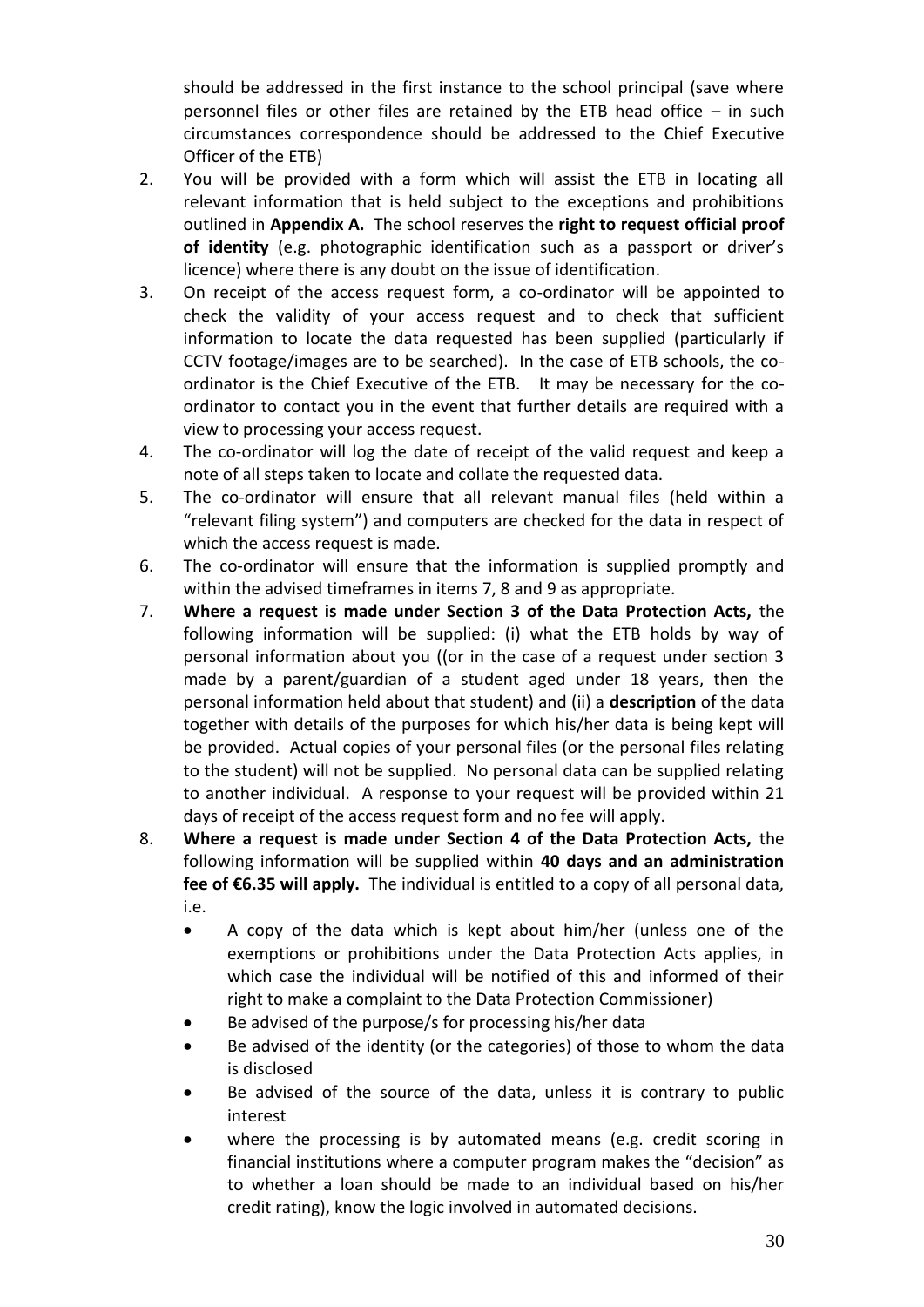- 9. Where a request is made with respect to **examination results** an increased time limit of **60 days** from the date of the first publication of the results or from the date of the access request, whichever is the later will apply.
- 10. Before supplying the information requested to you as data subject (or where the access request is made on behalf of a student aged under 18 years, information relating to the student), the co-ordinator will check each item of data to establish:
	- If any of the exemptions or restrictions set out under the Data Protection Acts apply, which would result in that item of data not being released, or
	- where the data is "health data", whether the obligation to consult with the data subject's medical practitioner applies, or
	- where the data is "social work data", whether the prohibition on release applies.
- 11. If data relating to a third party is involved, it will not be disclosed without the consent of that third party or alternatively the data will be anonymised in order to conceal the identity of the third party. Where it is not possible to anonymise the data to ensure that the third party is not identified, then that item of data may not be released.
- 12. Where an ETB may be unsure as to what information to disclose, the ETB reserves the right to seek legal advice.
- 13. The co-ordinator will ensure that the information is provided in an intelligible form (e.g. codes explained) or will provide an explanation.
- 14. Number the documents supplied.
- 15. Have the response "signed-off" by an appropriate person. In the case of ETB schools, this function is undertaken by the Chief Executive of the ETB/nominee.
- 16. The ETB will respond to your access request within the advised timeframes contingent on the type of request made.
- 17. The ETB reserves the right to supply personal information to an individual in an electronic format e.g. on tape, USB, CD etc.
- 18. Where a subsequent or similar access request is made after the first request has been complied with, the ETB has discretion as to what constitutes a reasonable interval between access requests and this will be assessed on a case-by case basis.
- 19. Where you as an individual data subject may seek to rectify incorrect information maintained by the ETB, please notify the ETB and a form will be supplied to you for this purpose. You should however note that the right to rectify or delete personal data is not absolute. You have the right to make a complaint to the Data Protection Commissioner about a refusal. Where the ETB declines to rectify or delete the personal data as you have instructed, the ETB may propose to supplement your personal record, pursuant to section 6(1)(b) Data Protection Acts.
- 20. In circumstances where your access request is refused, *Kilkenny and Carlow ETB* will write to you explaining the reasons for the refusal and the administration fee, if provided, will be returned. In such circumstances, you have the right to make a complaint to the Office of the Data Protection Commissioner [www.dataprotection.ie.](http://www.dataprotection.ie/) Similarly, the administration access fee will be refunded to you if the ETB has to rectify, supplement or erase your personal data.
- 21. **Where requests are made for CCTV footage,** an application must be made in writing and the timeframe for response is within 40 days. All necessary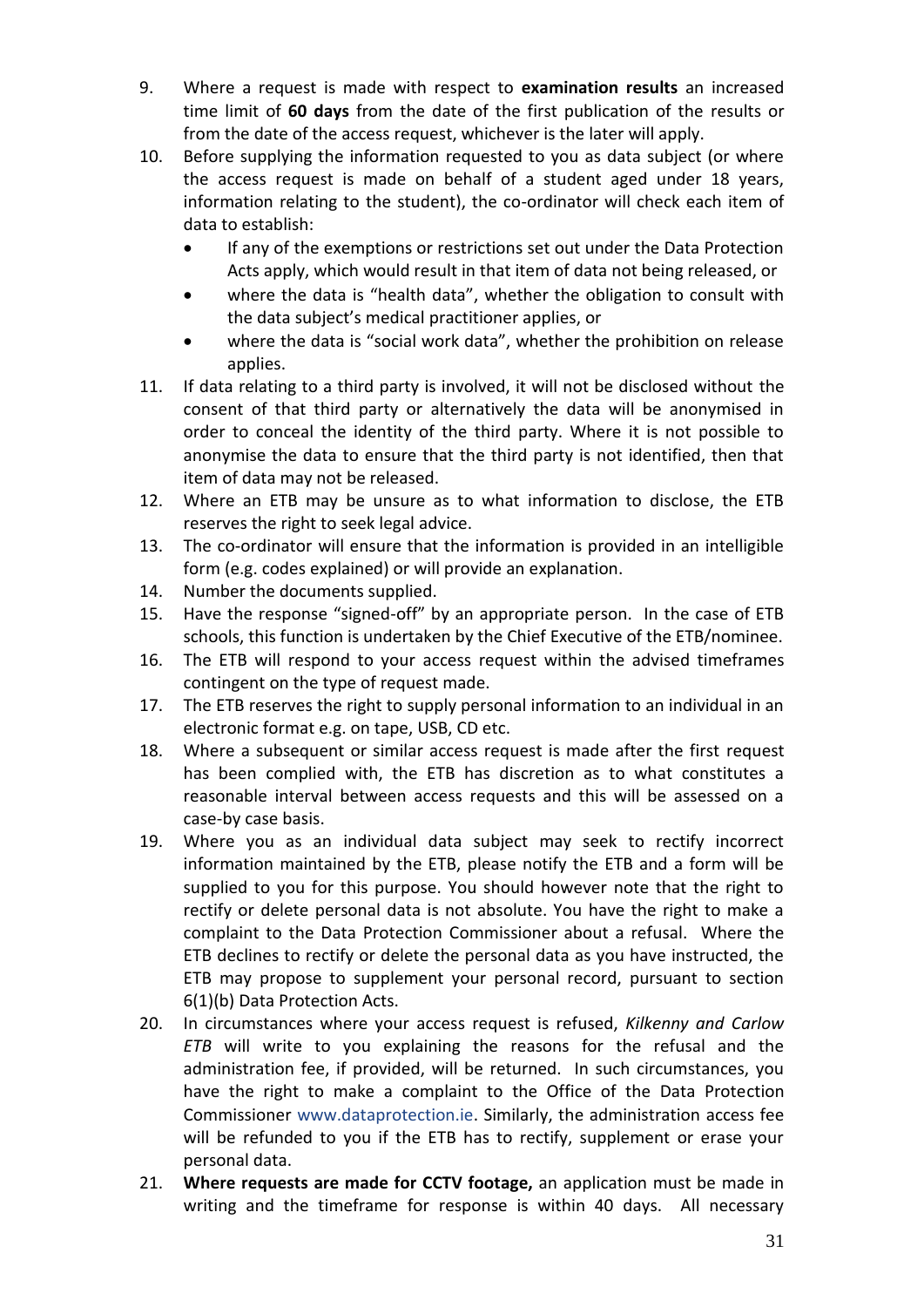information such as the date, time and location of the recording should be given to the ETB to assist the ETB in dealing with your request. Where the image is of such poor quality as not to clearly identify an individual, that image may not be considered to be personal data. In providing a copy of personal data, the ETB may provide the materials in the form of a still/series of still pictures, a tape, disk, USB, with relevant images. Other people's images will be obscured before the data is released. If other people's images cannot be obscured, then the images/recordings may not be released.

There are a number of exceptions to the general rule of right of access, including those specified in Notes A and B in **Appendix A.**

**This procedure is regularly reviewed in line with the ETB's commitment to its responsibilities under data protection.**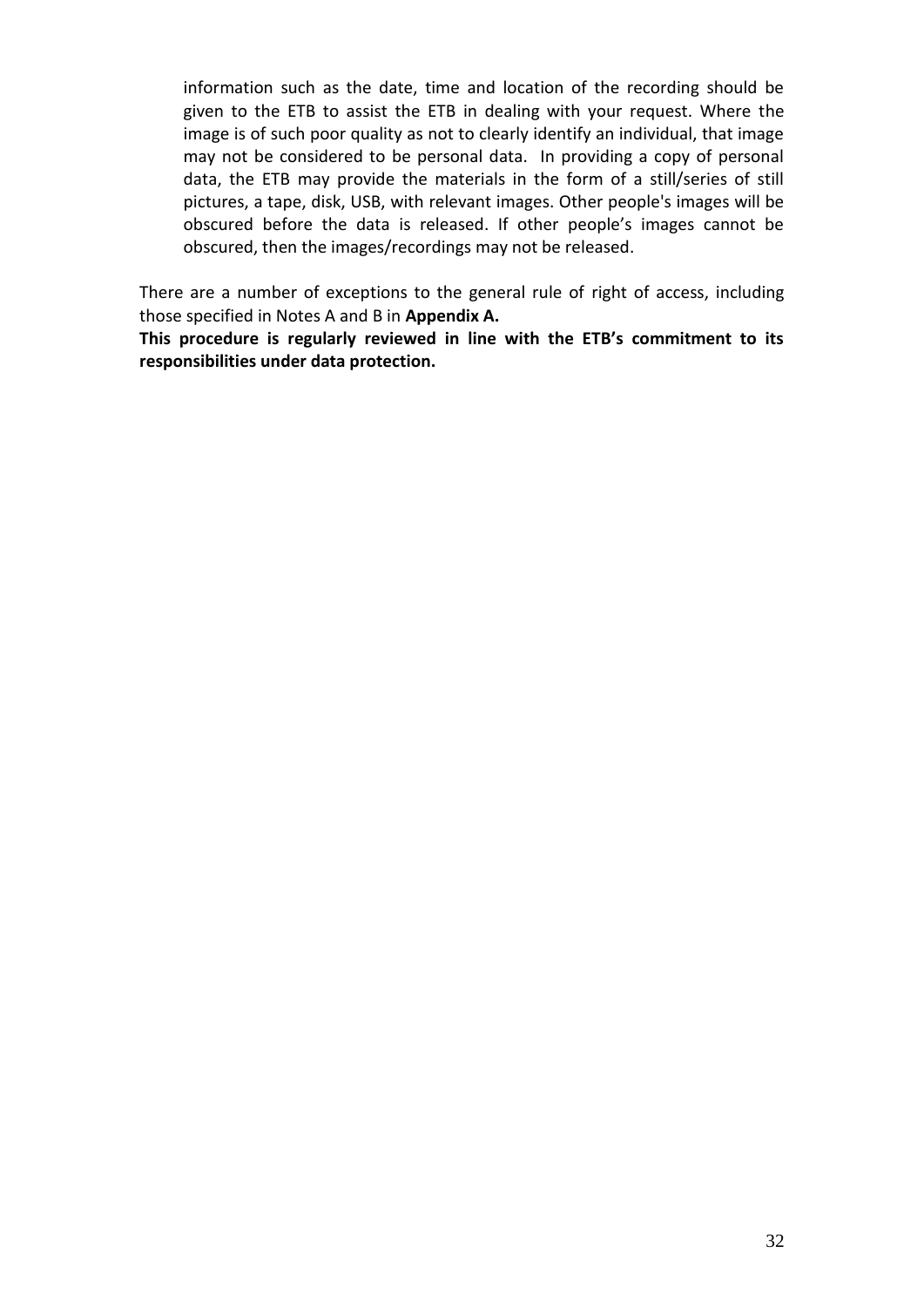### **Appendix A to the Data Access Procedures Policy**

#### **Note A: Access requests by students**

- A student aged **eighteen years or older** (and not suffering under any medical disability or medical condition which may impair his or her capacity to give consent) may give consent themselves.
- If a student aged **eighteen years or older** has some disability or medical condition which may impair his or her ability to understand the information, then parental/guardian consent will be sought by the school before releasing the data to the student.
- A student aged from **twelve up to and including seventeen** can be given access to their personal data, depending on the age of the student and the nature of the record, i.e. it is suggested that
- If the information is ordinary, routine or non-controversial (e.g. a record of a test result) the student could readily be given access
- If the information is of a sensitive nature, it would be prudent to seek parental/guardian consent in writing before releasing the data to the student. Where the parent/guardian does not give their consent to releasing the data to the student, legal advice should be sought
- If the information would be likely to be harmful to the individual concerned, parental/guardian consent should be sought before releasing the data to the student.
- In the case of students **under the age of twelve**, an access request may be made by their parent or guardian on the student's behalf. The consent of the child need not be obtained. However, the ETB must note that the right of access is a right of the data subject themselves (i.e. it is the right of the student). Therefore, access documentation should be addressed to the child at his/her address which is registered with the school as being his/her home address. **It should not be addressed or sent to the parent who made the request**. For further information, see "Important Note to Parents Making Access Requests on Behalf of their Child" below.
- In any of the circumstances outlined above, if the data contains health data and disclosure would be likely to cause serious harm to the physical or mental health of the individual concerned, the ETB is obliged to withhold the data until they have consulted with the data subject's medical practitioner and (in the case of a student under 18 or a student with special educational needs whose disability or medical condition would impair his or her ability to understand the information), parental/guardian consent should also be sought.
- In some cases (i.e. where the information is "**health data**"), it is advised that the data be supplied by the medical practitioner.
- In any of the circumstances outlined above, if the data contains **social work data** and disclosure would be likely to cause serious harm to the physical or mental health of the individual, the ETB is not permitted to release the data to the individual.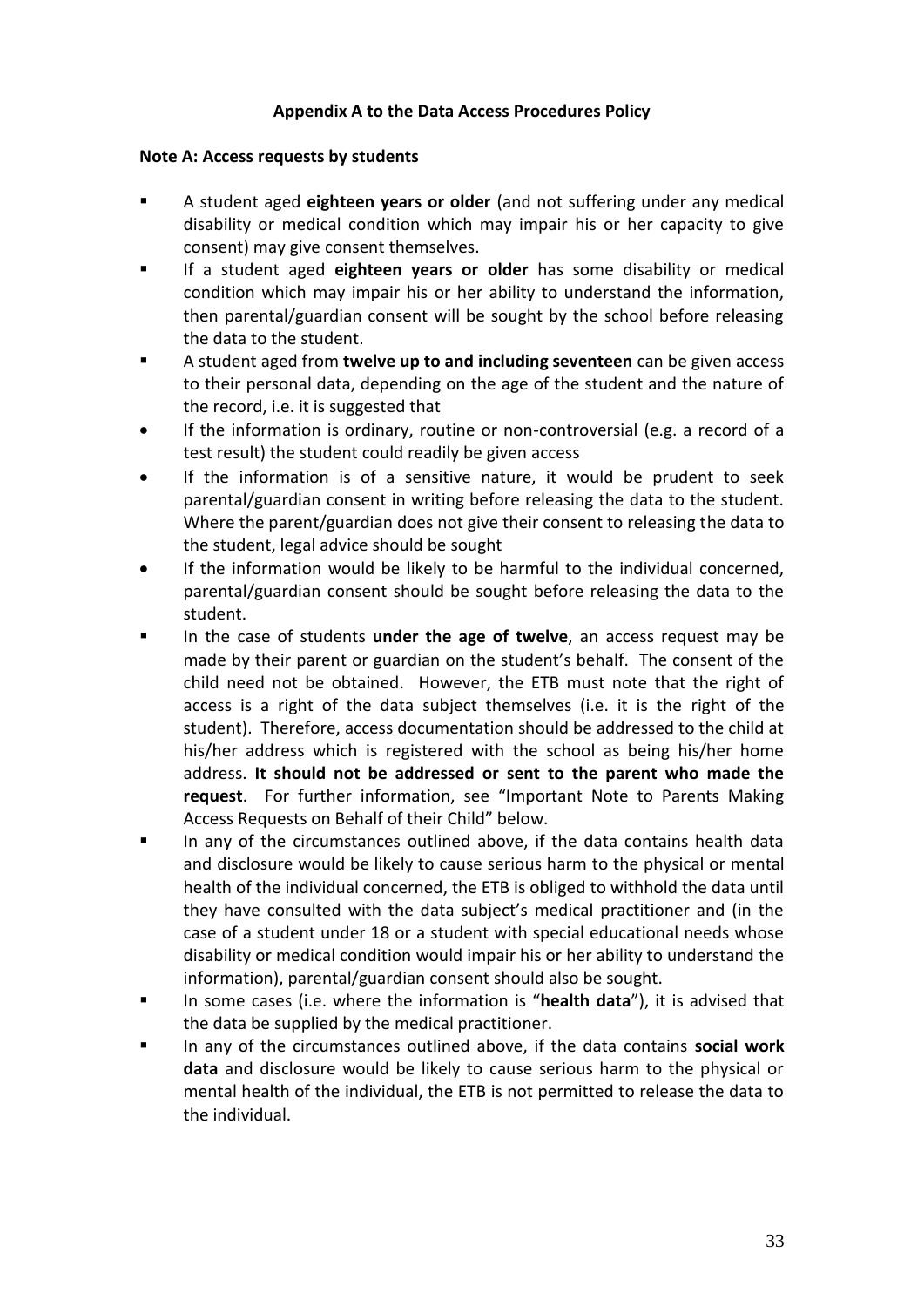#### **Note B: Exceptions to note:**

Data protection regulations **prohibit** the supply of:

- **Health data** to a patient in response to a request for access if that would be likely to cause serious harm to his or her physical or mental health. This is to protect the individual from hearing anything about himself or herself which would be likely to cause serious harm to their physical or mental health or emotional well-being. In the case of health data, the information can only be released after the ETB has consulted with the appropriate health professional (usually the data subject's GP).
- *Personal Data* obtained in the course of carrying on social work ("**social work data**") (personal data kept for or obtained in the course of carrying out social work by a Government department, local authority, TUSLA etc) is also restricted in some circumstances if that would be likely to cause serious harm to the health or emotional condition of the data subject concerned. In the case of social work data, the information cannot be supplied at all if the ETB believes it would be likely to cause serious harm to the physical or mental health or emotional condition of the data subject. If the social work data includes information supplied to the ETB by an individual (other than one of the ETB's employees or agents) while carrying out social work, the ETB is not permitted to supply that information to the data subject without first consulting that individual who supplied the information.

The Data Protection Acts state that the following data is **exempt** from a data access request:

- 1. Section 5 of the Data Protection Act provides that the right of access does not apply in a number of cases in order to strike a balance between the rights of the individual, on the one hand, and some important needs of civil society on the other hand. Examples would include the need for state agencies (like An Garda Síochána) to **investigate crime** effectively and the need to protect the international relations of the State.
- 2. **Estimates of liability**: where the personal data consists of or is kept for the purpose of estimating the amount of the liability of the ETB on foot of a claim for damages or compensation and where releasing the estimate would be likely to prejudice the interests of the ETB in relation to the claim, the data may be withheld.
- 3. **Legally privileged information**: the general rule is that all documentation prepared in contemplation of litigation is legally privileged. So correspondence between the ETB and their solicitors/legal advisors in relation to a case against the ETB should not be disclosed to the claimant pursuant to a data access request.
- 4. Section 4 states that the right of access does not include a right to see **personal data about another individual**, without that other person's consent. This is necessary to protect the privacy rights of the other person. If it is reasonable for the ETB to conclude that redacting or omitting the particulars identifying the third party would both conceal the identity of the third party and enable the data to be disclosed (subject to the redactions), then the data could be disclosed with such redactions. However, if it is not possible to redact or omit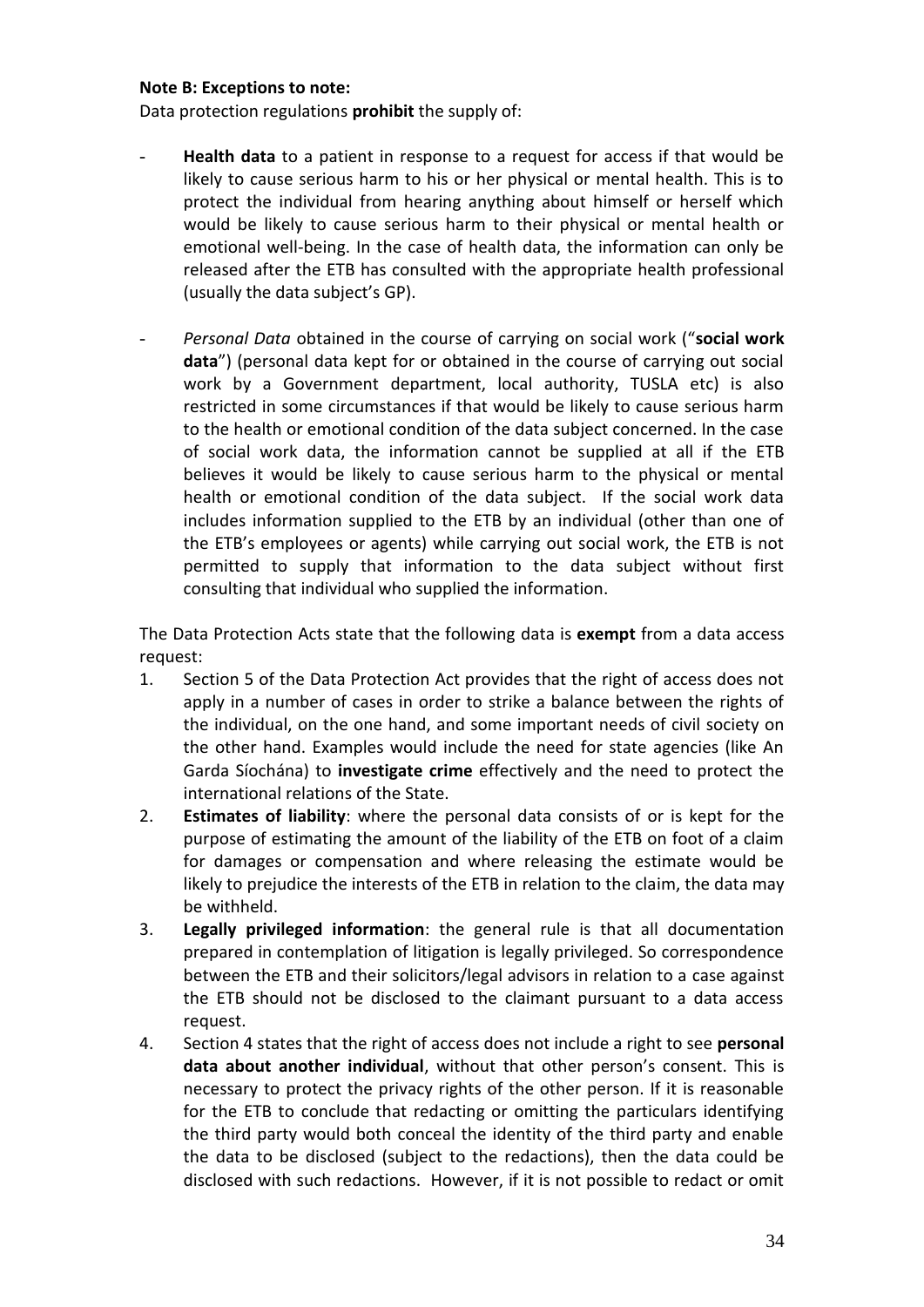the particulars which identify a third party, then the affected data should not be released to the applicant.

- 5. Section 4 also states that where personal data consists of **expressions of opinion** about the data subject made by another person, the data subject has a right to receive that expression of opinion **except** where that expression of opinion was given in confidence, and on the clear understanding that it would be treated as confidential.
- 6. The obligation to comply with an access request does not apply where it is impossible for the ETB to provide the data or where it involves a disproportionate effort.

Where a ETB refuses to hand over some or all of the personal data they hold in relation to a data subject (on the basis of any of the exemptions or prohibitions set out above), the ETB must advise the data subject of this in writing, setting out reasons for the refusal and notifying the data subject that he or she has the right to complain to the Office of the Data Protection Commissioner about the refusal. For further information, see

[What if a school/ETB refuses an access request?](http://www.dataprotectionschools.ie/en/Data-Protection-Guidelines/Data-Access-Requests/What-if-a-school-ETB-refuses-an-access-request/)

**http://www.dataprotectionschools.ie/en/Data-Protection-Guidelines/Data-Access-Requests/What-if-a-school-ETB-refuses-an-access-request/**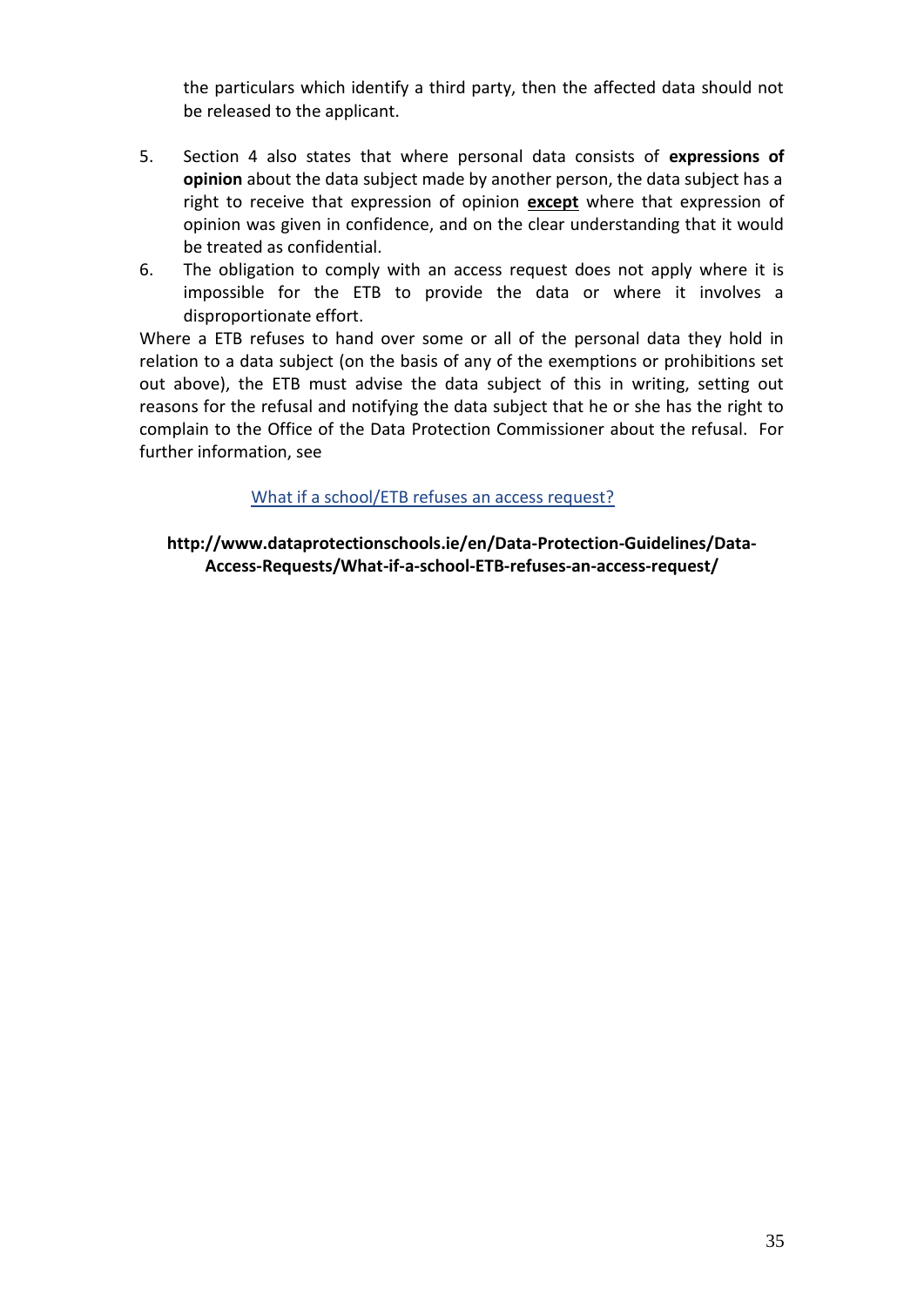



**Appendix 4 Data Access Request Form**

*Kilkenny and Carlow ETB*

*Date: \_\_\_\_\_\_\_\_\_\_\_\_\_\_\_\_\_\_\_*

**Access Request Form:** Request for a copy of Personal Data under the Data Protection Act 1988 and Data Protection (Amendment) Act 2003

**Important: Proof of Identity must accompany this Access Request Form (eg. official/State photographic identity document such as driver's licence, passport).**

**A fee of €6.35 must accompany this Access Request Form if it is a Section 4 Data Access Request together with proof of identity (eg. official/State photographic identity document such as driver's licence, passport).**

| <b>Full Name</b>                                       |                   |
|--------------------------------------------------------|-------------------|
|                                                        |                   |
| Maiden Name (if name used during your school duration) |                   |
|                                                        |                   |
| Address                                                |                   |
|                                                        |                   |
| Contact number *                                       | Email addresses * |
|                                                        |                   |
|                                                        |                   |

*\* We may need to contact you to discuss your access request*

#### **Please tick the box which applies to you:**

| Student                      | Parent/Guardian<br>student<br>of | Former<br>Student          | Current<br>Staff | <b>Former Staff</b>         |
|------------------------------|----------------------------------|----------------------------|------------------|-----------------------------|
| Age:<br>Year<br>group/class: | οf<br>Name<br>Student:           | Insert Year of<br>leaving: |                  | Years<br>Insert<br>From/To: |

# **Section 3 Data Access Request:**

I, …………………………………………………..[insert name] wish to be informed whether or not *Kilkenny and Carlow* holds personal data about me/my child and to be provided with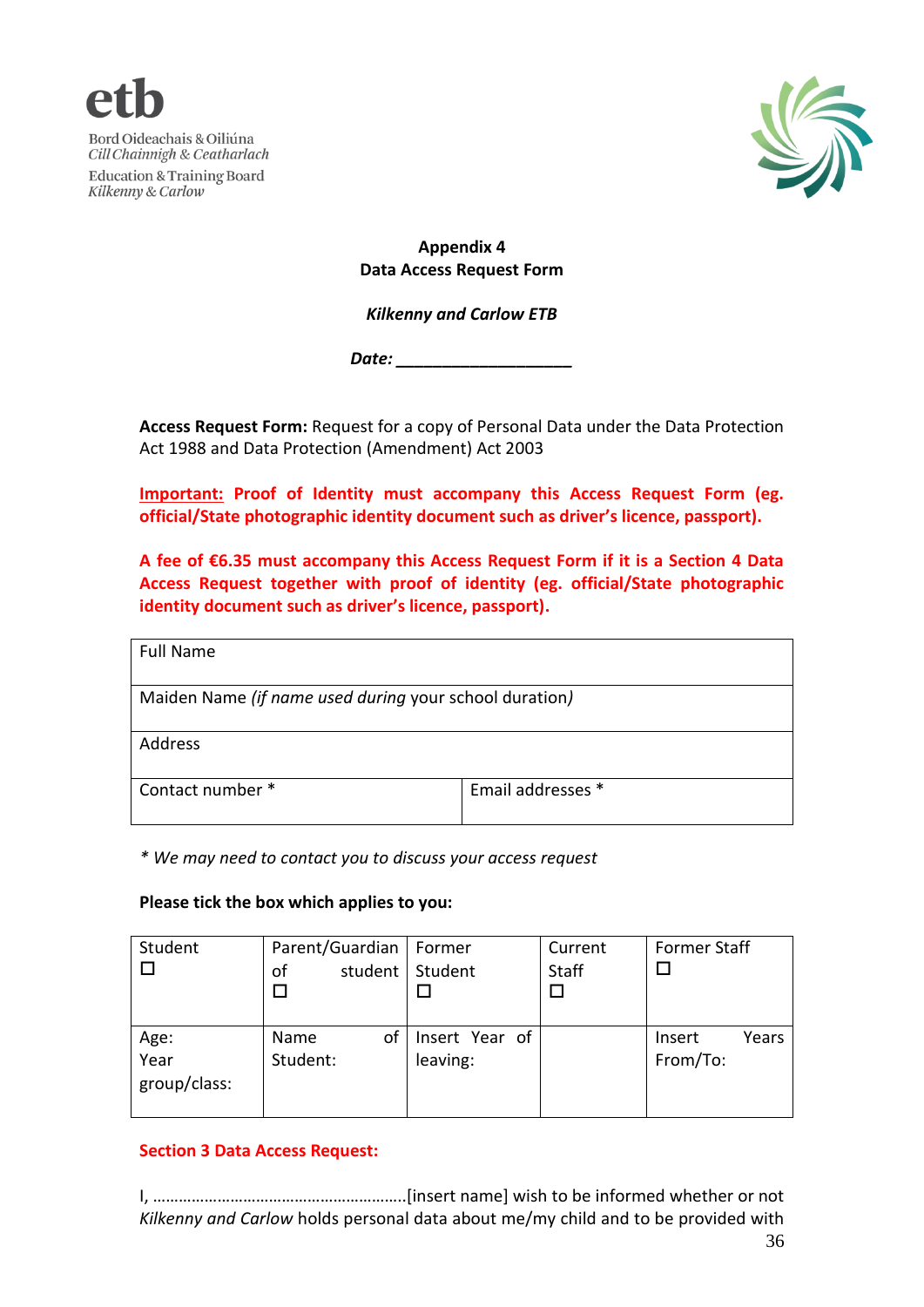a description of this data and to be informed of the purpose for holding such data. I am making this access request under **Section 3** of the Data Protection Acts.

**OR**

#### **Section 4 Data Access Request:**

I, ………………………………………………….. [insert name] wish to make an access request for a copy of any personal data that *Kilkenny and Carlow ETB* holds about me/my child. I am making this access request under **Section 4** of the Data Protection Acts. 

Section 4 Data Access Request only: I enclose €6.35 <del>D</del>

Any other information relevant to your access request (e.g. if requesting images/recordings made by CCTV, please state the date, time and location of the images/recordings (otherwise it may be very difficult or impossible for the ETB to locate the data).

#### Signed ……………………………………… Date …………….

#### **Checklist: Have you:**

- 1) Completed the Access Request Form in full?
- 2) Included a cheque or postal order made payable to *<name of ETB>* in the amount of €6.35 where a Section 4 request is made? (Please do not send us €6.35 if you are making a request under section 3. There is no administration charge for a section 3 request, and if you send us a cheque, it will be returned to you).  $\square$
- 3) Signed and dated the Access Request Form?
- 4) Included a photocopy of official/State photographic identity document (driver's licence, passport etc.)**\***.

**\*Note to ETB**: the ETB should satisfy itself as to the identity of the individual and make a note in the ETB records that identity has been provided, but the ETB should not retain a copy of the identity document.

Please return this form to: **Triona Delaney, Corporate Services, Kilkenny and Carlow ETB, Seville Lodge, Callan Road, Kilkenny.**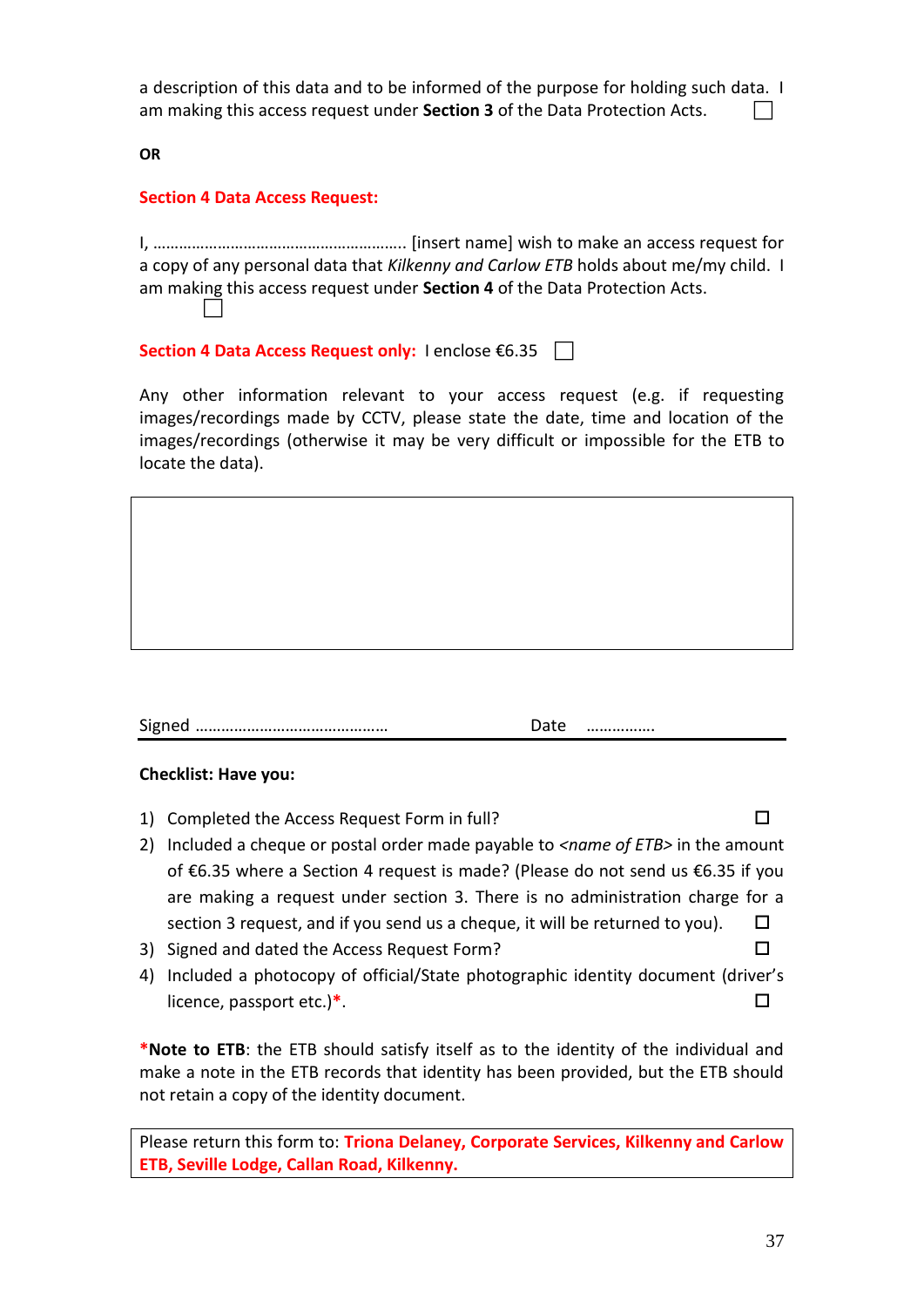



# **Appendix 5 Personal Data Rectification/Erasure Form**

Request to have Personal Data rectified or erased.

Data Protection Act 1988 and Data Protection (Amendment) Act 2003

#### **Important: Proof of identity (e.g. official/State photographic identity document such as drivers licence, passport) must accompany this form.**

| <b>Full Name</b> |                   |
|------------------|-------------------|
| Address          |                   |
| Contact number*  | Email addresses * |

\* The ETB may need to contact you to discuss your Access Request

#### **Please tick the box which applies to you:**

| Student              | Parent/guardian<br>student<br>οf | Former Student<br>□          | Current<br>Staff | <b>Former Staff</b>        |
|----------------------|----------------------------------|------------------------------|------------------|----------------------------|
| Age:                 | Name of Student                  | οf<br>Insert Year<br>Leaving |                  | Years<br>Insert<br>From/To |
| Year<br>group/class: |                                  |                              |                  |                            |
|                      |                                  |                              |                  |                            |

I, …………………………………………………..[insert name] wish to have the data detailed below which *<Name of ETB>* holds about me/my child rectified / erased (*delete as appropriate*). I am making this access request under **Section 6** of the Data Protection Acts.

Details of the information you believe to be inaccurate and rectification required OR Reason why you wish to have data erased: